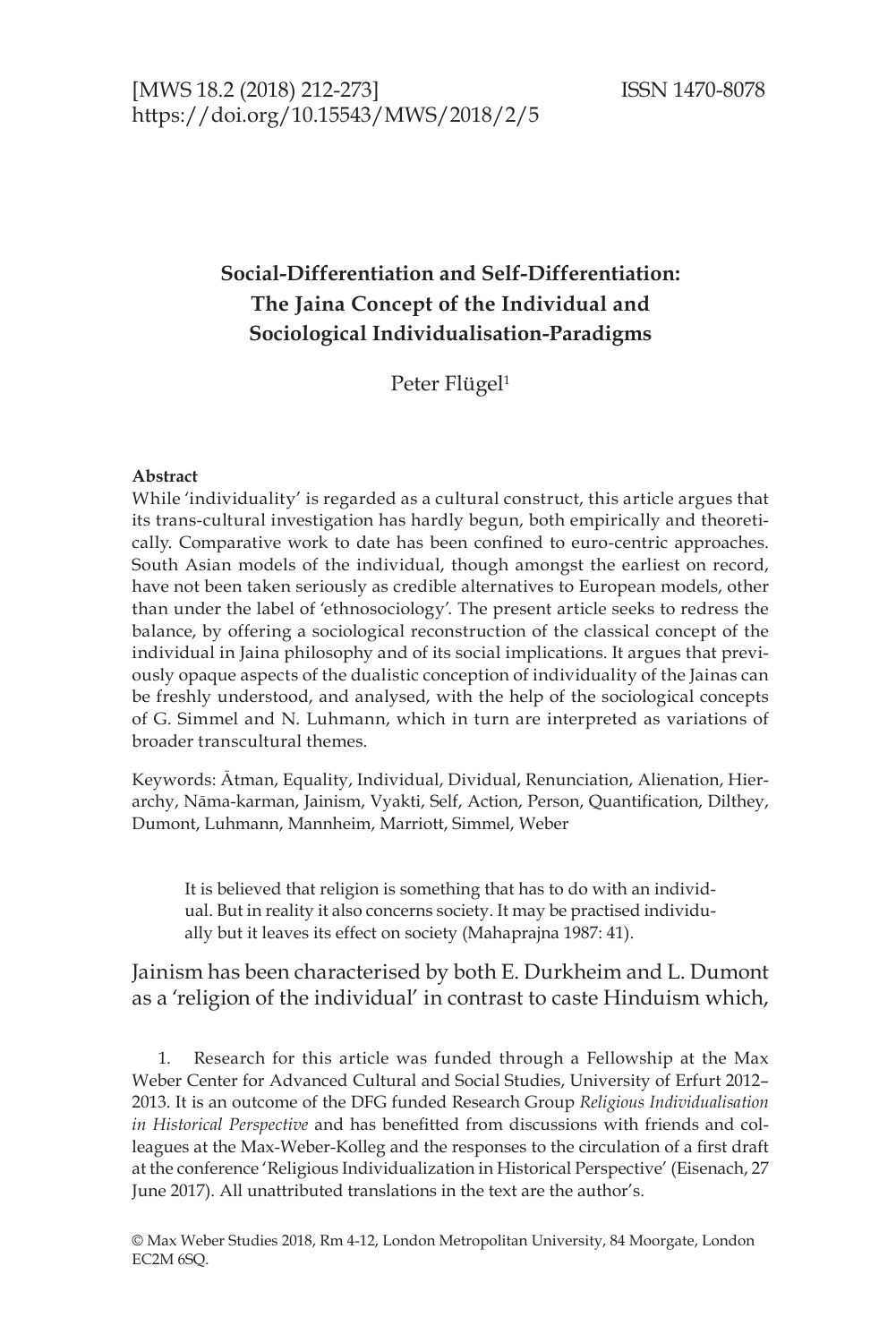rightly or wrongly, was categorised as a 'religion of the group'. The article addresses the question, what kind of individualism Jainism promotes by reviewing relevant models of types of individualisation and offering a new sociological interpretation of the Jaina concept of the individual based on an elaboration on the supposition of W. Dilthey (1889 GS IV: 559) that 'the structure of the soul contains the schema, the framework as it were, for all historical processes that emerge from the interaction of psychic entities',<sup>2</sup> and vice versa, and that these structures could be investigated by means of descriptive psychology and historical hermeneutics, based on the analysis of socially prevalent models of the soul or realtypes and the construction of idealtypes,<sup>3</sup> which highlight shared properties of symbolic expression.<sup>4</sup> Dilthey's approach was sociologically refined in the works of his immediated disciples Simmel (1890), Scheler (1924) and Mead (1934), which in turn influenced the theories of individuality and the social construction of the self of Mannheim (1925), Elias (1933) and Luhmann (1964, 1984, 1989), as well as Bourdieu (1980). Durkheim (1912/1915: 402) also broadly claimed that 'the idea formed of the soul reflects the moral state of the society'. Yet, his group-psychological approach was not offering any tools for investigating the hypothesis further.5 In the field of Indian Sociology Marriott (1976: 109) argued, in the words of Dumont (1980: xxxvi),

2. 'Die Struktur des Seelenlebens enthält in sich das Schema, gleichsam das Gerüst für alle aus dem Zusammenwirken seelischer Einheiten entstehenden geschichtlichen Vorgänge' (Dilthey 1889/1921 GS IV: 559).

3. See Dilthey (1896: 295f., 312) on the significance of symbolic expressions and varieties of typological analysis. With reference to Dilthey's (GS VII: 84f.) critique of psychologism, Habermas (1986/1979: 186f.) criticises the 'romantic' thesis of a simple inside/outside distinction, which is evident in parts of Dilthey's oeuvre, by pointing to the fact that 'Erleben selber durch symbolische Zusammenhänge strukturiert ist' (experience itself is structured by symbolical connections).

4. A clear exposition of the typological method, neither Dilthey's nor Weber's, was presented by Hempel und Oppenheim 1936: 83f., etc. See also Russell (1908).

5. In contrast to positivistic theories of the social origins of self-concepts in the wake of Nietzsche (1887), Cassirer (1932/2007: 24) highlighted the philosophical origin of rational concepts of the soul at the hand, for instance, of Condillac's (1754) famous thought-experiment of the marble-statute that is incrementally vitalised by adding the senses one by one, thus apparently demonstrating that the individual soul is a composite of the ur-element of sensation, Arguably, a similar reductionist method is used in Jaina philosophy. As the state of Hobbes is composed of individual wills, and the soul of Condillac by individual sensations, so is according to the karman-reductionism of the Jainas the living body an aggregate of the subjective consequences of individual actions.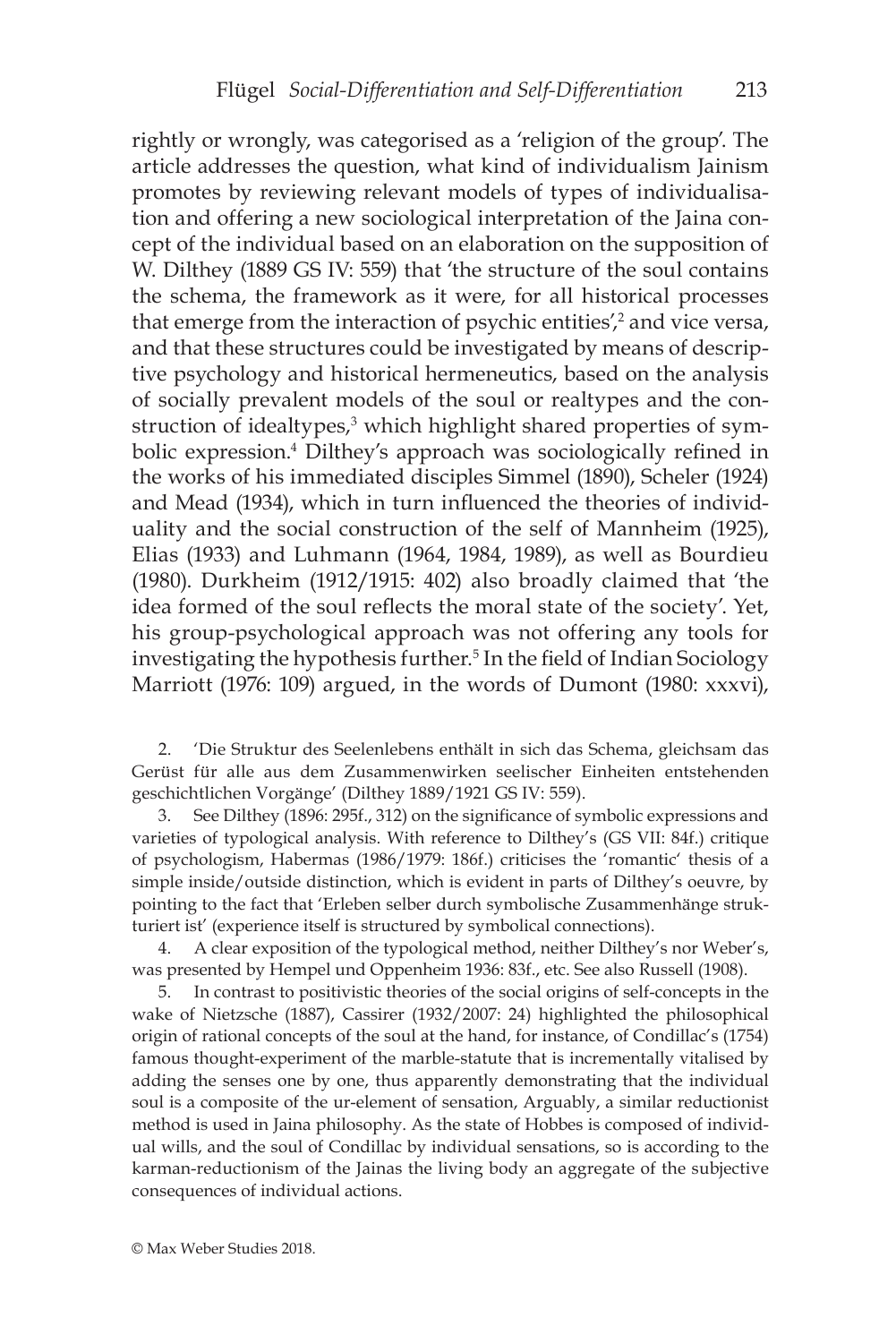that 'what happens within one actor is by nature not much different from what happens between actors'. Dumont acknowledged that this notion 'shows a genuine structuralist viewpoint', but highlighted that 'the relation between such features […] and the social morphology has yet to be worked out'. The article analyses evidence from the Jaina tradition to indicate ways in which types of social differentiation and types of individualisation can be related by way of a concept of the individuality of the person as a social form, $6$  that is, in the terms of Luhmann (1991/2008: 142), an 'individually attributed limitation of possibilities of conduct'. It is argued in this article that different models of individuality both reflect and negatively determine distinct semantic and social spaces of applicability and hence in their selectivity reflect and project generalised properties of social structure.7

It is a sociological truism that 'individuality' is a cultural construct.8 Yet, trans-cultural investigation of the different concepts and aspects of individuality has hardly begun, both empirically and theoretically.9 Most published comparative work to date is confined to

6. Unless otherwise indicated, in the following, the concept of the (human) individual is used in a non-technical sense as the designation of a biological entity, in contrast to social constructions such as individuality and individualism. Alternatively, 'self-consciousness' could be chosen as an initial point of entry, as in the theory of Luhmann (1997).

7. See Luhmann (1991/2008: 143, 148 n. 16) on the reasons for distinguishing between 'person' (individualised) and 'role' (generalised). Note that the difference to Bourdieu's concept of a as it were unmediated reproduction of social structural properties in individual dispositions.

8. Luhmann (1997: 1016).

9. On the tendency toward amalgamation of terms such as 'human being', 'body', 'mind', 'self', 'subject', 'ego', 'I', 'me', 'individual', 'person', and their non-English language equivalents in the modern academic literature in the sociological literature, see Weber (1904-5), Lukes (1971: 45, 1973). Luhmann (1991/2008: 137) explained the terminological confusion and 'amalgamation' of the terms 'human being', 'subject', 'individual', and 'person' with the ubiquitous post-Kantian tendency, to define 'individuality' via 'self-reference', which renders older substancephilosophical conceptions obsolete. Instead, he noted, the distinction between 'I' and 'Me', respectively designating the psychic and the social identity of the individual took hold. Evidence for the aggravation of the problem in the anthropological literature, taking into account non-western concepts, can be found in a volume on *The Category of the Person* edited by Carrithers, Collins and Lukes (1986), symptomatic in the title of the key article of Mauss (1938, 1986), and in the following summary remarks of Spiro (1993: 143) (cf. p. 114): '[T]he critical term "self" is virtually never defined in these studies, and because, moreover, it is often conflated or confused with such concepts as self-representation, individual, person, personality, it is often difficult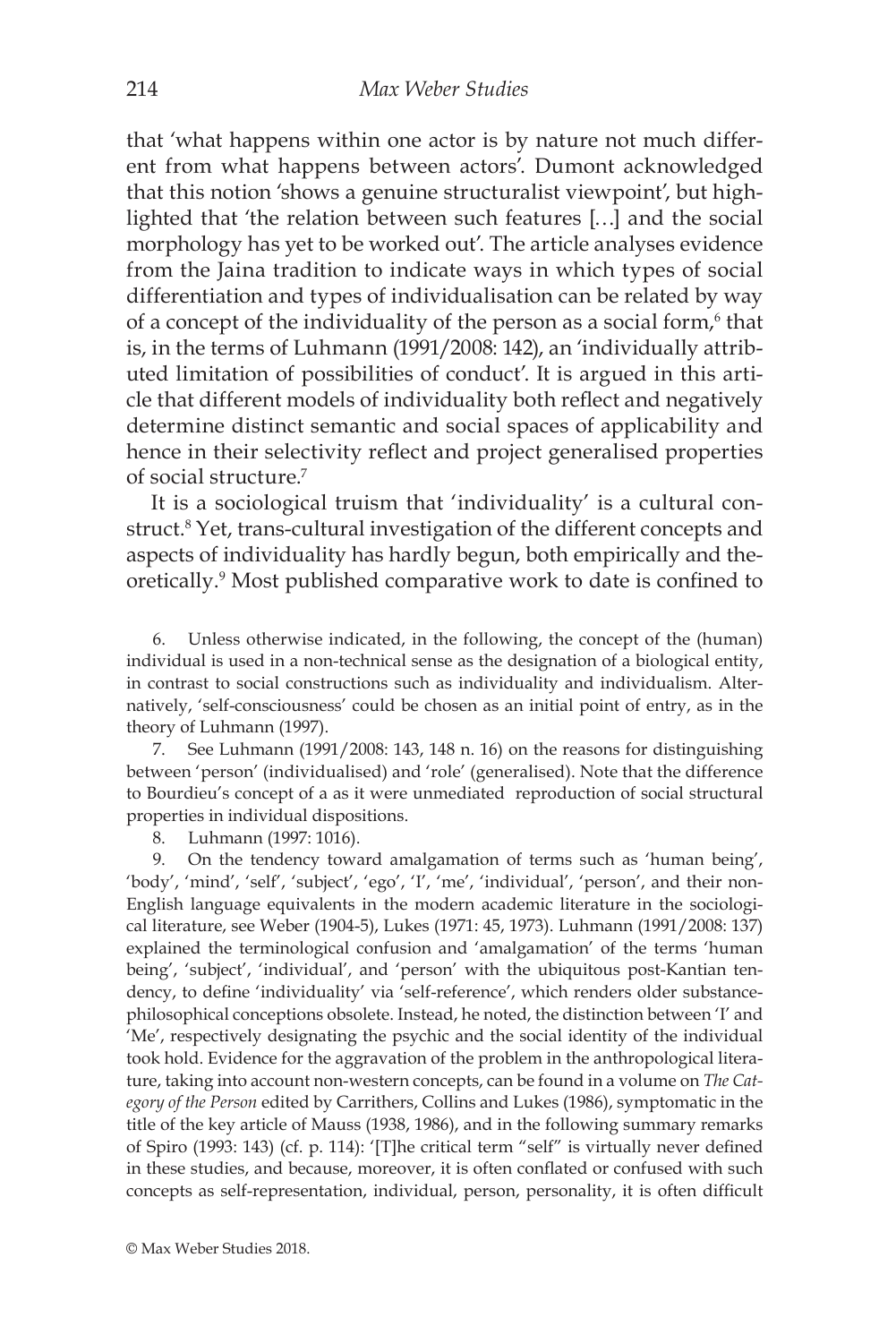euro-centric approaches.10 South Asian models of the individual, for one, have not been taken seriously as credible alternatives, other than under the label of 'ethnosociology'.11 One aim of the present article is to redress the balance, to an extent, by offering a sociological reconstruction of the principal conceptualization of individuality in Jaina philosophy and of its social implications. It argues that previously opaque aspects of the conception of individuality of the Jainas can be freshly understood, and analysed, by comparison with the sociological models of the individual of G. Simmel and N. Luhmann, which in turn are interpreted as variations of broader transcultural themes. The argument is presented in three parts. First, relevant ideas from the sociology of the individuality in Europe and in South Asia are discussed. Second, an analytical reconstruction of the Jaina concept of the individual is offered, and contrasted with

to apprehend the entity to which this term refers'. 'If, following Hartman (1964), we distinguish between "person" and "self"—"person" referring holistically to the psycho-sociobiological individual, 'self' to the individual's own person—then, typically, anthropologists (and comparative social psychologists) do not investigate the self or the individual's conception of his self (the self-representation), but the cultural conception of the person. They mostly arrive at this conception by investigating some set of cultural symbols of a social group, from which they infer its cultural conception of the person, although in a few instances they do so by means of various experimental tasks. Finally, most of these studies assume that cultural conceptions of the person are isomorphic with the actors' conceptions of the self, and some also assume that they are ismorphic with the actors' mental representations of their self, and with their self itself' (Spiro 1993: 117).

10. The sociology of the individual in South Asia remains deeply indebted to the European classics of Durkheim (1893, 1912); Weber (1904–1905, 1916–17, 1922); Freud (1907, 1912, 1923); Heidegger (1927) and the exegetical tradition. The widely discussed models of Weber (1916–17), Dumont (1966) and Marriott (1976) have not yet been replaced and remain of fundamental importance, despite perceptive criticism by Béteille (1986) and others. Their focus lies, however, on selected textual paradigms and empirical case material selected primarily from the world of Brahmanism and /or of Buddhism. Typical for studies on individuality in Buddhist Studies is the replication of the doctrinal focus on de-individualisation, as reflected in the titles of works by authors such as Collins (1982) or Siderits (2003). Notable studies on individuality in Jaina Studies, such as Butzenberger (1993), focus almost entirely on philosophy and narrative literature. The Sociology of Jainism is still in its infancy, especially theoretically informed studies are extremely rare and hardly any work has been done on the relationship between models of personality structure and social structure. Exceptional is the study of Goonasekera (1986), which is strongly influenced by Freud and Weber, through mediation of Spiro (1970) and Obeyesekere (1976).

11. See Marriott's 1989 work on 'Hindu sociology', which gave a (pseudo-) emic spin to Thurnwaldt's (1931–34) original etic definition of the term 'Ethnosoziologie'.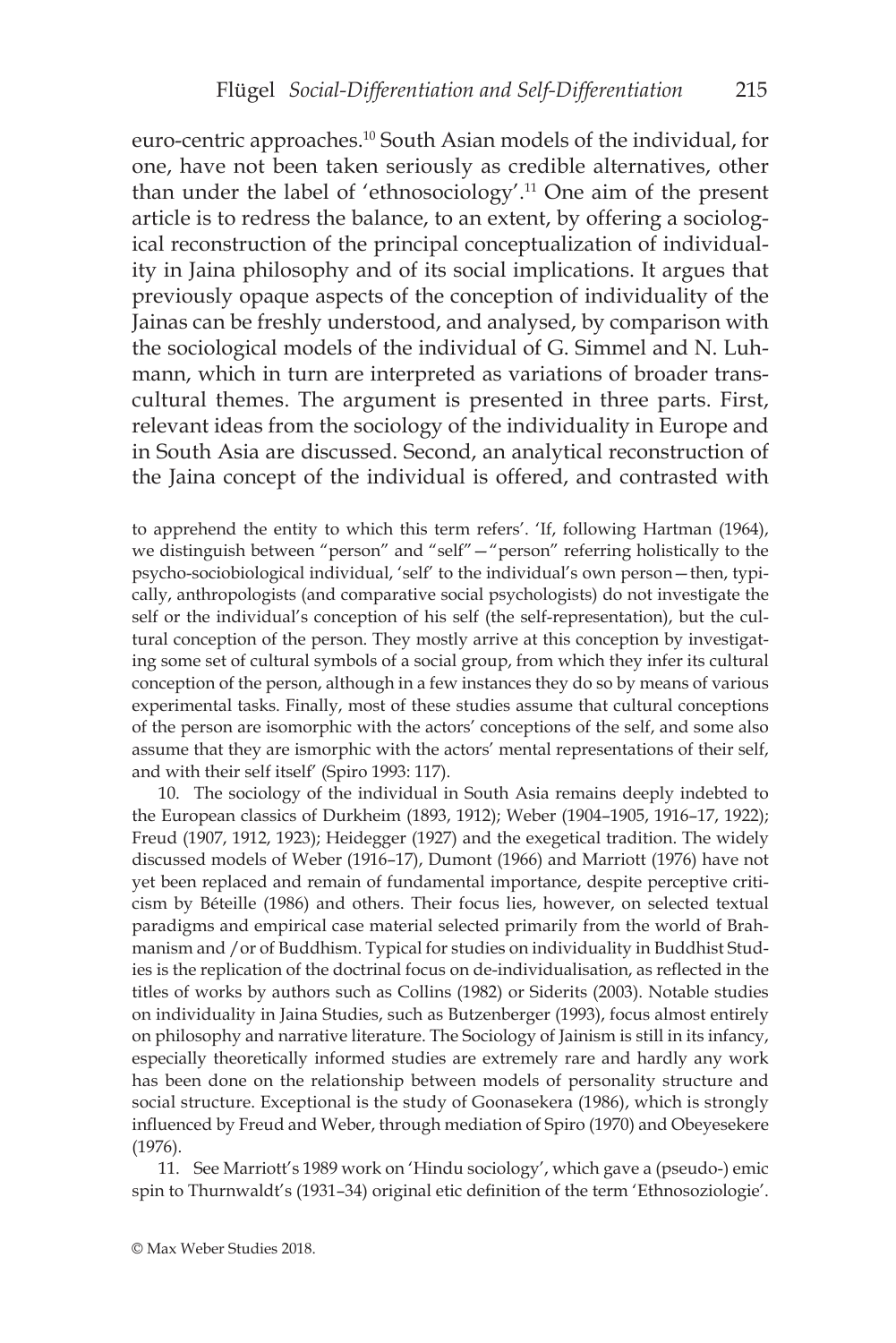Vedic and Buddhist conceptions. Finally, the social functions of the Jaina doctrine in the South Asian context are reconsidered, and the consequences of the proposed interpretation of the Jaina concept of the individual as a social form for sociological theory discussed, not least for M. Weber's binary ideal types of 'inner-worldly-asceticism' and 'other-worldly asceticism' and L. Dumont's binary of the 'individual inside-the-world' and the 'individual outside-the-world'.

### *The Individual and its Parts*

Semantic changes of the concept of the 'individual' in modern European history are well documented and researched. In Luhmann's  $(1997: 1020f.)$  view,<sup>12</sup> the 'modern' distinction inside/outside that replaced the traditional social distinction above/below was mainly intended to produce a 'pure' notion of 'individuality of the individual', which identifies the individual at once with humanity at large, in order to conceptually 'dissolve' the concept of 'society'.<sup>13</sup> The problem was that because individuality was instantly identified with universality in this construction, the empirical specificity of the individual had lost all significance. Because it is impossible to deduce a concept of 'social order' from the metaphysical qualities of pure individuality, the only remaining options open for a theoretical construction of a 'society of subjects' or of 'inter-subjectivity' seemed to be 'paradoxical' transcendental-theoretical constructions, such as theories of social contract, shared transcendental substance, or mutual reflexion, which all abstract from the empirical consciousness of the individual (p.  $1027f$ .).<sup>14</sup>

The central question addressed in this article is how a virtually identically framed theoretical problem is addressed by the Jaina

12. His studies on 'individuality' invariably refer to Simmel, and to Dumont, at least by implication.

13. 'Die Figur des Subjekts hatte die Funktion, die Inklusion *aller* in der Gesellschaft durch Appell an die Selbstreferenz *eines jeden* zu begründen—also weder gesellschaftstheoretisch noch empirisch. […] Die Regulierung der Inklusion bleibt den Funktionssystemen überlassen. Die Generalformel dafür muß entsprechend abstrahiert werden. […] "Der Mensch" ist jetzt Individuum und Menschheit zugleich' (Luhmann 1997: 1025).

14. 'Man muß jetzt erklären, wie soziale Ordnung trotz der individuellen Subjektivität der Menschen möglich ist—sei es durch einen Gesellschaftsvertrag, sei es durch wechselseitige Reflexion, sei es durch eine allen gemeinsame "transzendentale" Residualsubstanz. Aus diesen Annahmen ergibt sich aber nicht mehr eine Theorie der Gesellschaft' (Luhmann 1997: 1021).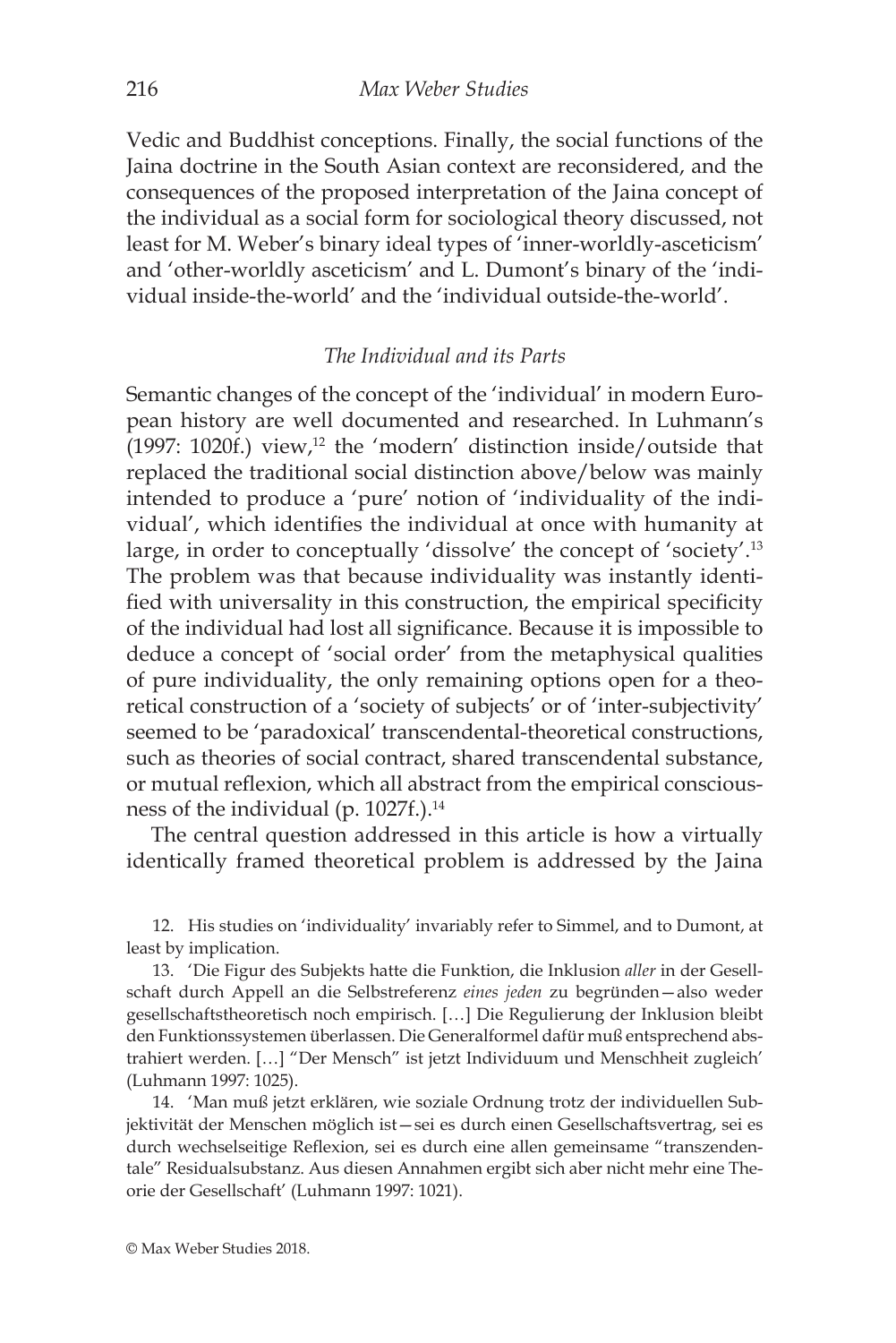metaphysics of the soul, which in a way similar to European natural law theories identifies not only the individual human being but all living creatures with pure consciousness, and consequently envisages the ideal society to be a collection of independent entities that are qualitatively equal and mutually reflect one another by way of self-reference. It will be argued that the way in which Jaina theory conceives of empirical sociality with the help of a dynamic model of the living being as an internally differentiated entity whose structure of dispositions reflects the results of past interactions and informs future interactions compares favourably with contemporary sociological models of the 'person' or of the 'habitus' as a (yet imperfectly modelled) structure that is said to mediate between the 'pure individual' and 'empirical society'. The comparison will demonstrate that the supposedly uniquely 'modern', 'western', originally 'greco-christian' problematic of the individual is not unique at all, but reflected in ancient philosophical traditions across the globe. This was clearly sensed by M. Weber in his pioneering comparative work on the social impact of soteriologies. Weber's thesis evidently benefitted from the sociological insights of G. Simmel,<sup>15</sup> whose prior work on the relationship between social and individual differentiation provides key ideas for the argument proposed here, that the Jaina model of the living individual being (vyakti), its immortal individual soul (ātman or jīva) and atomic physical parts (nāma-karman) produced by constitutive processes, actions, that dis-/connect soul and matter (pudgala),<sup>16</sup> is not merely of salvific or psychological significance, but in the main represents a social form, whose theoretical understandig from a comparative point of view is of general sociological significance. The exercise requires first of all a formal model abstract and refined enough to enable a translation of the conceptual structures of European and Indic theories of the individual without unduly imposing etic preconceptions.17 It is argued

15. 'During the critical years of intellectual gestation preceding publication of his essay on the Protestant Ethic, Weber was led to some insights from Simmel's writings. In the judgment of their gifted young contemporary György Lukacs, Weber's achievement in the sociology of culture "was possible only on the foundation created by Simmel"' (Levine 1971: xlv). See also Habermas (1986/1996: 411).

16. For a detailed exposition see Glasenapp (1915) and Schubring (1935).

17. Mannheim's (1929/1988: 234ff.) kindred idea that a model of a higher convertibility and commensurability is needed to translate semantic structures generated from different standpoints is criticised by Luhmann (1980: 12f.) for its adherence to the concept of 'objective truth'.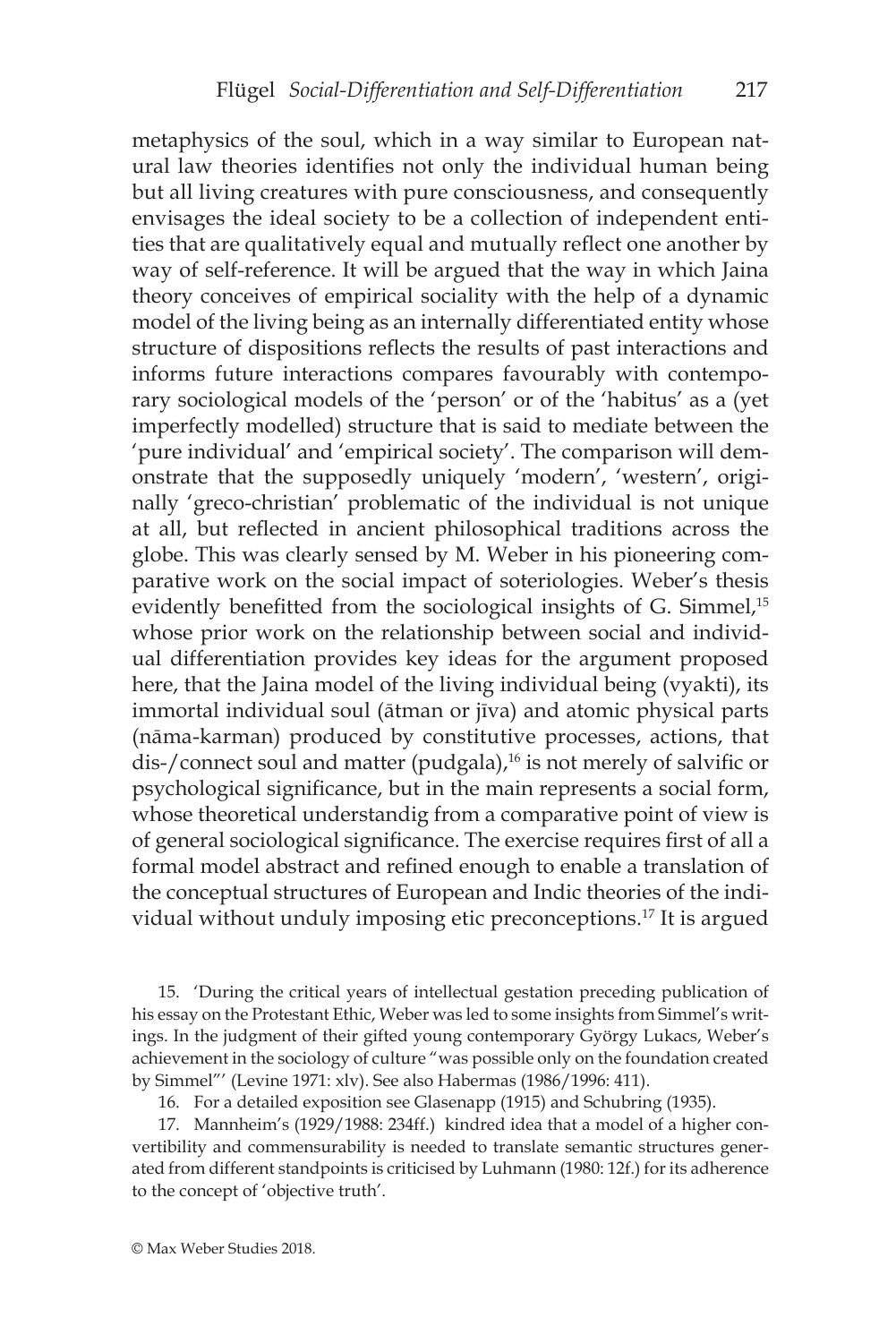that the Dilthey-Simmel hypothesis, positing a homology between the structure of the 'soul', that is, the psyche of the individual, and the structure of social differentiation, however mediated by semantics, is a useful starting point for the development of a model that explains the peculiar social selectivity that is built into Jaina metaphysics of the individual.

Simmel (1901) highlighted the difference between two principal concepts of the individual:18 A literalist 'quantitative' concept of the individual as an 'indivisible' entity, postulated by 18th century enlightenment thinkers, and a 'qualitative' concept of the individual as a 'unique specimen' or 'dividual' promoted by thinkers of the romantic and historicist schools.19 In the former, the emphasis is on identity and equality and in the latter on difference and unity. The problem was how to conceptualise the relationship between the two, one predicated on the scholastic theory of definition and Linnaen classification and the other culminating in the Darwinian theory of population development via individual variation and natural selection.<sup>20</sup> In the 19th century, the opposition between 'individual' and 'society', which had set the process of conceptual 'exclusion' of the 'individual' from 'society' in motion, $21$  was increasingly abandoned under the impact of Hegelian, Marxist and Darwinian evolutionary models. The trend culminated in the work of Simmel (1890)<sup>22</sup> and Durkheim (1893), who indicated ways in which individualisation

18. He avoided the use of 'person', which has legal implications.

19. On *dividuality*, a term that after its Fichtean heydays (an individual can only observe itself by dividing itself into subject and object) has become fashionable again ever since it was employed by Deleuze (1990/1992: 5) to refer to duplication in electronic control systems, while Simmel (1890/1989a: 291f.) and Luhmann (1984/1995: 625/461) highlighted the connective potential of money, 'the *dividuum* par excellence, which can adapt to every in-dividuality', see lately Fuchs (2003), Raunig (2015) and in particulat Ott (2015: 63), who focuses on the problem of conceptualising the internal complexity of the 'atomic' singular living being, including 'die ungedachten Verhältnisse des Ineinanders zwischen taxonomisch und diskursiv geschiedenen Größen, zwischen menschlichen Lebewesen, Mikroorganismen und gesellschaftlichen Gefügen und ihren konstitutiven Praktiken'. See also the increasing number of anthropological publications in the wake of the work of Fortes (1971), Marriott (1976) and Strathern (1988).

20. Simmel (1908: 768f.), Luhmann (2002/2006: 248).

21. Luhmann (1989: 158).

22. Levine's (1971: xiv) delimitation of three distinct periods in Simmel's work is hard to accept in toto given that, in substance, the arguments of his 1890 treatise *Über soziale Differenzierung*, influenced by 'social Darwinism', are repeated in the *Soziologie* of 1908.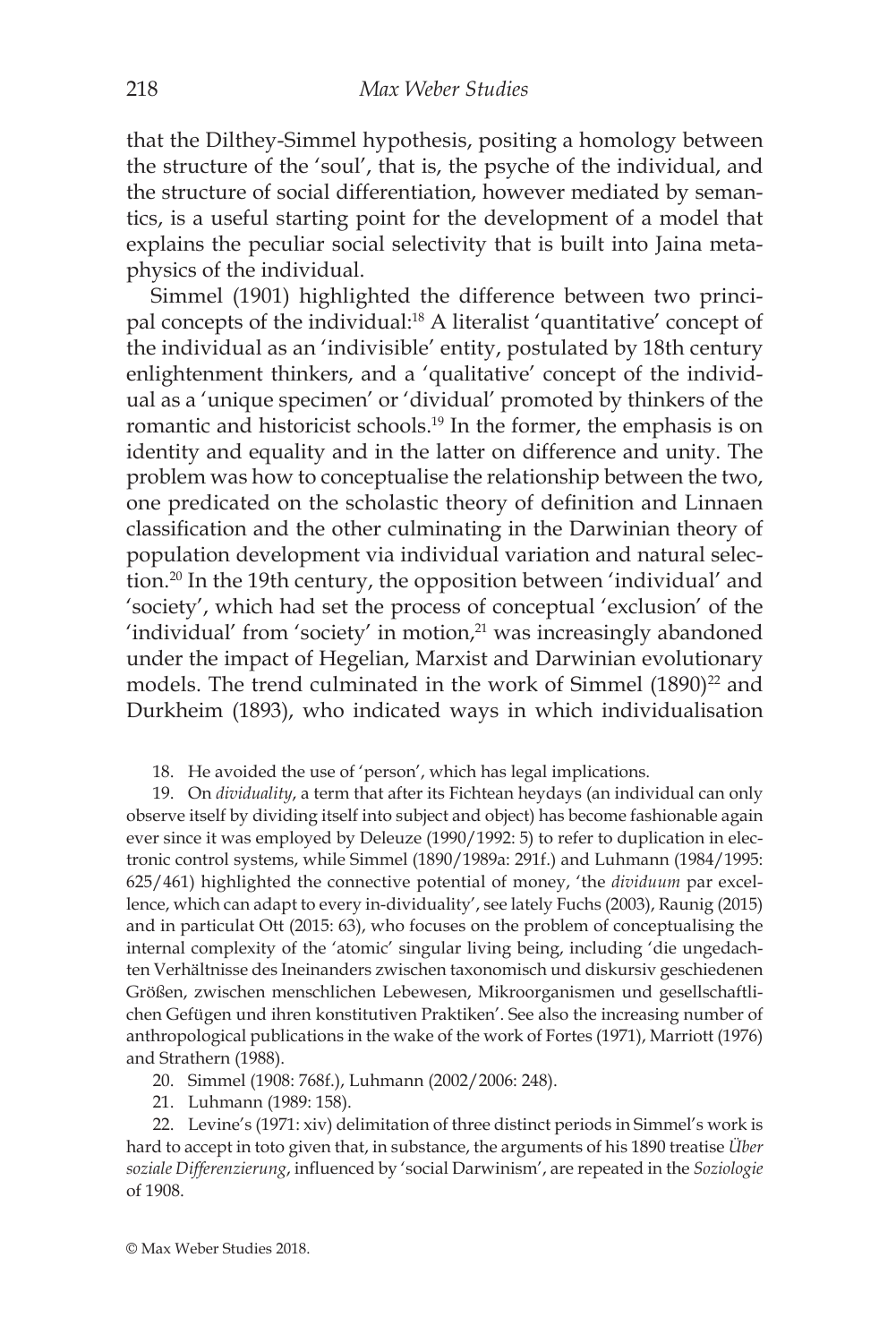and social integration can be conceived as interrelated aspects of one and the same simultaneous *process* of progressive social differentiation and individualisation driven by the economically motivated trend toward a division of labour. What remained unresolved was the question, how the gaping contradiction between the progressive functional specialisation of labour, reducing individuals to performers of single tasks, and the democratic ideals of the moral autonomy and rights of the individual as an incarnation of 'humanity' can be harmonised.<sup>23</sup> Different answers have been put forward, none of them entirely convincing, least of all Durkheim's straightforward correlation of the division of labour with an increase in 'organic' solidarity and morality.24 More realistic was the analysis of Marx (1867), who diagnosed structural hiatus between formal autonomy and equality and substantive heteronomy and inequality in modern society.

Following cues of his teacher Dilthey (1889), whose descriptive psychology and historical hermeneutics effectively revived Plato's postulate that the structure of the soul and the structure of society are related, albeit only indirectly, through the mediation of institutions and systems of symbols, Simmel (1890/1989a: 284)<sup>25</sup> addressed the question how in modern capitalist society social structure and the structure of the individual is empirically linked by developing a theory of a psycho-social parallelism, so to speak, arguing that processes of social differentiation are reflected in processes of internal differentiation of the individual, not one-by-one, but structurally.<sup>26</sup>

23. Dumont (1966/1980: 11) pointed out that 'this individualistic tendency […] was in fact accompanied by the modern development of the social division of labour'. He contrasted the normative concept of the autonomous individual of the enlightenment with the perspective of empirical sociology: 'Opposed to the self-sufficient individual it opposes man as a social being; it considers each man no longer as a particular incarnation of abstract humanity, but as a more or less autonomous point of emergence of a particular collective humanity, of a *society*. To be real, this way of seeing things must, in the individualistic universe, take the form of an experience, almost a personal revelation, and this is why I speak of "*sociological apperception*". This the young Marx wrote, with the exaggeration of a neophyte: "it is society which thinks in me"' (5): 'this ideally autonomous man was in actual fact the most dependent of his kind, tightly enclosed in an unprecedented extension of the division of labor' (p. 237).

24. Luhmann (1977/1992: 24).

25. On Simmel's critique of Dilthey's concept of history and his own focus on selectivity and binary opposites see Levine (1971: xxii, xxxv).

26. Even Spann (1914/1923: 120) rejects the idea of a direct influence of society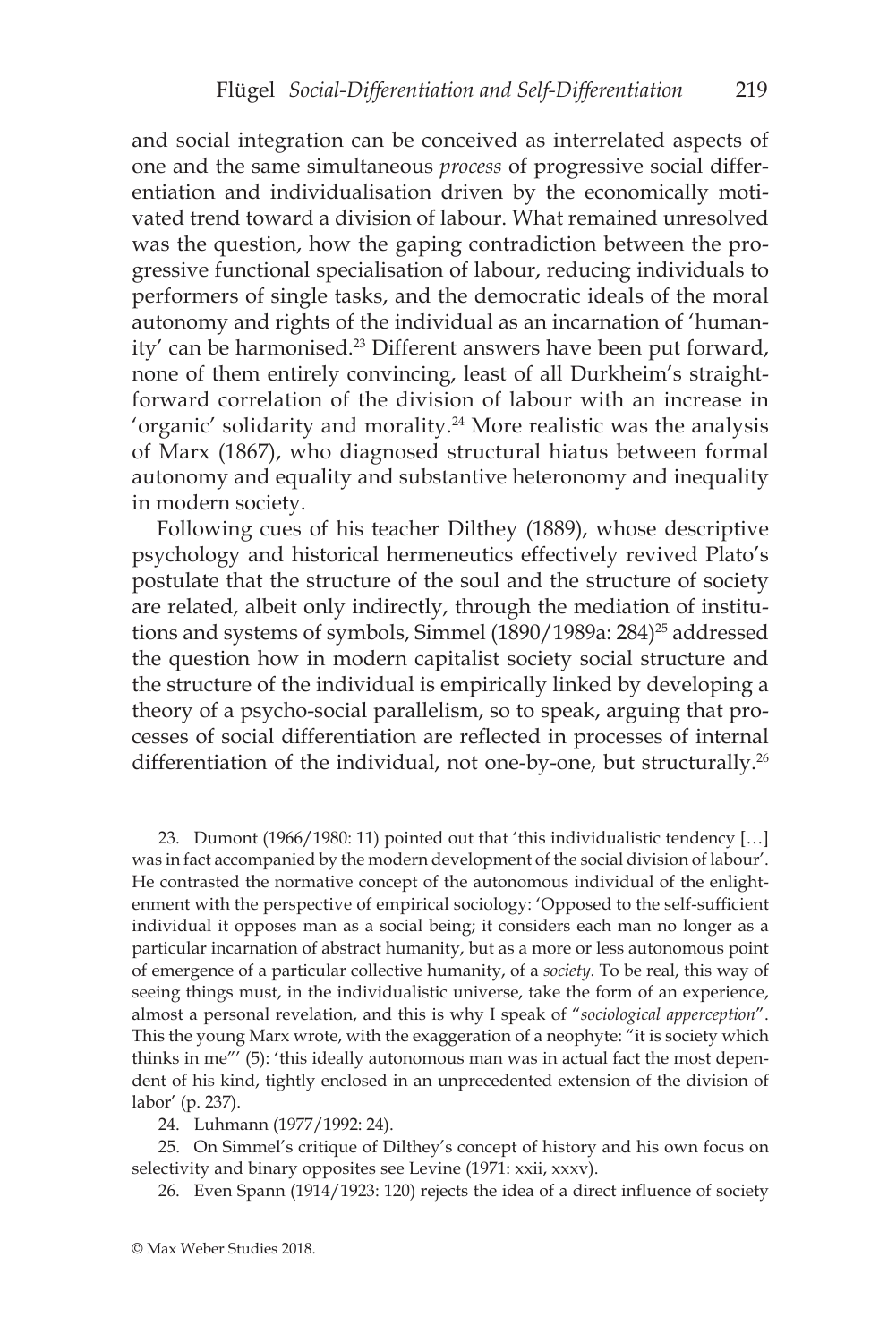Accepting the observation of Marx that there are limits to functional differentiation, threatening social solidarity altogether, he regarded it as the 'duty of culture' to arrange tasks in such a way that the demands of the social division of labour and the desires of individuals for the development of specialised capacities are matched, to an extent, by way of compatible degrees of differentiation. From a logical point of view, processes of social differential and of individual differentiation can be directly complementary only to the degree that the desires and abilities of the individual match the demands of society. Yet, this perspective does not take account of the desire of the individual to maintain or to develop a 'well-rounded personality', that is, to pursue a multitude of desires beyond specialised tasks paid for by a labour market that, more than any other social system, progressively dissects the individual into isolated, mutually unconnected functions.27

Simmel argued that in reaction to external pressures towards functional specialisation, the individual is forced to develop corresponding forms of internal differentiation through the advance of individual capacities and desires that match the multifarious demands of the social circles it is associated with or the opportunities opened up by the individual itself. In order to counteract the resulting tendency toward fragmentation and to maintain a sense of unity the individual has only one option left, that is, the rejection of the plurality of its differentiated 'one-sided' desires and functions through acts of self-reference that regenerate a sense of unity through renunciation of attachment and desire to particular contents.<sup>28</sup> In other words, according to Simmel, the tendency

on the individual, and speaks only about a semantic homology: 'eine *innere Entsprechung* der geistigen Inhalte'.

27. Cf. Young's (1958) critique of the meritocracy as a 'new' form of class-society, Luhmann's (1964/1999: 26) indication of the factual disjunction of the needs of the social system and personal needs in modern society, and Luhmann's (1984/1995: 364f./269f.) later theory of individuality as 'Anspruch' (claim, aspiration or entitlement) (a conservative topos, which is also prefigured in the work of Simmel 1913: 118f.): 'One can therefore read the situation of the claim from the semantics of merit (*Verdienst, mérite*). Stratified societies already manipulate this relationship. They infer the merits of higher strata from their claims, and merit can already be seen in the fact that the higher strata lead a corresponding good (noble) life'.

28. 'Dem gegenüber [the division of labour] bedeutet die Differenzierung des Individuums gerade das Aufheben der Einseitigkeit; sie löst das ineinander der Willens- und Denkfähigkeit auf und bildet jede derselben zu einer für sich bestehenden Eigenschaft aus. Gerade indem der Einzelne das Schicksal der Gattung in sich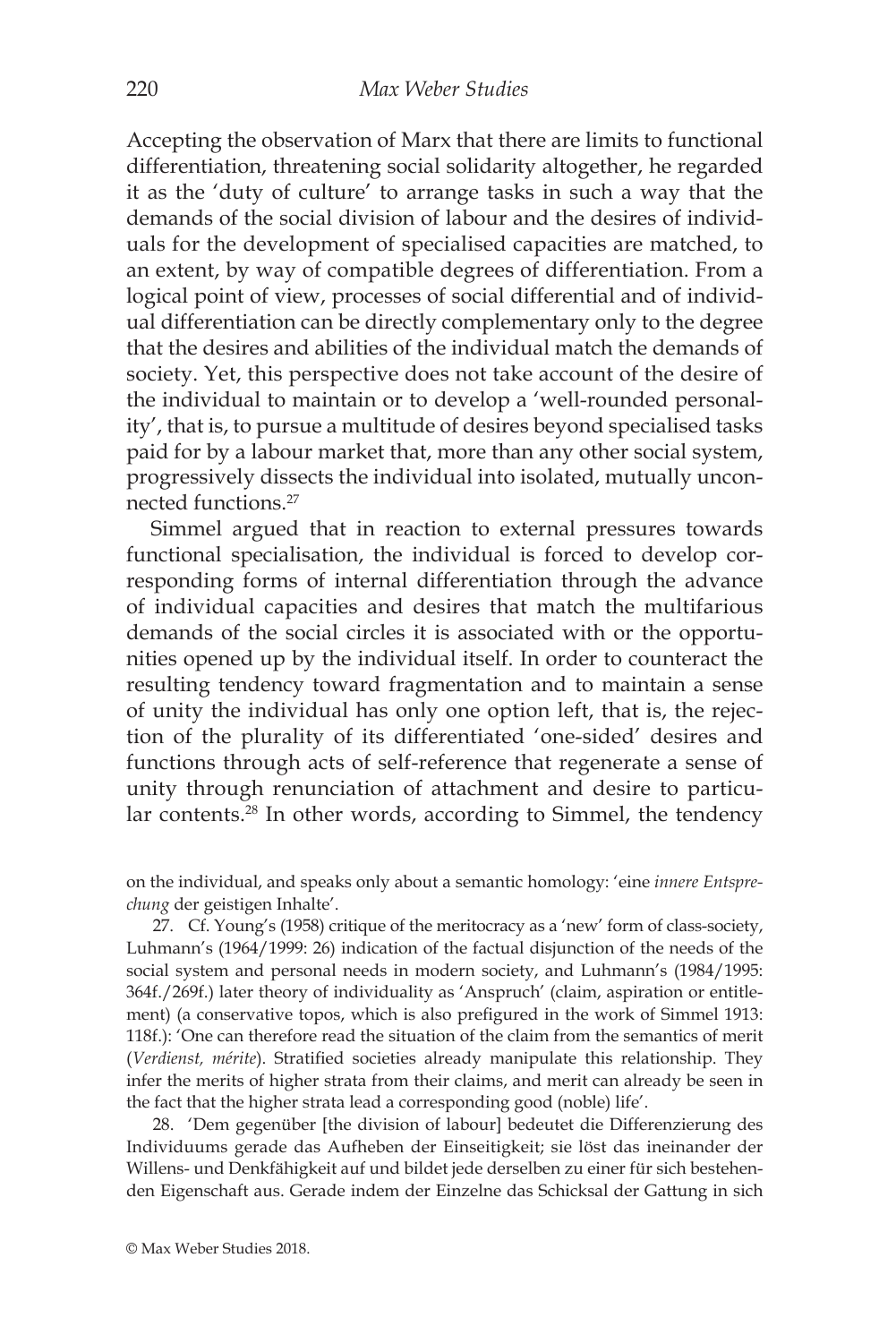of internal differentiation that is oriented toward the segregation of parts can only be counteracted through an opposite tendency of differentiation that is re-oriented toward the whole, that is, a hierarchical form of differentiation between the levels of part and whole, through distanciation of the whole from the parts. The irreducible tension beween the two tendencies Simmel describes as one beween differentiation in succession (*Differenzierung im Nacheinander*), of manifest contents and actions, and differentiation in coexistence (Differenzierung im Nebeneinander),<sup>29</sup> of latent sedimented dispositions and potentialities;<sup>30</sup> a distinction which he analogises by way of a conscious reduction of complexity with binaries such as 'labour and capital' and 'action and potency of the soul'.<sup>31</sup> Theoretically conflicting tendencies between external social integration through specialisation and internal personal integration through totalisation are ideally resolved through the psychological compartmentalisation of dispositions, of will, emotion and thought, while a sense of unity is retained through self-reference and distanciation from the parts, so that only certain functions, but not the individual as a whole are instrumentalised by processes of social reproduction in a functionally differentiated society.32 The required mental acts of renunciation, acts of 'innerworldy asceticism' as Weber would call them, represent a reaction to systemic pressures.

wiederholt, setzt er sich in Gegensatz zu diesem selbst. *Die Mannichfaltigkeit scharf gesonderter Inhalte, die das Ganze verlangt, ist nur herstellbar, wenn der Einzelne auf eben dieselben verzichtet*' (Simmel 1890/1989a: 284, emphasis added).

29. See the semiotic distinction between 'syntagmatic' and 'paradigmatic' relationships.

30. 'Hier erzeugt das Differenzierungsstreben, indem es sich einerseits auf das Ganze, andererseits auf das Teil bezieht, einen Widerspruch, der das Gegenteil von Kraftersparnis ist. Und ganz analog sehen wir auch innerhalb des Einzelwesens die erwähnte Differenzierung vom Nacheinander in Konflikt mit dem Nebeneinander geraten. Die Einheitlichkeit des Wesens […] wird von starken Trieben unserer Natur selbst um den Preis der Einseitigkeit verlangt und damit jene primäre Kraftersparnis erzielt, die in der einfachen Ablehnung aller Vielheit liegt; dem gegenüber steht der Trieb nach mehrfacher Bewährung, allseitiger Entfaltung, und bewirkt die sekundäre Kraftersparnis, die in der Geschmeidigkeit vielfältiger Kräfte, in der Leichtigkeit des Übergangs von einer Anforderung des Lebens zu anderen liegt' (Simmel 1890/1989a: 287).

31. Simmel (1890/1989a: 294).

32. Marx tended to critically highlight that the heart and soul of the total individual is bought on the labour market for the mere price of a particular function.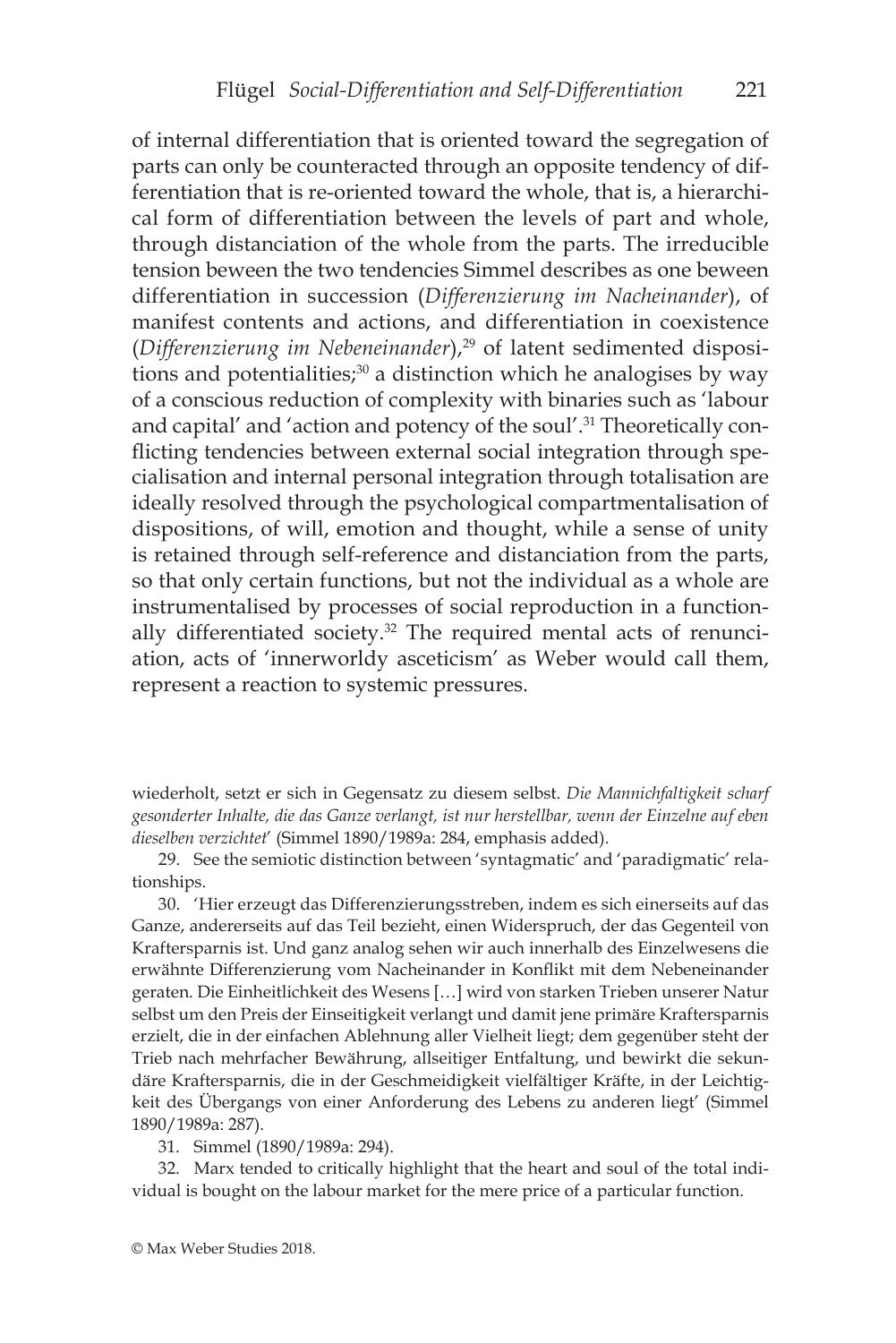Simmel (1890/1989a: 287) pointed out that only 'strong characters' are ever likely to have the energy to restrain impulses that do not precisely match the demands of a given social situation or to shape situations themselves by developing additional capabilities. In his view, the logical problem boils down to the unavoidable contradiction between the simultaneous existence of multiple desires and the need of sequencing their satisfaction in time. But even 'strong characters' are unlikely to assemble all the capabilities within themselves that would enable them to fulfil the entirety of their desires or to totalise themselves by replicating the entire structure of social differentiation within their own personality or by intellectually grasping the whole of existence. Not even through *Bildung* can the personality structure of the individual be perfectly aligned with the (social) universe. A solution of the *Problem der allseitigen Befriedigung* must be sought elsewhere.

Effectively this requires the development of a 'split' personality structure, combining a stable psychological core with variable specialised functions. In the words of Simmel (1908: 757/1971: 288): 'individuals are not just the sums of their attributes, in which event they would be as diverse as those; rather, beyond those attributes, each of them is an absolute entity by virtue of personality, freedom and immortality'.33 At this point philosophical 'worldviews' play a significant role. According to Simmel, the experience of continuity in change is the empirical background upon which theories of self or soul were developed. The solution of the problem of the (re-)totalisation of the fragmented lives of individuals in societies dominated by an elaborated division of labour he saw in the development of cultural models motivating the distinction between features of character that remain relatively unchanged over a period of time and features that are variable. In his view, religious conceptions

33. Stern (1911/1921: 505f.) echoes Dilthey's and Simmel's ultimate 'personalism' as well, the dualistic conception of the individual as a multiplex sum of attributes and as a unitary form: 'Allerdings: die Person ist unitas MULTIPLEX, nicht punktuelle Einfachheit; den Versuch, ihr Wesen und ihre individuelle Eigenart aus einer einzigen psychischen Kategorie heraus zu verstehen, würde ich nach wie vor für aussichtslos halten. Aber ebenso unmöglich ist es, jemals aus einem Mosaik noch so fein herausgearbeiteter Elemente allein das Bild der Persönlichkeit zu gestalten; deshalb muß man allen psychographischen Bestrebungen, wenn sie mehr als eine Ansammlung von bedeutungslosen Einzeltatsachen sein wollen, von vornherein eine Strukturauffassung, die gemeinsame Beziehung zu einem einheitlichen Zweckgebiet persönlichen Lebens und eine Sonderung nach Wesentlichkeit und Unwesentlichkeit zugrundelegen'.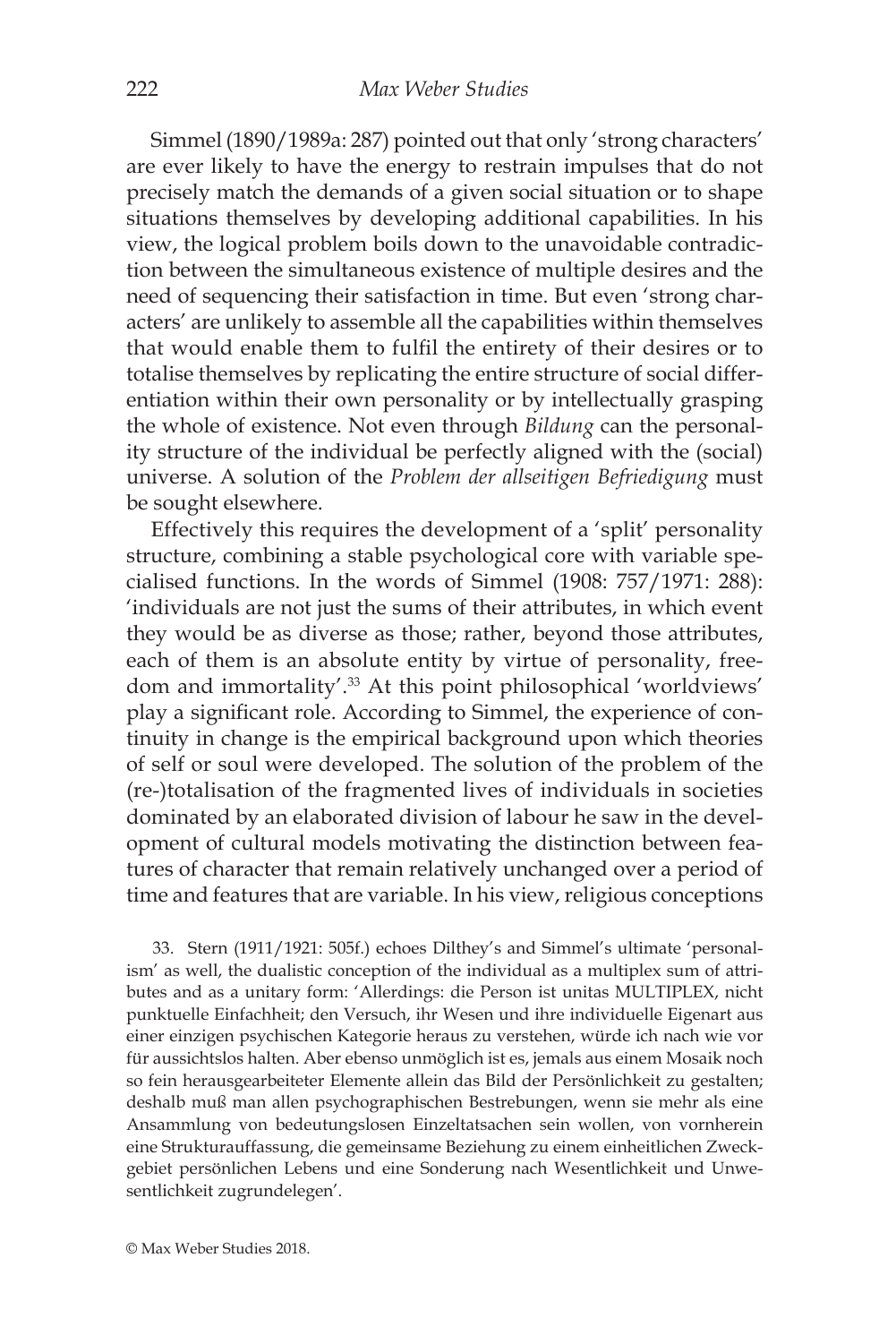of the 'soul' as a substance (in the greco-christian context) proved particularly successful in this respect.<sup>34</sup> Philosophical abstractions such as the soul/body distinction, $35$  however, do not operate in a

34. 'As the individual becomes more incomparable, as he come more and more to occupy—in his being, his conduct, his destiny—a position that can be filled only by him and that is reserved for him alone in the organization of the whole, all the more must this whole be grasped as a unity, as a metaphysical organism in which each psyche is a vital element, exchangeable with no other, but presupposing all others and their interaction for its own life. Wherever the need exists to perceive the totality of psychic existence in the world as a unity, it will soon be satisfied by an individuation in which single beings necessarily complement and need each other, each taking the place left for it by all the others; this need for unity and hence for the apprehension of the totality of being will sooner be satisfied by that than by an equality of beings in which any one could essentially replace any other, in which each member seems actually to be superfluous and without proper relation to the whole.

Nevertheless, the idea of equality, which unifies, in quite another sense, the most extreme individualization with the most extreme expansion of the circle of associated beings, has never been more encouraged than by the Christian doctrine of the immortal and eternal soul. The soul that faces its god with reliance only upon itself in its metaphysical individuality, the only absolute value of all being, is identical to all others in what ultimately matters. For in the eternal and the absolute, there are no distinctions: men's empirical differences, confronting the eternal and transcendental, are of no consequence. *These individuals are not just the sums of their attributes, in which event they would be as diverse as those; rather, beyond those attributes, each of them is an absolute entity by virtue of personality, freedom and immortality*.

This, the sociology of Christianity, offers the greatest historical as well as metaphysical example of the asserted correlation: the psyche that is free from all bonds and free from all relations, whatever the ends for whose sake they were instituted, the psyche that is only oriented to the powers beyond that are the same for everyone—such a psyche, in conjunction with all others, constitutes a homogenous being that encompasses all sentience. Unconditionality of personality and unconditional expansion of the circle of its kind are but two expressions for the unity of this religious conviction. And insofar as this has become the metaphysics or the given meaning for life in general, it is unmistakable in the extent to which it influences, as a priori disposition and mood, the historical patterns of relation among men and the attitude with which they approach each other' (Simmel 1971: 287f., Original: Simmel 1908: 756f., empasis added).

35. This is echoed by Luhmann (1989: 175f.), who, generally, regards soul/ body distinctions, like all distinctions, as forms of 'reduction of complexity': 'Until the nineteenth century […] the concept of the individual was still a thing concept, interpreted as the conceptual opposite to units that are complex and therefore can be dismantled. Its original etymological meaning governed the concept. Everything indivisible could be designated as an individual; the person as the indivisibility of rational substance was merely a special case. The indivisibility of the soul guaranteed its indestructibility, thus its immortality, and this explained why human beings had to answer for themselves at the Last Judgement. On this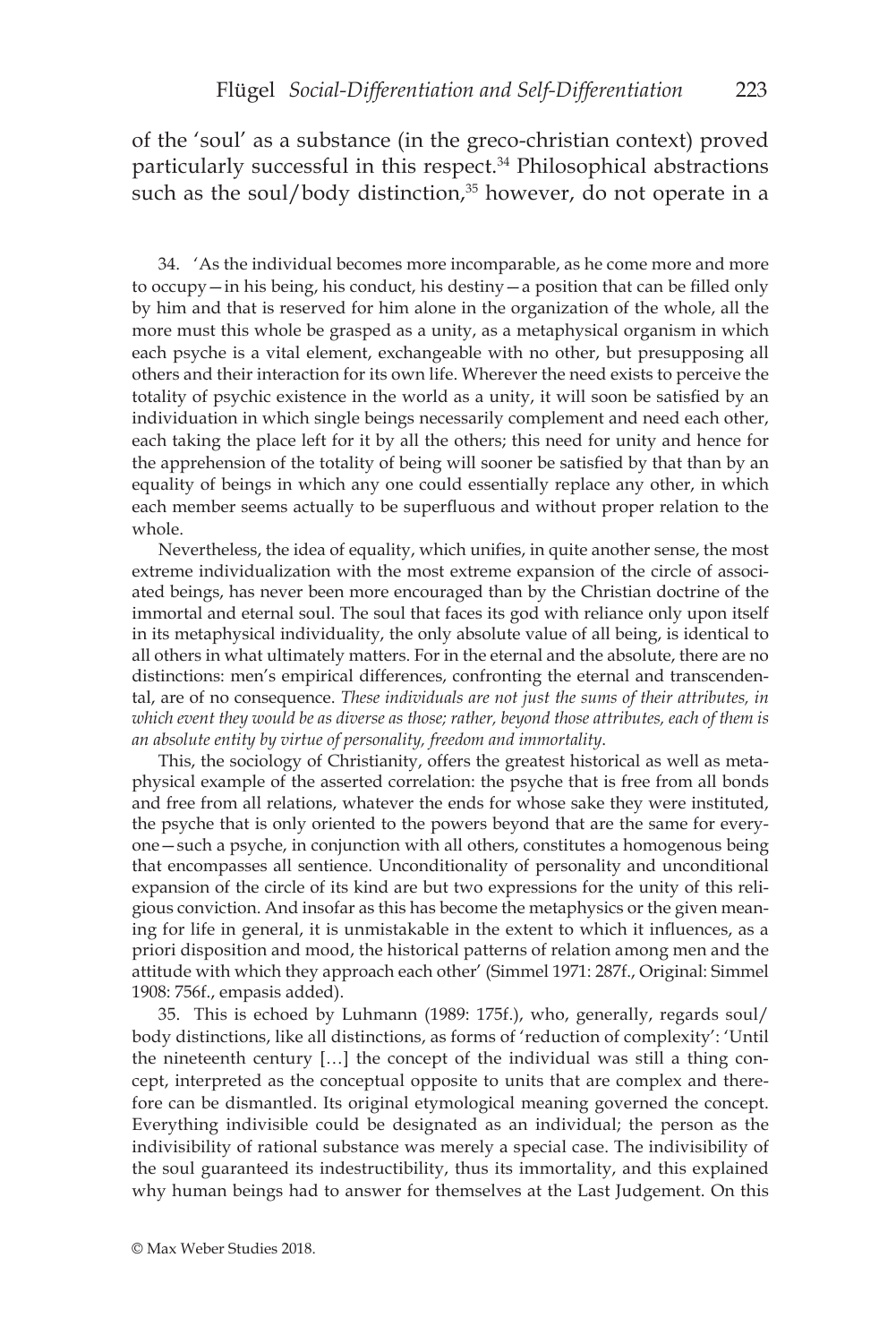vacuum. Their experiential basis and motivating force lies, according to Simmel (1908: 760f.), in the *feeling* of 'I-ness' which individuals with highly differentiated inner worlds operating in complex and ever changing social environments inevitably become more conscious of as a point of reference that remains relatively constant visà-vis the experience of change.36 Simmel called this point of reference 'personal I' or 'personality' (English translation: 'ego'). He argues that in its observed function as a relativey stable point of reference for observation of contextually variable psychological content, a conscious sense of personal identity emerges only as the product of retrospective self-objectification. Hence it is to be regarded as a sign of

conceptual foundation, one could preach a religion and morality that constantly attempted to motivate human beings to act against their own interests' (Luhmann 1984/1995: 348f./257).

36. 'Beyond the significance that expansion of the circle has for the differentiation of the determinants of will, one sees its significance for the emergence of the *sensation* of a personal ego. Surely no one can fail to recognize that the style of modern life—precisely because of its mass character, its rushing diversity, its unbounded equalization of countless previously conserved idiosyncrasies—has led to unprecedented levelings of the personality form of life. But neither should one fail to recognize the counter-tendencies, much as these may be diverted and paralyzed in the joint effect that ultimately appears. Life in a wider circle and interaction with it develop, in and of themselves, more consciousness of personality than arises in a narrower circle; this is so above all because it is precisely through the *alternation* of sensations, thoughts, and activities that personality documents itself. […]. Personality is *not* a single immediate state, not a single quality or a single destiny, unique as this last may be; rather it is something that we sense beyond these singularities, something grown into consciousness out of their experienced reality. This is so even if this retroactively generated personality, as it were, is only the sign, the *ratio cognoscendi* of a more deeply unitary individuality that lies at the determinative root of the diverse singularities, an individuality that we cannot become aware of directly, but only as the gradual experience of these multiple contents and varieties. […] Now this alternation of the contents of the ego, which is actually what first poses the ego to consciousness as the stable pole in the play of psychic phenomena, is extraordinarily more lively within a large circle than it is for life in a smaller group. Stimulations of sensation, which are especially important for subjective ego consciousness, occur most where a highly differentiated individual stands amidst other highly differentiated individuals, and where comparisons, frictions, and specialized relations release a profusion of reactions that remain latent in a narrower undifferentiated circle, but which in the larger circle by virtue of their abundance and diversity, elicit the sensation of the ego as that which is absolutely "one's own"' (Simmel 1971: 290f., Original: Simmel 1908: 760f.).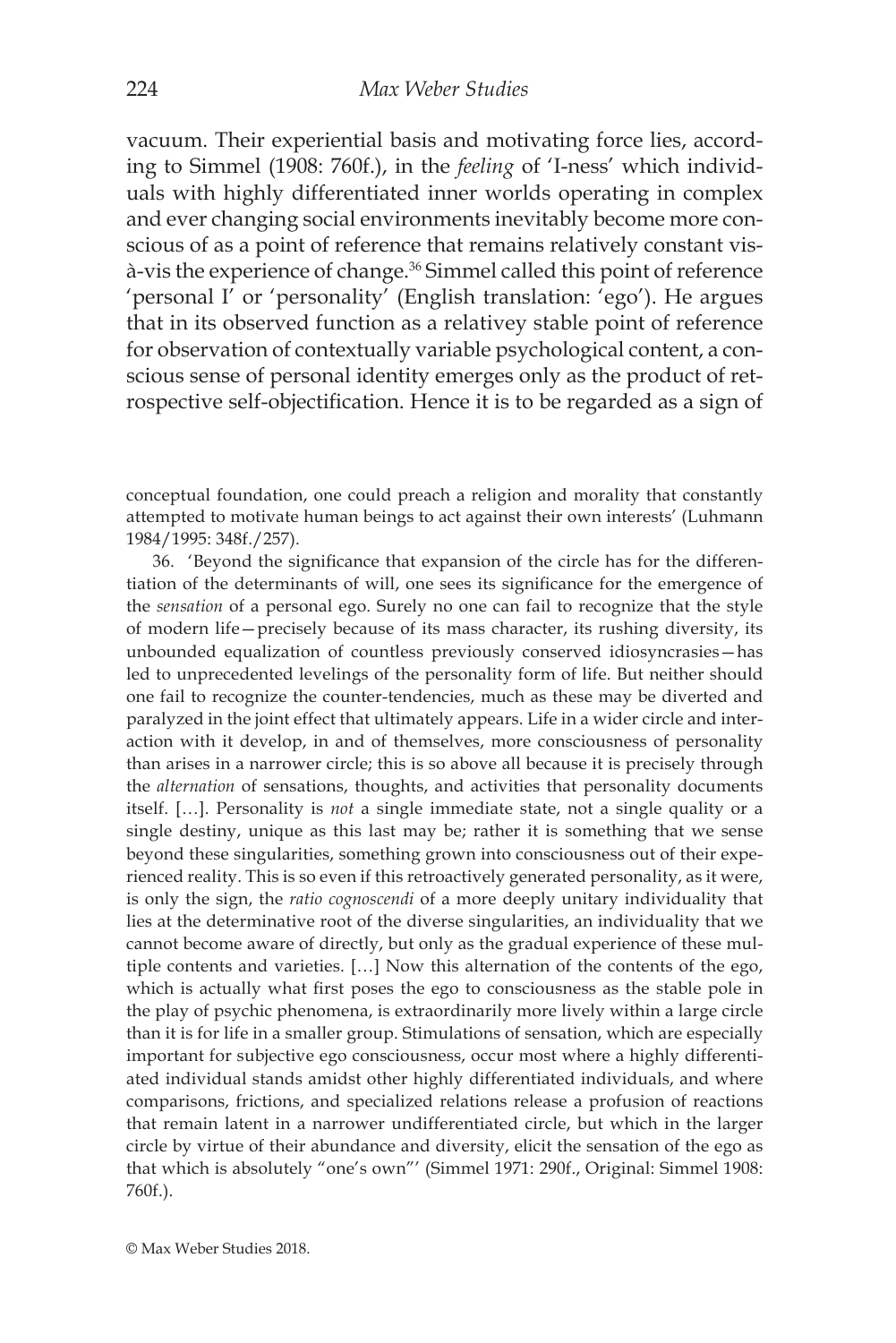a psychologically 'deeper homogenous individuality'37 that cannot be directly cognised.<sup>38</sup>

The development of the sense of a relatively stable personal 'I' is therefore for Simmel (1908: 761) a positive indirect effect of the fragmentation of the concrete individual into isolated aspects and their instrumentalisation by quantitatively enlarged social systems based on the social division of labour.<sup>39</sup> The more only isolated aspects of the individual are defined as relevant for the social division of labour, the more the individual becomes potentially self-conscious and hence cognitively disembedded from its multifunctional social ties, and the freer it is to focus its attention on its own 'individual interest' in the creation of a sense of 'individuality', or 'unity in difference', itself.40 Simmel's view that fragmentation of the individual into a single stable core and multiple variable functions can have a

37. Cf. Dilthey's distinction of two types of experience, the immediate *Erlebnis* and the reflected *Erfahrung*, and the ontological conviction of the irreducible individuality of living consciousness. Durkheim (1893: 216) also subscribed to the idea of an irreducible individuality of consciousness: '[I]l y a une sphère de la vie psychique qui, quelque développé que soit le type collectif, varie d'un homme à l'autre et appartient en propre à chacun: c'est celle qui est formée des représentations, des sentiments et des tendances qui se rapportent à l'organisme et aux états de l'organisme; c'est le monde des sensations internes et externes et des mouvements qui y sont directement liés. Celle première base de toute individualité est inaliénable et ne dépend pas de l'état social'.

38. Luhmann (1984/1995: 347ff./256ff.) contrasts sociological 'individualistic reductionism' with the fact of the 'internal endlessness' of the stream of consciousness of 'psychic systems', which he defines as 'autopoietical systems', i.e., 'systems that reproduce consciousness by consciousness' (not: life): 'By "consciousness" we do not mean something that exists substantially (as language constantly suggests), but only the specific operational mode of psychic systems' (p. 355/262): '[I]ndividuality cannot be anything other than the circular closure of this self-referential reproduction' (p. 357/264).

39. 'The more purely and completely this division of labor occurs—visible in the magnitude of the group's enlargement—the more the individual is emancipated from the interactions and coalescences that it replaces, and the more he is left to his own centripetal concerns and tendencies' (Simmel 1971: 292, Original: Simmel 1908: 761f.). Cf. Luhmann's notion (1984: 346) of psychic systems as part of the 'environment' of social systems.

40. 'Thus, the differentiation of social organs does not mean that individuals are detached from their connections with the whole, but rather means that they devote only the substantively relevant parts of their personalities to those bonds. The point at which the individual momentarily touches the totality or the structure of the whole no longer pulls parts of his personality into the relationship that do not belong there. It is with social organs—the consequences and distinguishing characteristics of the growth of the group—that the involvements become dissolved wherein the individual has to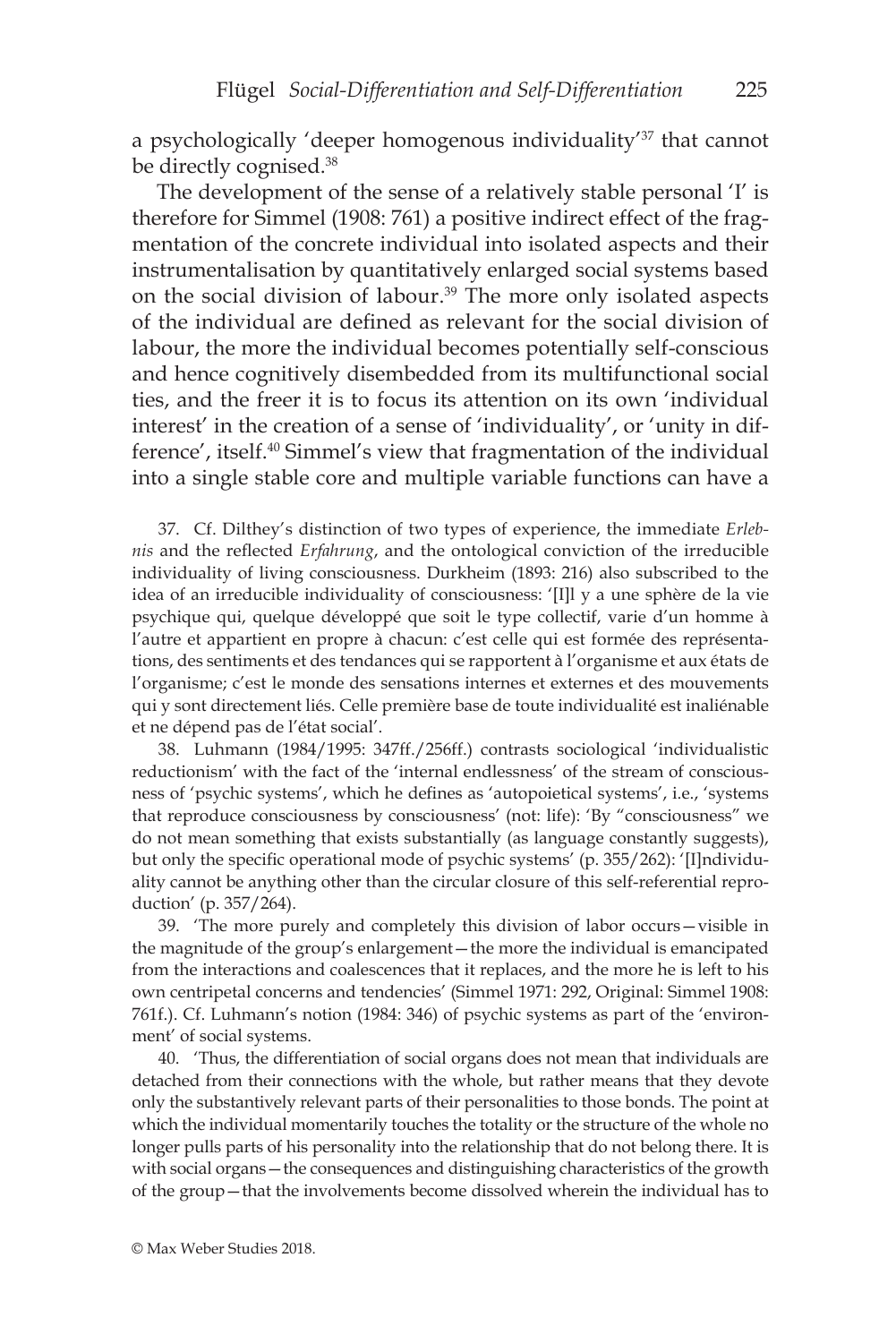'liberating' effect for the individual clearly set him apart from Marx, and to some extent from Durkheim,<sup>41</sup> who regarded 'alienation' and 'anomie' respectively as negative states per se, in contrast to  $Hegel<sup>42</sup>$ and Husserl,<sup>43</sup> who, like Simmel, characterised self-consciousness itself as a form of 'alienation'.<sup>44</sup> Luhmann (1964) effectively imported the entire argument of Simmel and made it his own.<sup>45</sup>

convey and yield to situations and activities elements of himself that do not belong to what he wants of himself' (Simmel 1908/1971: 293, Original: Simmel 1908: 762).

41. And evidently even Luhmann (1989: 160, 170).

42. Hegel (1981 4: 385) defines the concept of alienation as the being-there of self-consciousness: 'die wahre ursprüngliche Natur des Individuums ist der Geist der Entfremdung des natürlichen Seins'.

43. Husserl (1973: 442) elaborated Hegel's idea in the following way: 'Wie aber finde ich "mich" als Menschen? Nur in der Weise, dass ich meinen Leib irgendwo draussen im Raum denke, wie wenn es ein fremder Leib wäre, und in der Weise der Einfühlung. Nur wenn ich meinen Leib sozusagen entfremde und dann doch wieder als denselben ansehe, der mir wirklich gegeben ist in der einzigartigen Weise des zentralen Dingphänomens, um das sich alle Welt als äussere gruppiert, nur dann fasse ich mich als Menschen und lege in dieser mittelbaren psychophysischen Apperzeption mein Ich als eingefühltes dem Leib ein. Ich findem ich selbst als Menschen auf dem Wegeüber eine Selbstentfremdung meines Leibes'.

44. In the words of Levine 1971: xlii-xliii: 'For Simmel, the fragmentation of social life is liberating and gratifying, whereas the fragmentation of man's experience of culture is frustrating. This is because social fragmentations promotes the conditions for developing individuality, whereas cultural fragmentation both hinders and assists man's self-deprivation'. See also Habermas (1986/1996: 411 n. 20).

45. 'Soziale Integration (von Handlungssystemen) und persönliche Integration (von Handlungssystemen) fallen stärker denn je auseinander. Damit ist nicht gesagt, daß der Mensch der sozialen Beziehung entraten und sich nur noch in der Einsamkeit aufrecht halten könne. […] Der Mensch muß auf die Rationalisierung des sozialen Systems mit eigenen Formen der Selbstrationalisierung und Selbstabstraktion, mit Vertagung von Gefühlen und Ausdrucksbedürfnissen parieren, durch neuartige Strategien des Selbstbewußtseins und vielleicht durch eine neuartige Ethik antworten, die mit "mehrfachen Systemreferenzen" zu rechnen lernt und kompliziertere Formen der Koordination von bewußten Systeminteressen der Personen und der Sozialsysteme benötigt' (Luhmann 1964/1999: 26). See also Chapter 25-26 on 'emotional and functional stabilisation' and 'human beings and measures', where Luhmann points to similarities between the functionalist perspective of 'indifference' as a form of freedom and eudaemonic philosophies in European antiquity (p. 381): 'Der Mensch stellt der Organisation eine eigene Art von Selbstrationalisierung entgegen. [...]' (p. 389).

Habermas' (1973: 172, 176, 1986/1996: 412) verdict that by ratifying as fact the externally induced centrifugal de-centring of the 'symbolical structure' of 'I-identity' of the 'person', as much as the 'Dialectic of Enlightenment' of Horkheimer and Adorno, 'systems-functionalism has mutely sealed "the end of the individual"', 'while letting the subjects themselves diffuse into systems' is here missing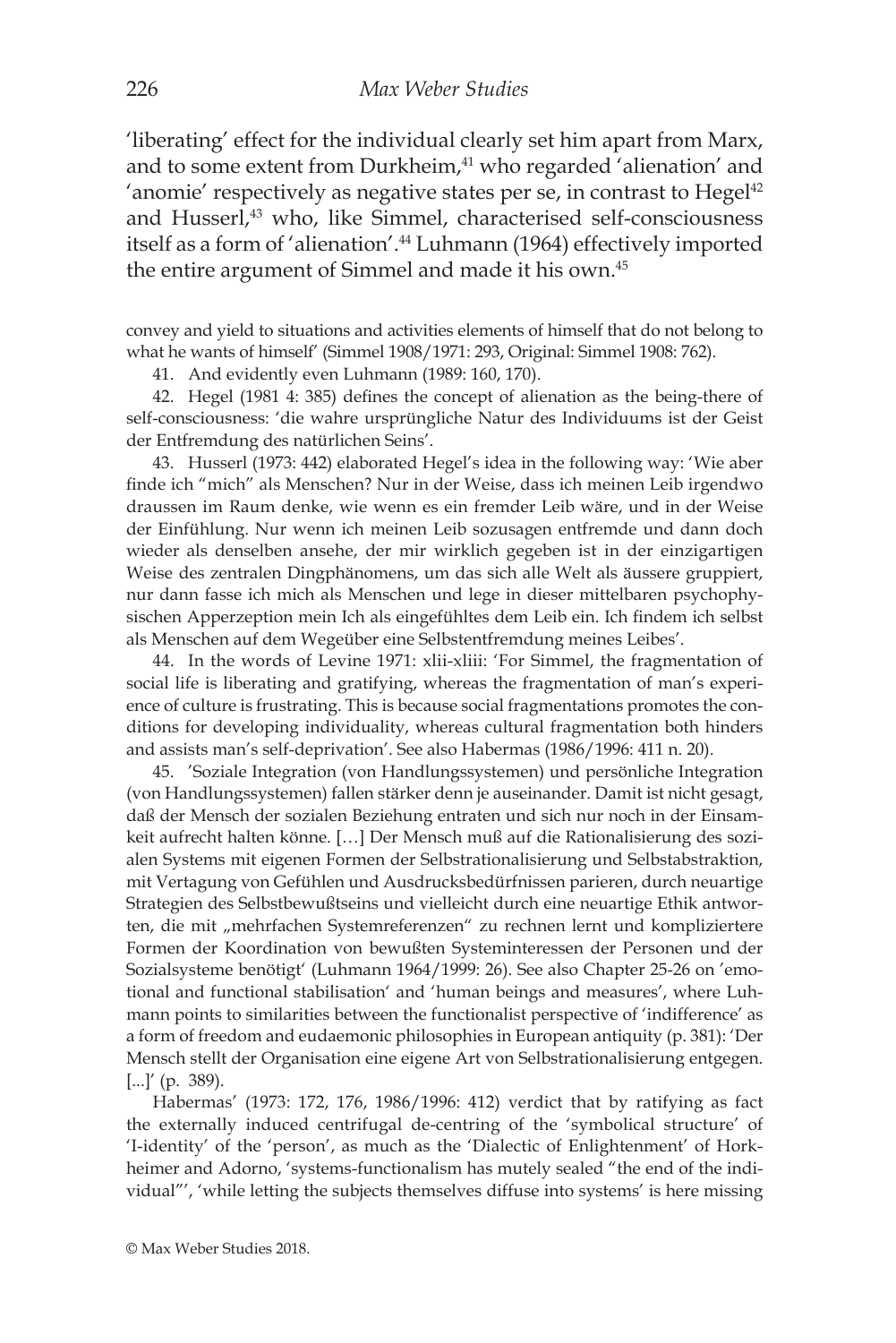Simmel's theory of the genesis of the two identities of the individual, or rather two aspects of the individual's self-identity, a singular personal identity and multiple social-functions, represents an ingenious sociological refashioning of Fichte's (1794) theory of subjectivity, conceived as a process of differentiation, set into motion by an observer, who, in the act of self-observation, draws a distinction within herself as both subject and object. By focussing on the self as a process rather than as a substance, Fichte was able to build upon Kant's (1781) explanation of rational theories of the soul as reifications of more fundamental mechanisms. To fully express the paradoxical nature of the self-referential process, Fichte was effectively forced to distinguished not just object and as subject but in addition between the subject as object and the subject as the encompassing reflexive process which posits the distinction, and so on, ad infinitum. Underhand not two but three perspectives had to be invoked.<sup>46</sup> Simmel faced exactly the same dilemma in his attempt to theoretically reconstruct the genesis of I-ness out of psychological pressures produced by social differentiation. In addition to the sum of empirical attributes and the sense of 'I-ness', he posited the theoreticsl existence a third 'deeper homogenous individuality' which draws and observes the distinction between the fomer two.<sup>47</sup>

By interpreting the structure of the internally differentiated attributes of the individual as correlatives to the structure of external

the point of Luhmann's revival of Simmel's original idea (only obliquely referred to via the inclusion of Simmel [1890] in the bibliography), which amounts to a defence of 'psychic individuality'. See Raunig (2015: 205), by contrast, on the anthropological quest for antediluvian alternatives to the 'reductive' notions of 'idiosyncratic-' and 'possessive individualism'.

46. Henrich (1966: 206) points out that according to Fichte (WW III, 1797) the I for itself constitutes a 'dreistellige Relation: Etwas (1) stellt etwas (2) als etwas (3) vor.' Luhmann (1984/1995; 373/276) concludes that 'this theory leads to a kind of over-identification of the ego' and suggests the system-theoretical concepts of selfobservation, self-description and self-simplifications as instruments for less abstract empirical analysis.

47. Fechner (1860 I: 4f.) tried to resolve the dilemma of self-observation by taking recourse to a quasi-Jaina form of perspectivism: 'Hiermit nun wird gleich selbstverständlich, wovon wir zuerst den Grund suchten, warum Niemand Geist und Körper, wie sie unmittelbar zusammengehören, auch unmittelbar zusammen erblicken kann. Es kann eben Niemand zugleich äusserlich und innerlich gegen dieselbe Sache stehen. […] Darum ist die Erscheinungsweise des Geistes stets auf Einmal nur Eine, weil es nur Einen inneren Standpunct giebt, indess jeder Körper nach der Vielfältigkeit der äusseren Standpuncte dagegen und der Verschiedenheit der darauf Stehenden vielfältig verschieden erscheint'.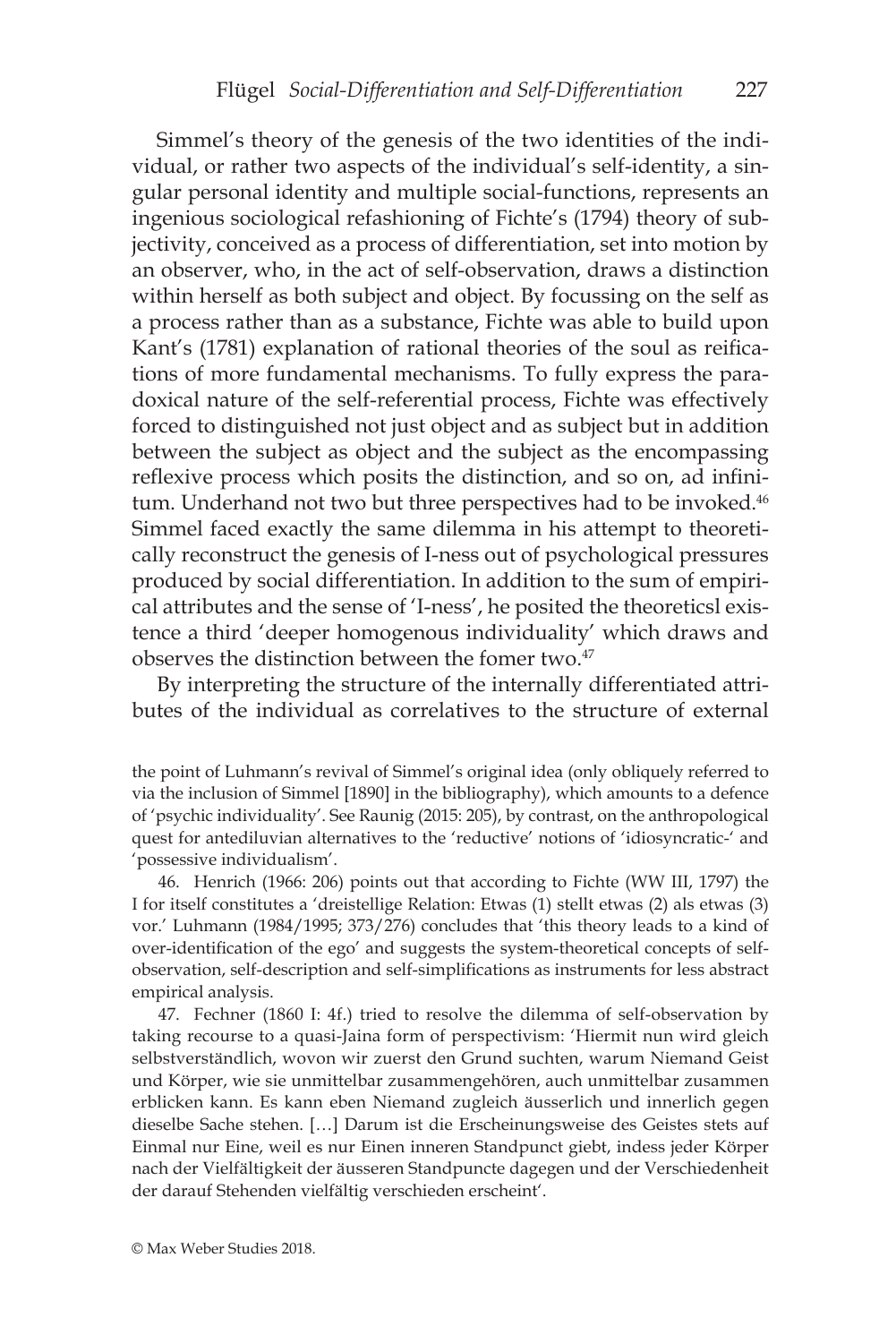social differentiation Simmel was able to translate the constitutive self-environment-relation of Diltheys descriptive psychology into a theory of the social constitution of the individual, using the processual logic of Fichte's subject philosophy implicitly as a frame. Accordingly, the 'individual' turned out to be a 'di-vidual' (even: tri-vidual), composed of (i) a universally evident psychological core, (ii) a set of historically differentiated attributes and dispositions, which in their unique combination distinguish the single individual from all others, and (iii) a reflexively constituted historical 'self' that in the process of self-distinction from its variable attributes perceives itself as a relatively stable core vis-à-vis its differentiated functions.

At the end of the new methodological postface of his treatise 'Group Expansion and the Development of Individuality', which represented in the main an extract from the earlier work 'Über sociale Differenzierung', Simmel (1908: 774f.) made it clear that he had not sought to distinguish three components of individuality, but three 'methodological 'perspectives', 'ideas', or 'aesthetical moods', under which one and the same thing can be observed:<sup>48</sup> individual, society, and humanity. The perspectives of the individual (the unique or particular) and of humanity (the typical or universal) stand both against the perspective of society in so far as both relate to the individual and allow the contingency of the social (within the individual) to come into view.49 The three perspectives correspond to the subject-philosophical perspectives of subject, object, and transcendental subject.<sup>50</sup>

48. On the investigation of a phenomenon from different 'aspects' see, besides Fechner, Parsons (1951/1970: 6), who acknowledges Simmel (1937/1968: 772f).

49. 'Just as within societal development the narrower, "more socialized" group attains its counterpart (internally or historically, on a cyclical or simultaneous basis) in that it expands to the larger group and is specialized to the individual element in society—so from this ultimate point of view society as a whole appears as a special form of aggregation beyond which, subordinating their contents to other forms of observation and evaluation, there stand the ideas of humanity and of the individual' (Simmel 1908/1971: 39f., Original: Simmel 1908: 774f.).

50. 'Der Konstruktionsfehler liegt in der Gleichsetzung von Subjektivität und Allgemeinheit und in der Zurechnung dieser Gleichsetzung auf das sich selbst gebende Bewußtsein. Individualität wird nicht individuell, sondern als das Allgemeinste schlechthin gedacht, indem man auch in dieser Hinsicht Subjekt und Objekt, nämlich den Begriff des Individuellen (der selbstverständlich ein allgemeiner, alle Individuen bezeichnender Begriff ist) und die Individuen selber in eins setzt. Das macht jedoch im Prinzip jede Kommunikation überflüssig' (Luhmann 1997: 1028).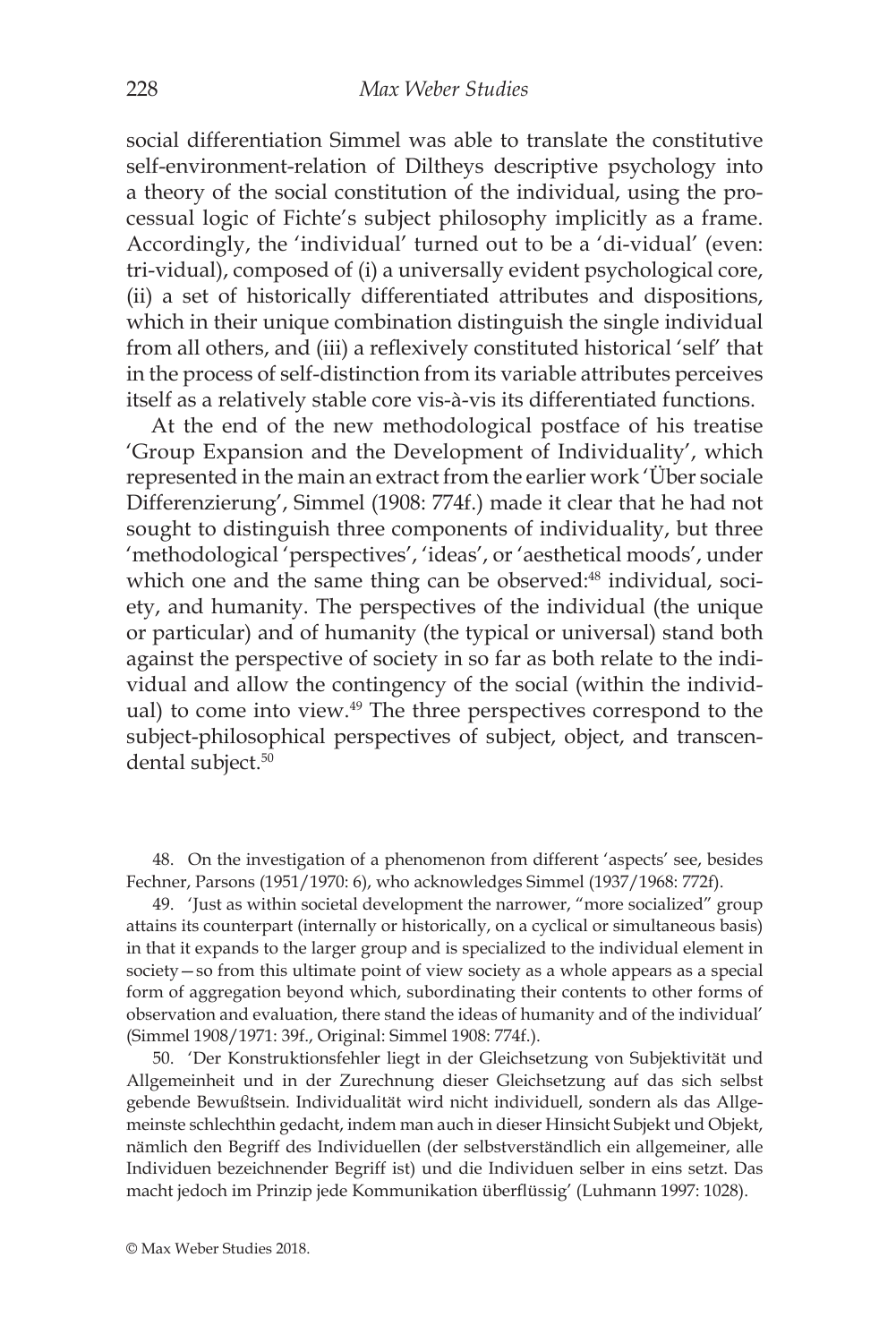#### *Dividuality*

In response to the question posed by enlightenment philosophers about the nature of the relationship between individual and society, Simmel rediscovered the society within the individual, not as a reflection of the whole, as in Durkheim's (1912) theory of the soul or Spann's (1914) concept of 'part-wholes'.<sup>51</sup> But, at first, as a set of specific capacities and desires that broadly match the specific demands of the social division of labour.52 Secondly, the development of a clear sense of self by way of inner detachment of the individual from its social functions. According to Luhmann (1984/1995: 373 n. 47/275 and 561 n. 46) the 'doctrine of the two identities' is only a 'theoretical artifact', since 'no individual identifies himself doubly in this way and no observer would be in a situation to keep the two identities separate'. These are only cultural attributions:<sup>53</sup>

There is no 'second I', no 'self' in the conscious system, no 'me' vis-à-vis an 'I', no additional authority that examines all linguistically formed thoughts to see whether it will accept or reject them to see whether it will anticipate. All of these are theoretical artifacts induced by an understanding of discourse (or, in parallel, reflection) as an intentional activity (Luhmann 1984/1995: 368/272).

Yet, paradigmatically formulated by Durkheim,<sup>54</sup> behaviouristically refined by Mead,<sup>55</sup> enriched by the personality-model of Freud, and

51. See Spann 1914, Koestler 1967.

52. On the different aspects of Simmel's notion of 'social differentiation', particularly the distinction between division of labour and role-differentiation, see Müller (2011).

53. The last point was already made by Durkheim (1893: 139 n. 1), and, in a different form, by Simmel (1908/1950: 201f.). See note 52.

54. 'Or, ce qui fait notre personnalité, c'est ce que chacun de nous à de propre et de caractéristique, ce qui le distingue des autres. Cette solidarité ne peut donc s'accroitre qu'en raison inverse de la personalité. Il y a dans chacune de nos consciences, avons-nous dit, deux consciences: l'une, qui nous est commune avec notre groupe tout entier, qui par conséquent n'est pas nous-même, mais la société vivant et agissant en nous; l'autre, qui ne représente au contraire que nous dans ce que nous avons de personnel et de distinct, dans ce qui fait de nous un individul.<sup>(1)</sup> [(1) Toutefois, ces deux consciences ne sont pas des régions géographiquement distinctes de nous-même, mais se pénétrent de tous côtés]' (Durkheim 1893: 138f.).

55. 'Das Individuum, das sozialisiert wird, lernt, sich selbst von sozialen Anforderungen zu unterscheiden. Es doppelt sich in I und me, in personal und social identity. Es findet sich genötigt, mit sich selbst zu kommunizieren und jene Ganzheit zu werden, die es im fragmentarischen sprunghaften Verlauf seines eigenen Vorstellungslebens zunächst gar nicht ist. Simmel und Mead steuern hier die traditi-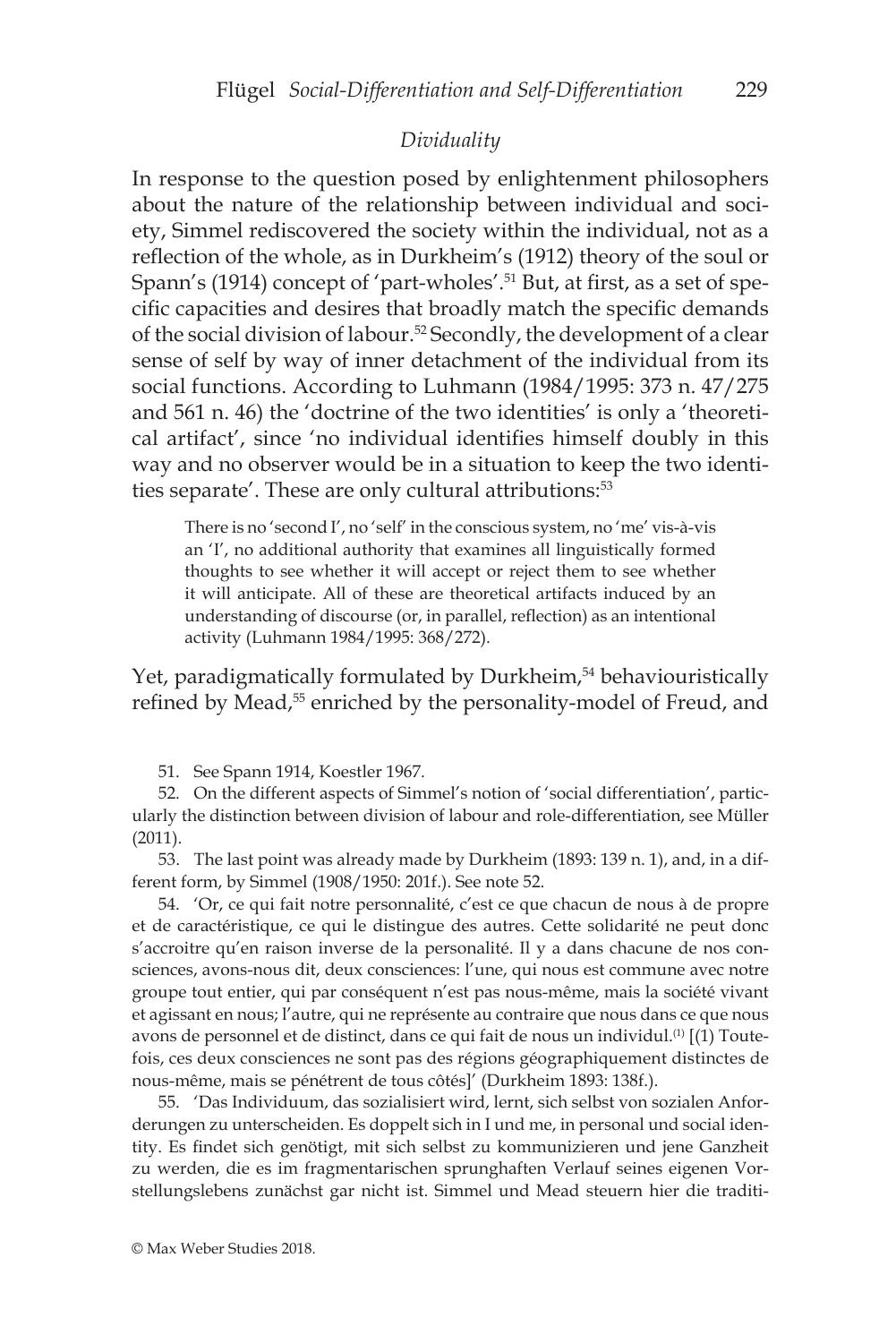authoritatively summed-up in the socialisation theory of Parsons,<sup>56</sup> the theory of two identities of the individual still dominates sociology to this day, notably in the sociologies of 'embodiment' and 'the body'. This is the case, although research on the conditions of augmentation of more individuality and more solidarity, following Durkheim, was not carried out and, according to Luhmann (1984/1995: 352/260), was 'not even able to answer the questions of what an "individual" really is and how it enables itself under changing societal circumstances':

[N]ow the difference between individual and society was situated within the individual as the difference between personal and social identity. George Herbert Mead is the standard reference for this. But even independently of Mead, it was accepted that individuality cannot be viewed as purely the individual's own performance, thus not as mere self-reflection. Thereby one merely repeats the doubled paradigm of individual and society within the individual, without clarifying which problems should be addressed. It cannot remain a mere 'both-and'. The 'universal' is reconstituted as the 'social'; the world is given through others. This may be advantageous heuristically, but the question of how the I relates to the universal and how the I becomes universal are not carried a single step further by it. […]

An exception to this predominant theoretical pattern of a socially generalized but also de-individualized personal 'identity' [i.e., one that neglects the incomparability of individuals], is Talcott Parsons's theory of general action systems. At first glance, it takes care to separate clearly personal and social systems. In their own right, that is, in regard to other functions, both are subsystems of the general action system. Had Parsons raised the question of how the universal could exist in particular individuals, he would have answered that this was simply the universal's contribution to the emergence of action. […] (Luhmann 1984/1995: 354/260).

Crucially, the social component of the individual was not considered as a psychological fact, but as a social fact by the theoreticians of social differentiation. Parsons (1951/1970: 17f.), who used the term 'personality' instead of the term 'individuality', distinguished

onsbildenden Formulierungen bei—und blockieren damit zugleich Rückgriffe auf transzendentaltheoretische oder auf psychologische Bewußtseinsanalysen' (Luhmann 1989: 152).

56. Universalist Freudian approaches (e.g. Spiro 1965, Spratt 1966) and the approaches of the so-called cultural personality school (cf. Kardiner 1939, 1944; Kluckhohn and Mowrer 1944; Spiro 1951, 1961, 1993; Singer 1961; Shweder 1979–180; Shweder and Bourne 1984 etc.), and of Bourdieu 1983, which can be read as more limited versions of the same paradigm, do not need to be discussed here.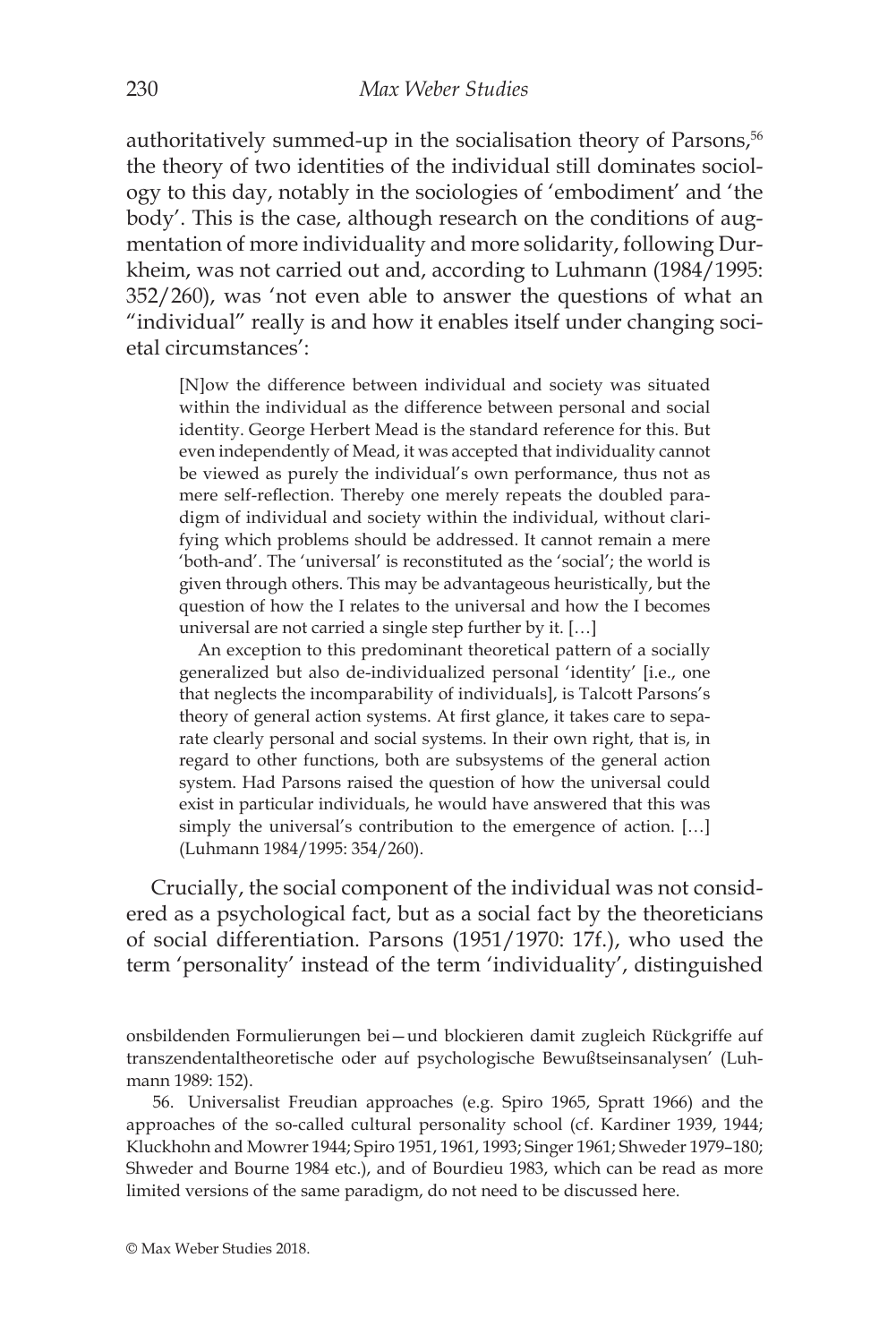accordingly between a 'basic personality structure', matching the role structure of a social system, and idiosyncratic features, for which effectively the (hardly used) term 'individuality' is reserved. To bracket the two, he created the term 'total personality structure'. Important are Parsons's remarks on the mere homology<sup>57</sup> of personality structure and social structure, although he treats personality as a 'system' in itself:

Personality is the relational system of a living organism interacting with a situation. Its integrative focus is the organism-personality unit as an empirical entity. The mechanisms of the personality unit must be understood and formulated relative to the functional problems of this unit. The system of social relationships in which the actor is involved is not merely of situational significance, but is directly constitutive of the personality itself. But even where these relatonships are socially structured in a uniform way for a group of individuals, it does not follow that the ways in which these uniform 'roles' are structured are constitutive of each of the different personalities in the same way. Each is integrated into a different personality system, and therefore does not in a precise sense 'mean the same thing' to any two of them. The relation of personality to a uniform role structure is one of interdependence and interpenetration but not one of 'inclusion' where the properties of the alleged personality system are constituted by the roles of which it is allegedly 'made up'.

There are, as we shall see, important homologies between the personality and the social system. But these are homologies, not a macrocosm-microcosm relationship—the distinction is fundamental. Indeed, failure to take account of these considerations has laid at the base of much of the theoretical difficulty of social psychology, especially where it has attempted to 'extrapolate' from the psychology of the individual to the motivational interpretation of mass phenomena, or conversely has postulated a 'group mind' (Parsons 1951/1970: 17-18).58

Parsons would of course not have rejected descriptions of emic concepts of microcosm-macrocosm-relation as reported in the conclusion of the influential article of Fortes (1973) on 'The Concept of the Person' amongst the Tallensi that, written in the wake of the famous

57. This is echoed by Spann (1914/1923: 120) and by Luhmann (1989: 181). Cf. Luhmann's term 'structural coupling' (2005: 274), introduced 'als Ersatzbegriff für den Begriff des Subjekts'.

58. The fact that intellectual history is relatively autonomous is commonly stressed, for instance by Carrithers (1986: 236f.) who uses the expression 'roughly compatible', to describe relations between the form of society and of the self, which, rather than offering a clear answer, may serve as starting point of a research programme.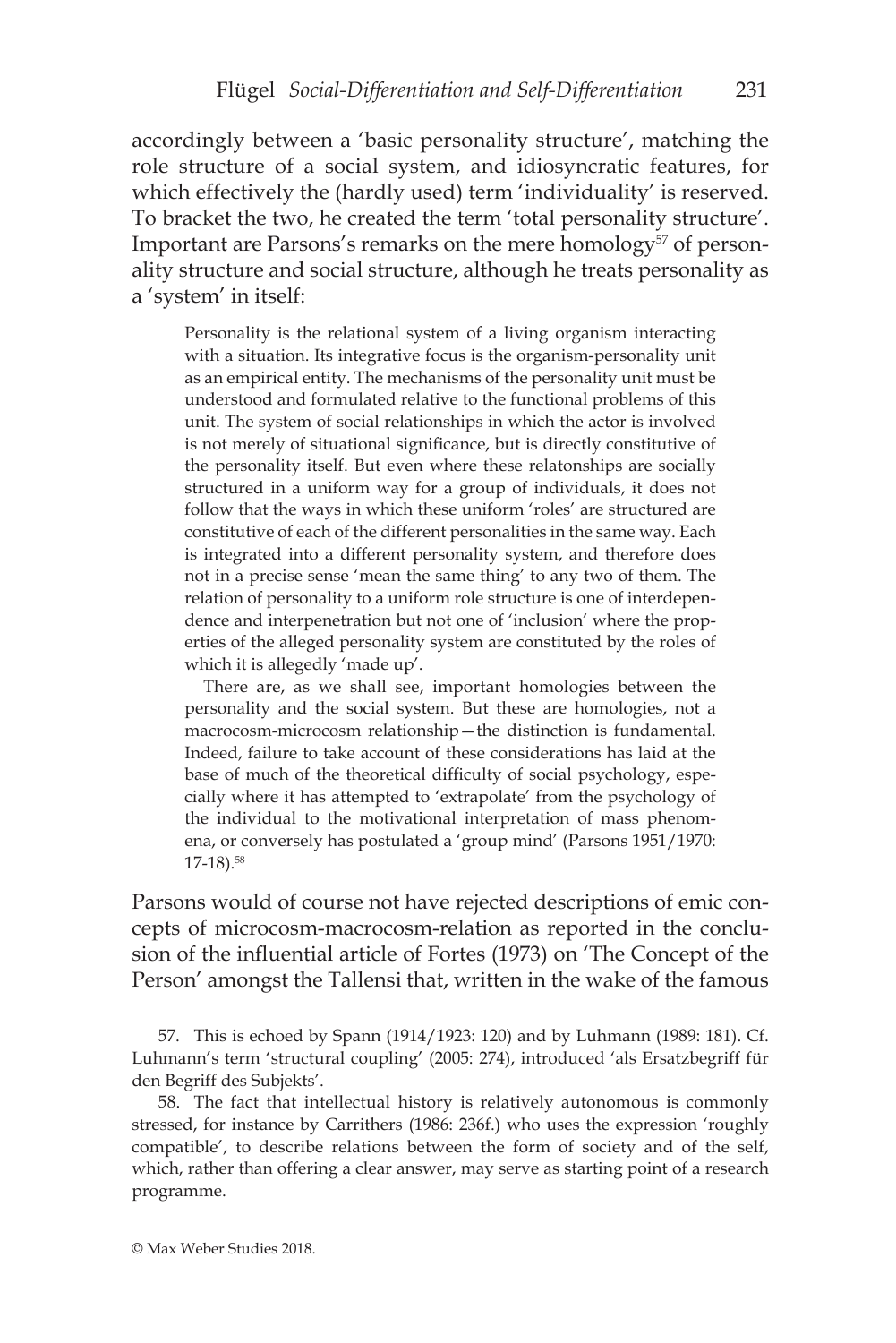essay of Mauss (1938) with the subtitle 'A Category of the Human Mind':

Person is perceived as a microcosm of the social order, incorporating its distinctive principles of structure and norms of value and implementing a pattern of life that finds satisfaction in its consonance with the constraints and realities (as defined by Tallensi culture) of the social and material world (Fortes 1973/1986: 286).

But sometimes, as for instance in Tambiah's (1984: 48) claim that according to Buddhism in Thailand 'from the trajectory of a single person's existence is developed the network and tangle of the cosmos both in space and time', emic perceptions are almost unnoticably merged with etic models.

Like Simmel, Parsons (1951/1970) also argued that it would be a mistake 'to treat social structure as a part of culture or to treat "social motivation" as […] a direct application of personality theory'. Rather, all three 'systems' are seen as epigenetic products of one and the same social process, the fundamental elements of which are 'actions' in his theoretical model:

The correct formula is different. It is that the fundamental building stones of the theory of social systems, like those of personality and culture theory, are common to all the sciences of action. […] But the ways in which those conceptual materials are to be built into theoretical structures is not the same in the cases of the three major foci of action theory [Psychology, Sociology, Anthropology]. […] The common foundation is not the theory of the individual as the unit society, but of action as the 'stuff' out of which both personality systems and social systems are built up' (p. 18).

The indirect link between 'personality', 'society', and 'culture' are shared patterns that are, to an extent, structurally compatible:

There is a certain element of logical symmetry in the relations of the social system to culture on the one hand and to personality on the other, but its implications must not be pressed too far. The deeper symmetry lies in the fact that both personalities and social systems are types of empirical action systems in which both motivational and cultural elements or components are combined, and are thus in a sense parallel to each other. The basis of integration of the cultural system is, as has been noted, pattern-consistency *plus* functional adequacy of motivational balance in a concrete situation. A cultural system does not 'function' except as part of a concrete action system, it just 'is' (p. 17).

[W]e know that the fundamental *common sector* of personalities and social systems consists in the value-patterns which define role-expectations. The motivational structures thus organized are units *both* of personality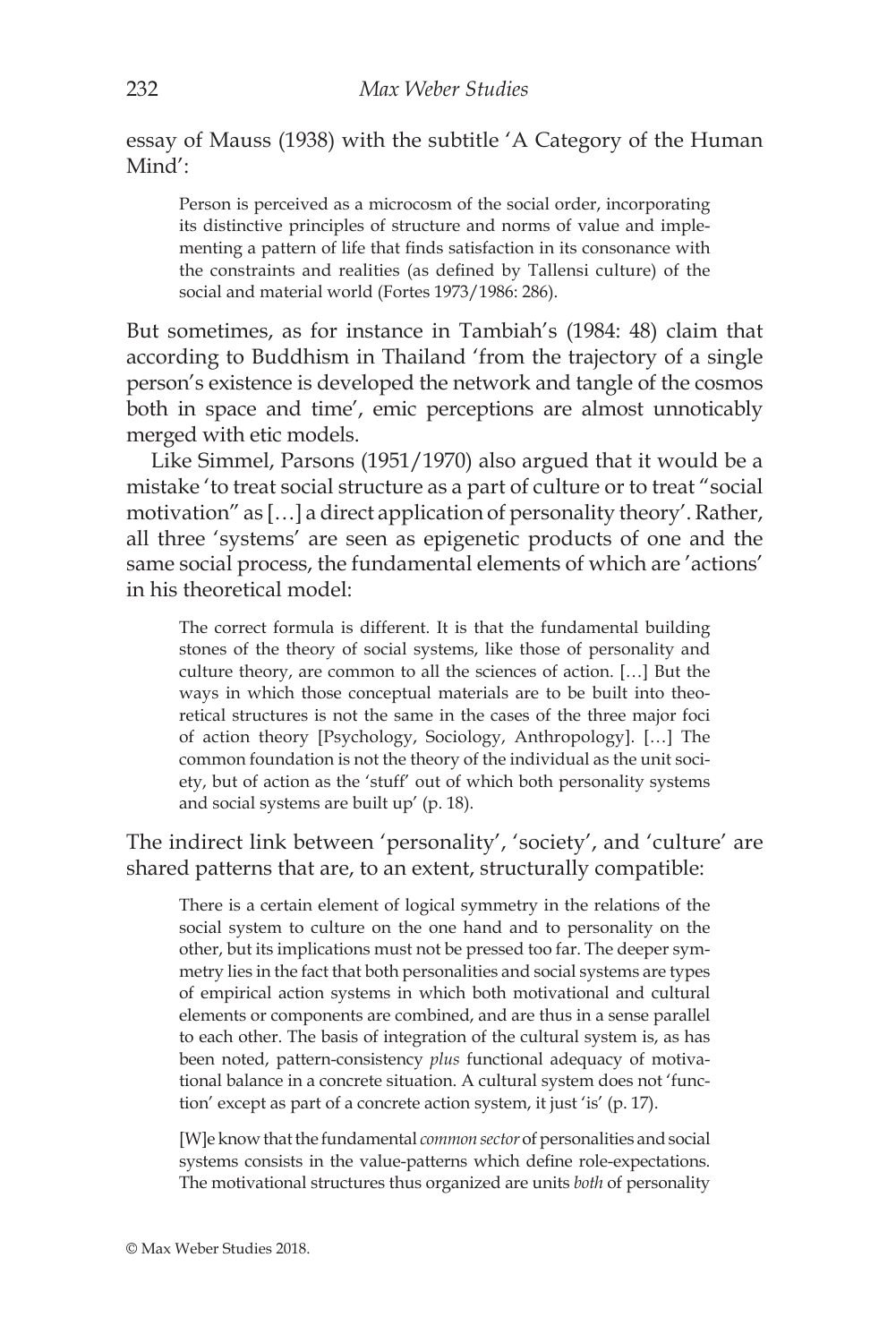as a system and of the social system in which the actor participates; they are need-dispositions of the personality and they are role-expectations of the social system. This is the key to the 'transformation formula' between the two systems of personality and social system. […] This fundamental relationship between need-dispositions of the personality, role-expectations of the social system and internalized institutionalized value-patterns of the culture, is the fundamental nodal point of the *organization* of systems of action (Parsons 1951/1970: 540).

For Luhmann (1991/1995/2008: 141), who at first adopted, but subsequently rejected Parsons' notion of the 'personality system', and his theory of a common form of structuration based on the model of multiple systemic functions of one and the same action,<sup>59</sup> the 'person' as social form is an attribution and as such part of the social system, not of the 'human being' as perceived in everyday life, which he associates either with the 'biological system' or with the 'psychic system' somewhat analoguous to the older philosophical mind-body dualisms; as much as for Kelsen (1934/2008: 63f.), who in a chapter of the first edition of his work *Pure Theory of Law* titled *The Dissolution of the Concept of the Person* showed, in an almost identical way as Simmel (1908/1957: 205ff.) in his analysis of the relationship between superordination and subordination, that the 'person', i.e., the 'physical person' and the 'juridicial person', is 'merely a personified unitary expression for a bundle of legal duties and rights'.<sup>60</sup>

59. Luhmann (1964/1999: 389).

60. '"Person" […] [ist] nur ein personifizierender Einheitsausdruck für ein Bündel von Rechtspflichten und Berechtigungen' (Kelsen 1934/2008: 63f.). Cf. D. Hume's bundle theory.

'[D]as Recht erfaßt den Menschen nicht in seiner Totalität, nicht mit allen seinen seelischen und körperlichen Funktionen. Es statuiert—als Pflicht oder Berechtigung—nur ganz bestimmte menschliche Akte. Mit anderen Worten: Der Mensch gehört der durch die Rechtsordnung konstituierten Gemeinschaft nicht zur Gänze, sondern nur mit einzelnen seiner Handlungen oder Unterlassungen an, soweit diese eben durch die Normen der Gemeinschaftsordnung geregelt werden. Nur so ist es möglich, daß ein und derselbe Mensch zugleich mehreren und voneinander verschiedenen Rechtsordnungen angehören, daß sein Verhalten durch verschiedene Rechtsordnungen geregelt werden kann. […]

Der juristische Begriff der Person oder des Rechtssubjekts drückt nur die Einheit einer Vielheit von Normen aus, die diese Pflichten und Rechte statuieren. Die dem Einzelmenschen korrespondierende 'physische' Person ist die Personifikation, das ist der personifizierende Einheitsausdruck der das Verhalten eines Menschen regelnden Normen. Sie ist der 'Träger' all dieser Pflichten und Rechte, das heißt aber—wenn man diese den Gegenstand verdoppelnden Vorstellung ihres Substanzcharakters entkleidet—der gemeinsame Zurechnungspunkt für die als Pflichten und Rechte normierten Tatbestände menschlichen Verhaltens, der Mittelpunkt—gleich-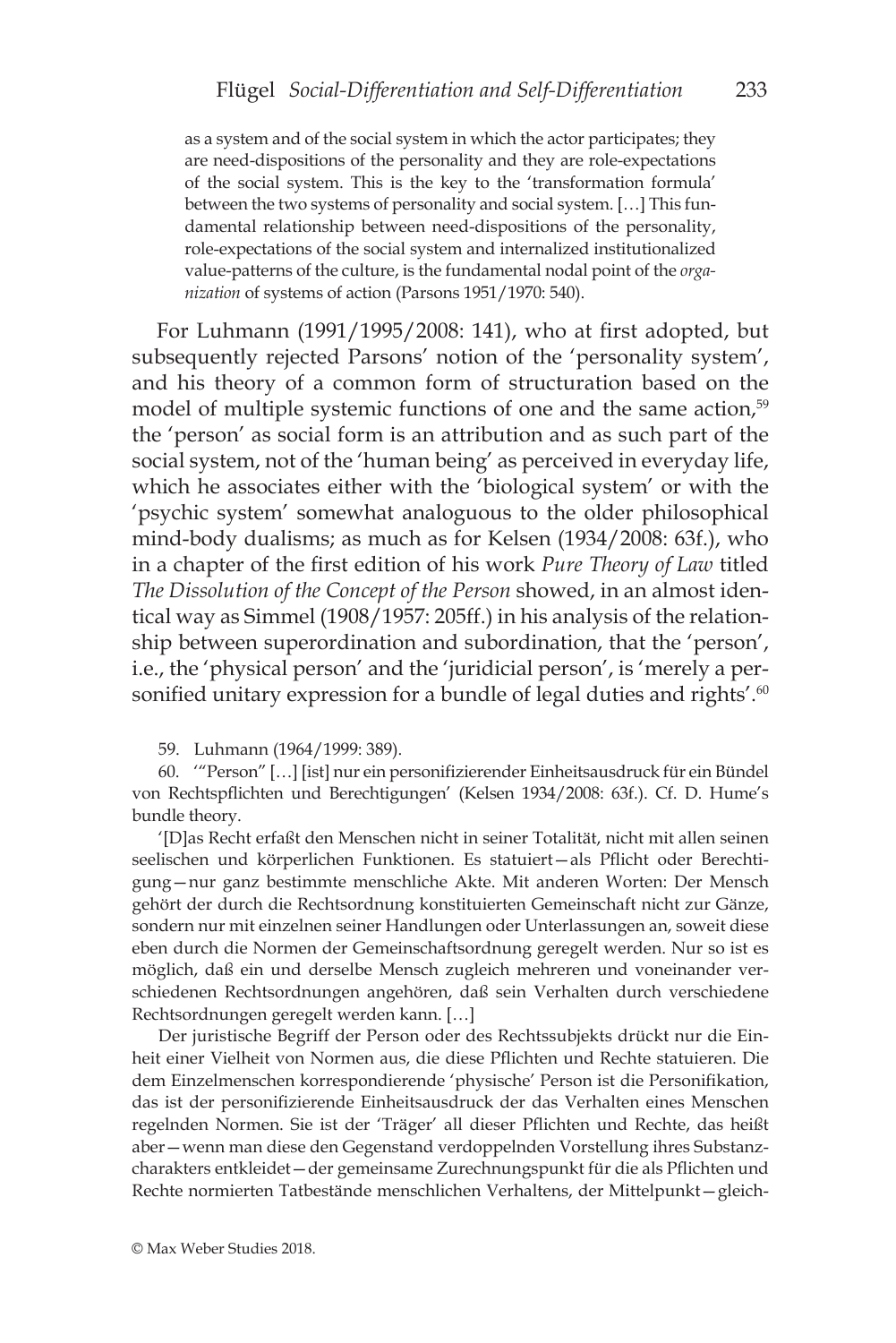For Luhmann (1984/1995: 430/315), the 'person' as a social form is, similarly, defined as 'bundle' of interconnected 'expectations'. In the same way as 'actions' and 'intentions' are designations that are causally attributed to an 'actor', $61$ ' the' person, representing an 'ought', is defined as a point of reference for the individualisation of social systems through a set of specific 'identifications' which are employed as ontologised predicates.<sup>62</sup> The 'different forms and

sam—jener Teilordnung, deren Normen diese Pflichten und Rechte statuieren und deren Individualisierung sich durch die Beziehung auf das Verhalten eines und desselben Menschen ergibt. […]

Daß der Mensch juristische Persönlichkeit sei oder habe, das besagt letztlich nichts anderes, als daß gewisse seiner Handlungen und Unterlassungen in der einen oder anderen Weise den Inhalt von Rechtsnormen bilden' (Kelsen 1934/2008: 64f.).

This, rather pointed, passage has only survived in parts in the second edition: 'It is to be noted that a certain behaviour of this individual is the content of a legally established obligation and that by the statement that "an individual is the subject of a legal power" or "an individual has a legal power", is only meant that, according to the legal order, legal norms are created or applied by certain acts of this individual, or that certain acts of this individual participate in the creation or application of legal norms. As mentioned before, a cognition directed toward legal norms is concerned not with individuals per se, but with their legally determined actions which form the contents of legal norms# (Kelsen 1960/1967: 169, cf. p. 173f.).

61. Luhmann (1990: 245) regards the causal attribution of actions to persons primarily as a solution for the 'problem of the overextension of the observer' of social processes: 'Die Zurechnung auf Person wählt aus, pointiert eine im Netz der Bedingungen faßbare, benennbare Stelle, wertet eine Einzelursache auf und führt auf diese Weise Kausalität in ein prinzipiell zirkuläres Geschehen ein'.

62. The image of a bundle is similarly used in Luhmann's (1984/1995: 429/315f.) characterisation of the 'social form' of the 'person' in contrast to the social 'role': 'By persons we do not mean psychic systems, not to mention human beings as such. Instead, a person is constituted for the sake of ordering behavioral expectation that can be fulfilled by her and by her alone. […] With this […] distinction between person and psychic system, sociology can gain access to themes that until now have been reserved for the literary tradition […]: one copies a person as a model into a concrete, and therefore always distinctive, psychic system. […] We can assume that such problems and their literary treatment are first actualized when society needs and differentiates personality for bundling expectational nexes. What results—as can be read in the etymology of *persona* (mask, role, legal status)—is a differentiation of person and role. *Roles* can, as distinguished from individual persons, then serve as abstracter perspectives for the identification of expectational nexes. To be sure, a role is tailored to what an individual human being can perform, but with respect to any individual person it is both more specific and more general. On the one hand, only a portion of a human being's behavior is expected in the form of a role; on the other, the role is a unity that can be performed by many different human beings […]'.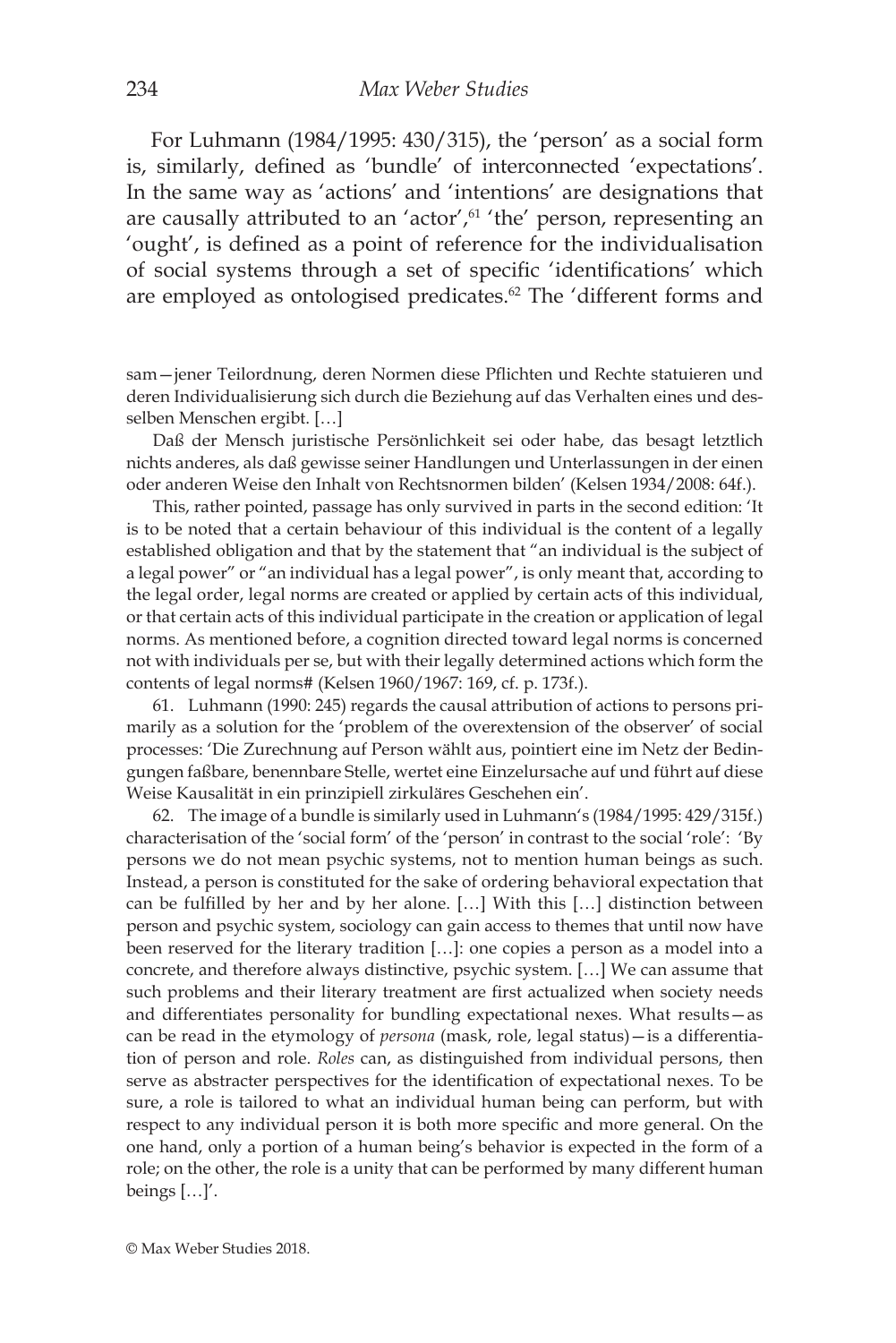degrees of "personalisation" of social systems<sup>'63</sup> can be investigated, and the cultural models or 'types' used.<sup>64</sup> Luhmann (1989: 175f.) shows that the abstract (quantitative) 'individual' is indefinable in individual terms and therefore uses the notion of the 'person', defined as a social form: as a set of individualising features, i.e., idiosyncratic properties, such as, which individualise the 'individual' by way of a string of multiple attributions: name, renown, inherited social status, rights, duties, relationships to others, social integration through mutual services etc. Luhmann (p. 178, 156f.) calls this process 'individualisation through inclusion',<sup>65</sup> because a unique set of dominant attributions tends to place each individual into a particular subsystem or social position. He regards this method as characteristic for hierarchical social systems, arguing, in the manner of Simmel (1890) and Elias (1933), that the 'distinction between body and soul' makes this external individualisation through allocation 'bearable' for the individual: 'The semantics of individuality and the stratified structure of society were balanced' through the practice of self-control.<sup>66</sup> Functionally differentiated societies do not have a single overarching structure anymore, in which the individual could find its unique place in a relatively stable manner. The individuality of the individual is rather determined by its precarious position at the intersections of overlapping social circles, as Simmel (1908) has argued. Luhmann (1998: 158-60) calls this 'individualisation through exclusion' and argues, again like Simmel, that, because the individual is now excluded from society and its dependencies increase, a new 'semantics' of 'qualitative individual uniqueness' asserts itself to assume a 'compensatory function', by permitting the individual to retreat into an inner world that is not governed by causality at all.<sup>67</sup>

Bourdieu (1979/1998: 475), by contrast, regards the learned dispositions or *habitus* of an individual as a third intermediary realm, 'Plato's "hybrid zone"', between the individual's irreducible individual features (biological and psychic) and social structure ('structure

63. Luhmann (1984/1995: 155/108f.).

64. Cf. Dilthey (1896). Simmel (1913: 119) considers 'ethische Typen, die das schwere Problem: wie es denn überhaupt zu einem Sollen käme—durch die Relation zwischen individuellen und Allgemeinheitsfaktoren lösen wollen'.

65. On the special case of 're-individualisation' following monastic 'deindividualisation' see Flügel (2018a: 240ff.).

66. Luhmann (1989: 180).

67. The renewed modern interest in meditation could be related to this.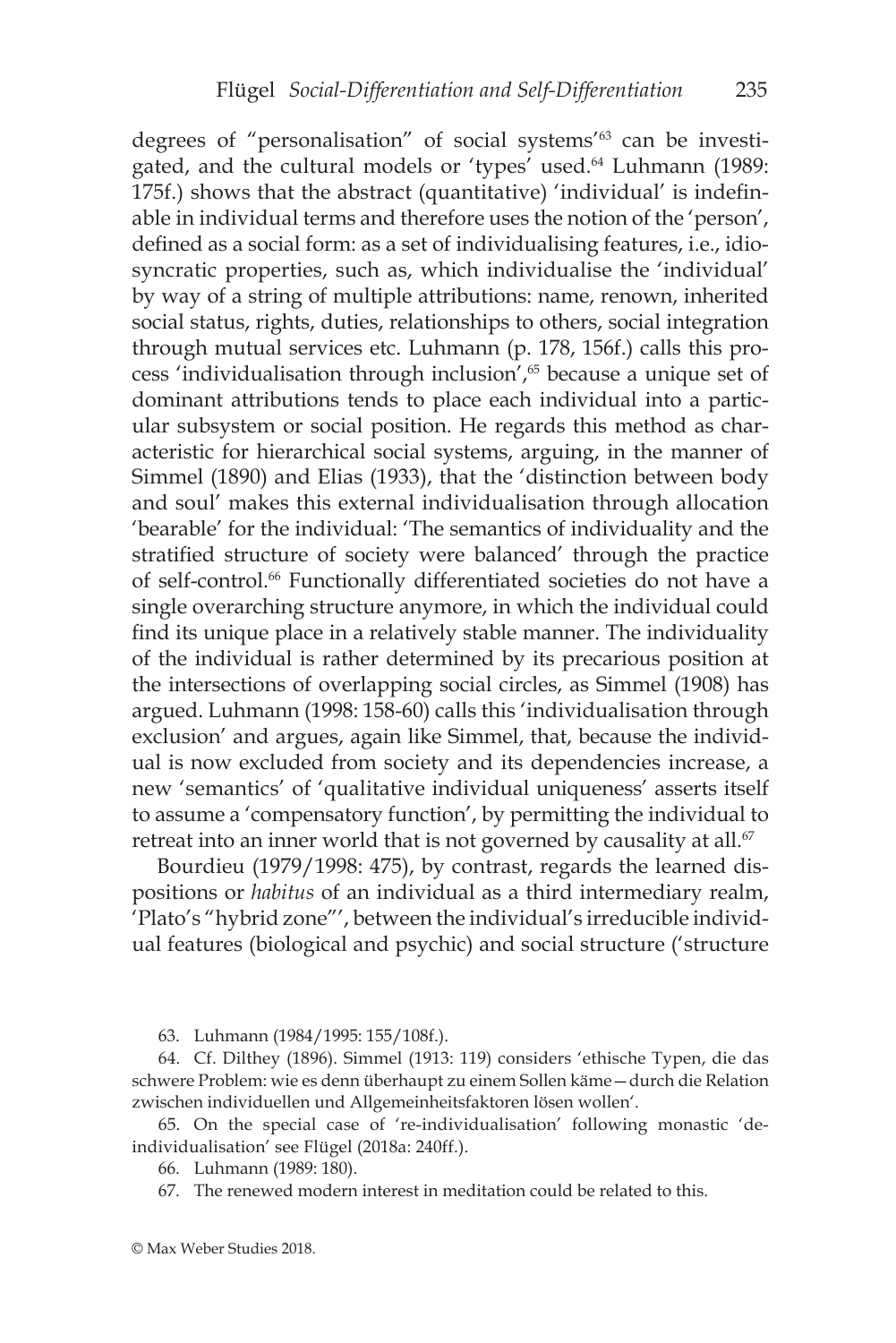of social differentiation').68 He was, in an oblique way, following Parsons (1951/1970: 229) who described those as the 'social components' of personality, produced by the residuals or memories of past life, that is, acquired habits, prejudices, tendencies, etc.<sup>69</sup> Parsons was inclined to the social personality theory of Thomas und Znaniecki (1918–20), '[T]he schema of social personality relates not to "psychology" but to the concrete individual, as a member of society, belonging to groups and in social relationships to others' (Parsons 1937: 30).

### *The Individual as a Social Form*

The crucial result of the foregoing discussion of the sociology of the individuality in Europe is that under the impact of historicism, concepts of the individual in the natural-law theories evolved into theories of dividuals, of multiple selves, of entities with specific structural patterns that can be analysed on the basis of self-observations and self-descriptions in literary documents and other contemporary or historical evidence. Most famous became the personality models of Freud (1923) and the modified version of Parsons (1952/1964: 23), which were universalistic in aspiration, yet proved difficult to align with the contrasting evidence from non-European societies.<sup>70</sup> In one way or another cultural models of personality, sedimented in the literary heritage of the philosophical traditions of Asia and Europe,

68. On criticism of the 'heretical' 'doctrine of the triad' (terāsiyā-vāya) in the scriptures of the Śvetāmbara Jaina tradition, which is structurally homologous to Bourdieu's model, see Flügel (2012: 122-25).

69. Like most sociologists in the Durkheimian tradition, König (1967/1977: 242) states: 'There is therefore no independent collective consciousness, but only a personal consciousness with varied contents': '[Durkheim] war sich im Grunde zeitlebens darüber klar, daß "die Gesellschaft das Miteinander der assoziierten Individuen" ist. Damit erweist sich, daß eigentlich gar kein Gegensatz zwischen beiden besteht, sondern daß wir in unserem Bewußtsein Vorstellungen haben, die Teils auf unser Selbst, teils auf die Gesellschaft ausgerichtet sind. Es gibt also kein unabhängiges kollektives Bewußtsein, sondern nur ein persönliches Bewußtsein mit vielfältigen Inhalten'. See note 49. According to Luhmann (1989: 162) there are no special 'enclaves' of 'social identities' within 'psychic systems' generated through socialisation, only episodic pocessess, 'sequence structures' oriented toward social models, which are integrated into the autopoiesis of the psychic system.

70. See the largely failed attemps to project Freud's 'universal' model of the Oedipus-conflict into societies with non-patrilineal kinship structures and other features that do not match the reductionist design of the model. See the reviews of the works on the Oedipus-conflict of Spiro, Obeyesekere, Goonasekera etc.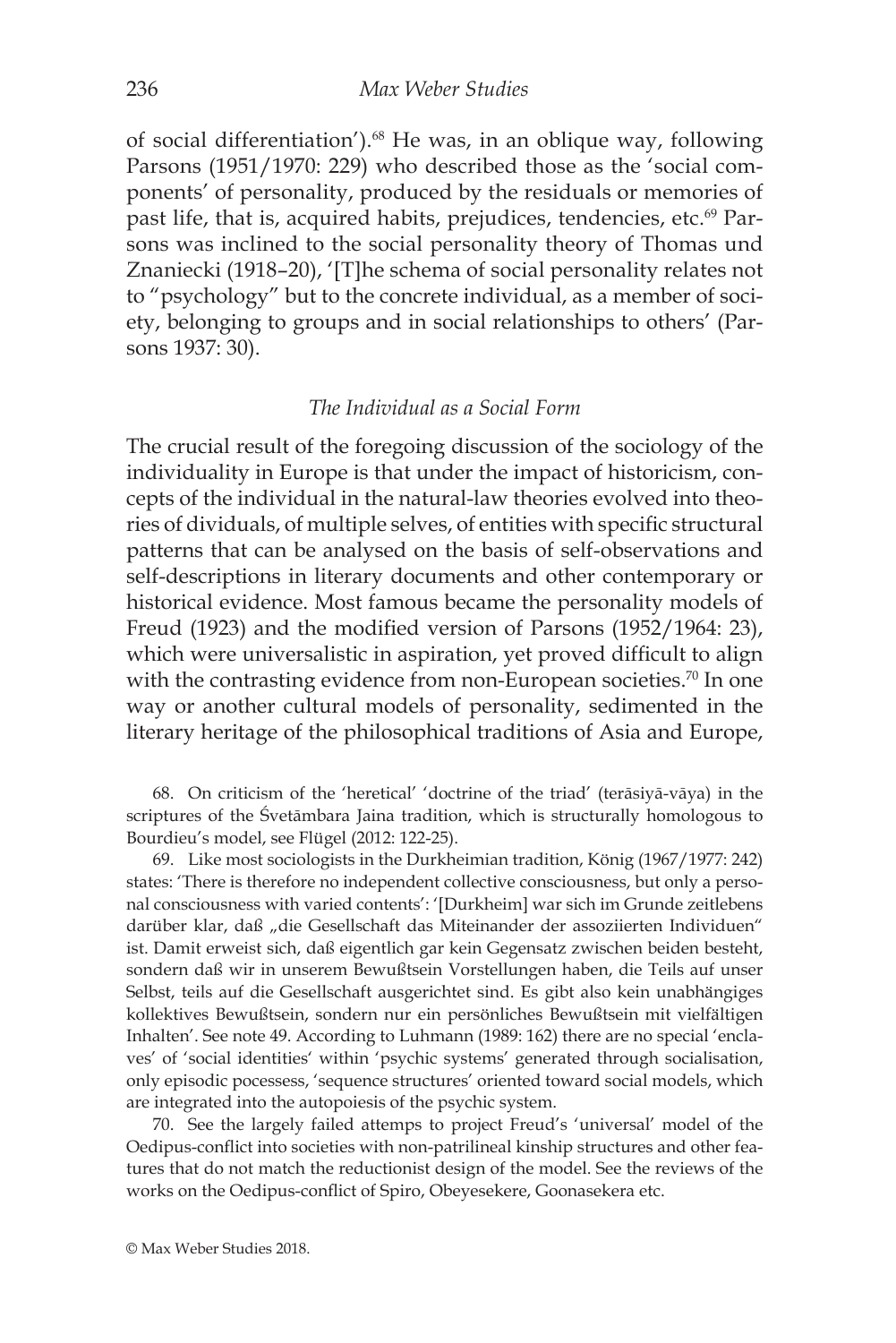can be sociologically related to social structure, either as 'models for' or 'models of' or personal 'dispositions' and 'categories' or 'types' created by and for social processes. To that extent, Dilthey's research programme is still viable and incomplete. For Cartesian dualists, concepts of 'multiple' souls, 'degrees' of soulness or souls constituted of 'fine-matter', as in the works of Plato and Aristotle, still remain a great mystery. On the whole, Asian concepts of the individual have not been studied in conjunction with similar European conceptions. Comparative philosophy is still in its infancy, largely because of reasons of disciplinary self-definition and institutionalisation. With the notable exception of M. Weber, much of the work in this area was conducted in the fields of comparative religion and social- and cultural anthropology.

Yet, from the point of view of Dilthey and his disciples, Simmel and Mead in particular, the different conceptualisations of individuality can be read as social forms as much as money was a social form for Marx, and analysed in similar ways. In the remainder of this article it will be demonstrated how the dualistic conception of the individual of the Jainas, an 'empirical individual' made up of physical features and dispositions that are interpreted as consequences of its previous actions (karman), and an integral self (ātman) which at the same time transcends and rejects these differences, can be read as anticipation of much contemporary European social theory, and, indeed, goes in many respects beyond it. Rather than representing esoteric material to be remodelled by externally imposed ideal-types, a new reading of the Jaina theory of karman as a self-referential system of action will throw a fresh light on theories such as Simmel's, Bourdieu's, Luhmann's and Weber's.

# *Renunciation, Self-Differentiation, and Quantification*

Simmel's (1890) stress on the historical significance of the development of the concept of the individual self by early Christianity indicates that concepts of individuality are by no means related to a modern functionally differentiated structure of society.<sup>71</sup> In fact, semantic changes are never automatically correlated to changes in the structure of social differentiation. This was highlighted by Luhmann (1989: 181f.), who pointed to broader structural parallelism and the indirect role of the psychic system as a condition for the

<sup>71.</sup> See Luhmann (1989) and infra.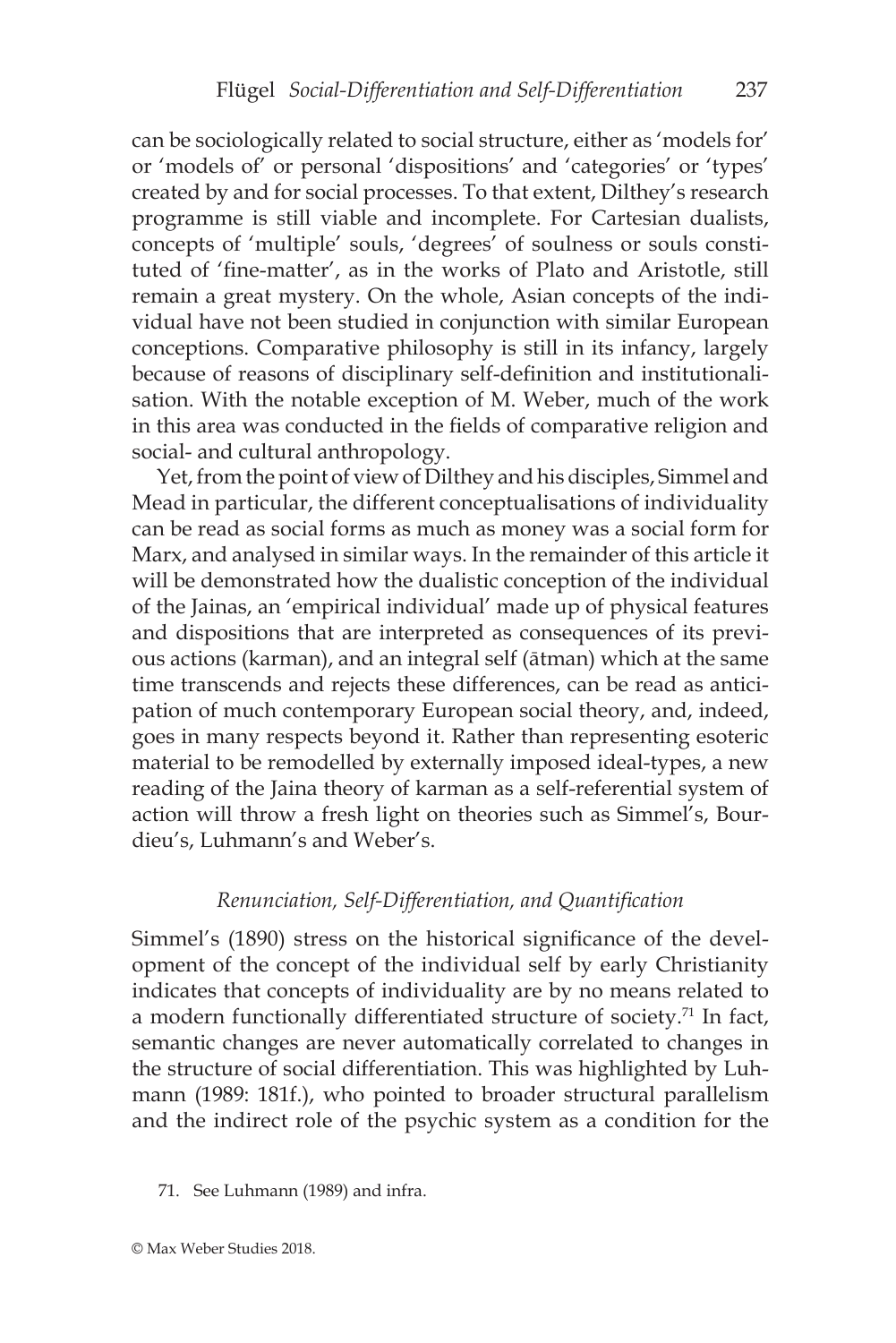autopoiesis of the social system and vice versa. Rather than being the product of modernity, concepts of the self emerged in societies characterised by stratified forms of social differentiation, which they transformed in turn in their own image, a fact that was equally emphasised by Weber (1904–1905) (and Troeltsch) and by Dumont (1982/1986: 26f.), who used the Weberian term 'other-/outworldly individualism' as a label for conceptions of a world transcending 'union of outworldly individuals in a community' which he found not only in early India, but also in early Greece and in early Christianity,72 contrasting the underlying idea of personal transcendence, like Weber, with the 'inner-/inworldly individualism' of Calvinism which inadvertently played a role in the creation of a disciplined workforce, prepared to labour for the job's sake:

If I could draw a figure, it would represent two concentric circles, the larger one representing individualism in relation to God, and within it a smaller circle standing for acceptance of worldly necessities, duties, and allegiances: that is to say, the accommodation to a society, pagan at first and later Christian, which has not ceased to be holistic. This figure—encompassing the antithetical worldly life within the all-embracing primary reference and fundamental definition, and subordinating the normal holism of social life to outworldly individualism—can accommodate economically all major subsequent changes as formulated by Troeltsch. What will happen in history is that the paramount value will exert pressure upon the antithetical worldly element encapsuled within it. By stages worldly life will thus be contaminated by the outworldly element, until finally the heterogeneity of the world disappears entirely. Then the whole field will be unified, holism will have vanished from ideology, and life in the world will be thought of as entirely comfortable to the supreme value, the outworldly individual will have become the modern, inworldly individual. This is the historical proof of the extraordinary potency of the initial position (Dumont 1982/1985/1986: 100).<sup>73</sup>

Following Grotius, Simmel, was, next to Hegel and Nietzsche, one of the first to point out that, from a logical point of view, the division of the individual into two spheres, a unifying concept of self and a multitude of empirical functions, impulses, interests, forces, etc., can be theorised as a consequence of a technique of monocentric

72. 'If individualism is to appear in a society of the traditional, holistic type, it will be in opposition to society and as a kind of supplement to it, that is, in the form of an outworldly individual' (Dumont 1986: 26).

73. Cf. Dumont's (1966/1980: 233, 419 nn. 118a, 242) earlier experiments with the model of concentric circles.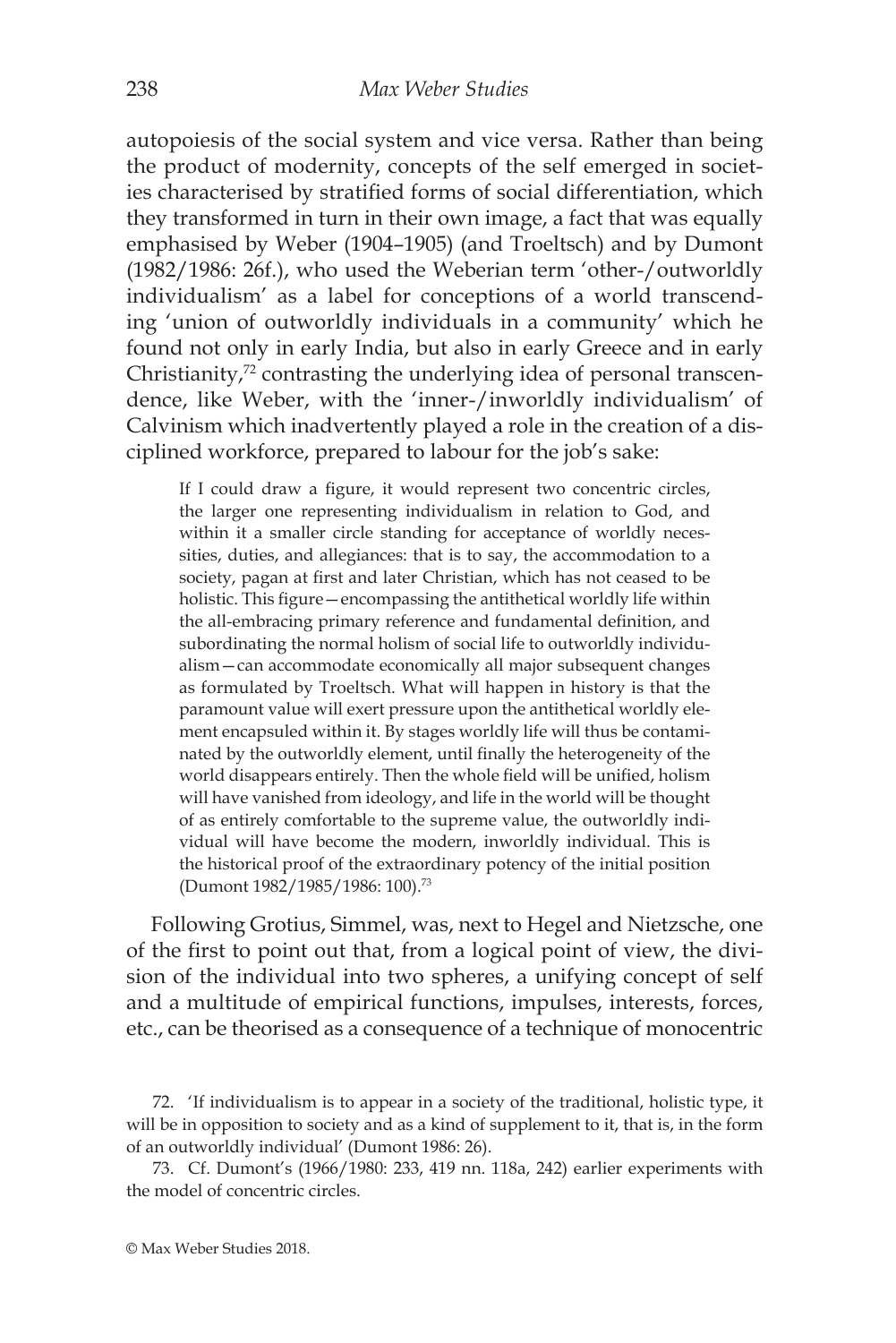rulership by way of politico-legal dissection of the individual human being resulting in a quantification of power. Simmel's insight into the social and political consequences of the instrumentalization of specific aspects of the personality of subordinated individuals by superiors will turn out to be very valuable for the sociological analysis of the Jaina model of functional components of individuality based on a quantitative theory of karman or 'action'. Simmel (1908) argues that the emergence of a sense of self, 'of what each personality really is', can be explained as the consequence of, as it were, an inner emigration, by some individuals, in reaction to political subordination of the many by the one:

Rule-by-one has innumerable times been reproached for the contradiction which is supposed to lie in the purely quantitative disproportion between *the one-ness of the ruler and the many-ness of the ruled*. It has been accused of the undignified and unjust character of the ratio of what the two parties to the relationship invest in it. As a matter of fact, the resolution of this contradiction reveals a very peculiar, basic sociological constellation, which has important consequences. The point is that the structure of a society in which only one person rules while the great mass lets itself be ruled, makes normative sense only by virtue of a specific circumstance: *that the mass, the ruled element, injects only parts of all the personalities which compose it into the* mutual relationship, whereas *the ruler contributes all of his personality*. The ruler and the individual subject do not enter the relationship with the same *quanta of their personalities*. The 'mass' is formed through a process by which a great many individuals unite parts of their personalities specific impulses, interests, forces while *what each personality really is*, remains outside this common level. It does not enter the 'mass'; it d*oes not enter that which is actually ruled by the one individual*. It need not be emphasized that this new ratio which balances the full personality quantum of the ruler with the many partial quanta of the ruled gains its quantitative form only as a symbolic makeshift expression. Personality itself is completely outside any arithmetic concept. Therefore, when we speak of the 'whole' personality, of its 'unity', of a 'part' of it, we intend to convey something qualitative and intimate, something which can be experienced only through intuition. We have no direct expression for it, so that these other expressions, taken as they are from a totally different order of things, are quite inadequate but, of course, they are nonetheless indispensable. The whole rulership relation between the one and the many and evidently not only in the case of political domination is based on this decomposition of personality (Simmel (1908/1950: 201f., emphasis added).

From this vantage point, the first steps of the development of the internally differentiated modern dividual are rooted not in the functional division of labour, but in despotic rule. Simmel's main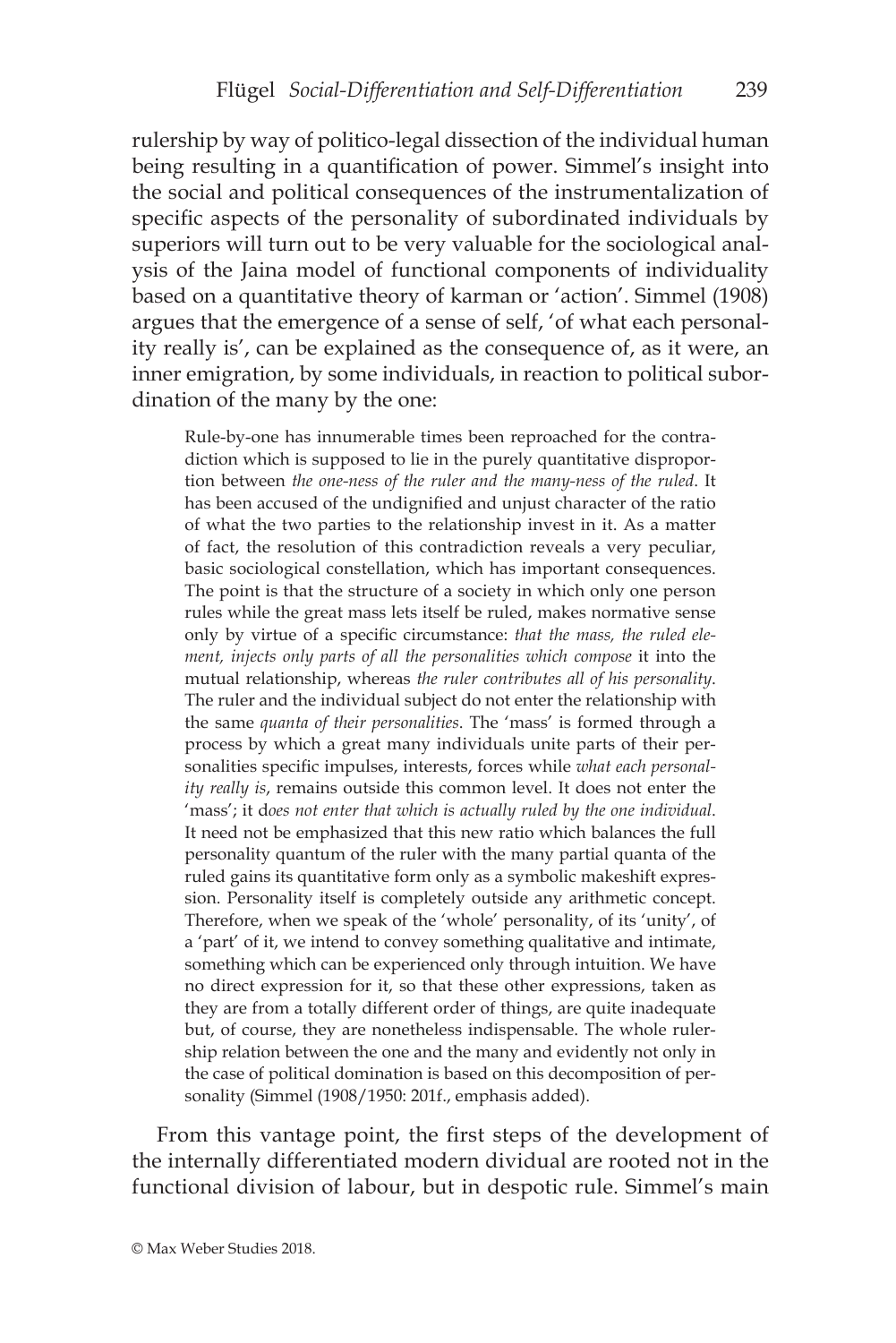argument is, interestingly enough, that the more internally differentiated the individual is, the easier its desire for personal freedom can be accommodated to authoritarian rule. Outworldly individualism is thus a technique of rule that enables the division of spoils between ruler and ruled to the benefit of both, without threatening the transformation of the asymmetrical relationship itself. Inworldy individualism by contrast is the individualism of the ruler itself who brings his 'whole personality' into the relationship without being forced to develop an inner world or to sacrifice any parts, that is, functions, to be able to continue to exist vis-à-vis the subordinated social mass:

It is one of the highest tasks of political art of church politics, family politics, politics in general to learn to recognize and, as it were, chemically prepare, those sides of man with which he forms the more or less leveled 'mass' and above which the ruler can tower at a height that is alike for all members of the mass. These he needs to distinguish from those other sides that must be left to the freedom of the individual although it is only the conjunction of both which make up the whole personality of the subject. Groups are characteristically different according to the proportion between the members' total personalities and those parts of their personalities with which they fuse in the 'mass'. The measure of their governability depends on this difference in quanta. *More precisely, a group can be dominated by one individual the more easily and radically, the smaller the portion of the total personality that the member contributes to that mass which is the object of subordination.* Where, on the other hand, the social unit covers so much of the component personalities; where they are so closely interwoven with the group as was true of the inhabitants of the Greek city states or of the burghers of medieval cities, government-by-one becomes something contradictory and impracticable. But this essentially simple, basic relationship is complicated by two factors. One is the magnitude or smallness of the subordinate group, and the other is the differentiation of the individual personality. Other things being equal, the larger the group, the smaller is the range of ideas and interests, sentiments and other characteristics in which its members coincide and form a 'mass'. Therefore, insofar as the domination of the members extends to their common features, the individual member bears it the more easily, the larger his group. Thus, in this respect, the essential nature of one-man rule is shown very clearly: the more there are of those over whom the one rules, the slighter is that portion of every individual which he dominates. *But secondly, it is extremely important whether the individuals have, or do not have, a psychological structure sufficiently differentiated to separate, in their practice and in their feelings, the elements which lie within and without the sphere* [204] *of domination*. This differentiation must coincide with the art of the ruler, noted earlier, with which he himself distinguishes those elements within each of his sub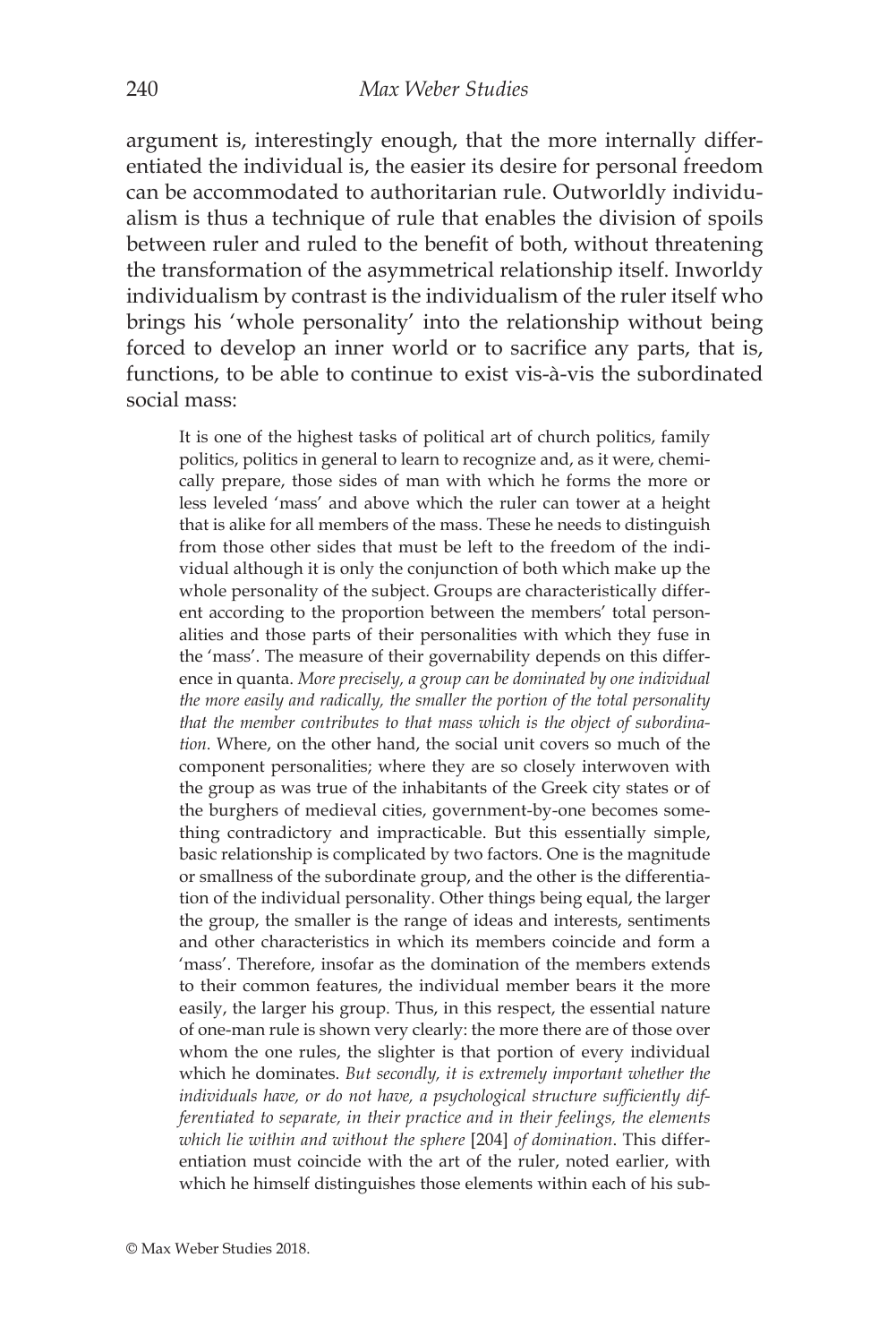ordinates that are accessible to domination from those which are not. It is only when the two coincide that the contradiction between domination and freedom, the disproportionate preponderance of the one over the many, is resolved at least approximately. If this is the case, individuality can freely develop even in despotically ruled groups. The formation of modern individuality began, in fact, in the despotisms of the Italian Renaissance. Here as in other cases, for instance, under Napoleon I, the ruler was interested in granting the greatest freedom to all those sides of the personality in regard to which the individual does not belong to the 'mass', which are, that is, removed from the area of political domination (Simmel 1908/1950: 203f., emphasis added).

The functionalist theories of Parsons (1951) and of Luhmann (1964/1999: 24f.) take Simmel's critical insight already for granted as the description of the universal nature of all things social, $74$  effectively extending it from the analysis of the mechanisms of social subordination to all social systems, which, in Luhmann's words, by no means include all actions of the participating persons: 'Social systems do not consist of concrete persons with body and soul, but of concrete actions.' Any individual generally participates in many overlapping social systems with one or other or one and the same action or aspect of its personality. It is the peculiar selectivity of functions or attributes that distinguish one social system from another.<sup>75</sup>

 The philosophical logic of Simmel's model and of Luhmann's system-theoretical reformulation is appealing, because both address the question of individualisation on a level of abstraction that is compatible with religious philosophy and permits new insights

74. Cf. Habermas (1986/1996: 412): 'Luhmann could then already postulate as trivial the fact that personal and societal systems build environments for each other'.

75. 'Als Handlungssysteme gesehen, schließen soziale Systeme keineswegs alle Handlungen der beteiligten Personen ein. Sozialsysteme bestehen nicht aus konkreten Personen mit Leib und Seele, sondern aus konkreten Handlungen. Personen sind—sozialwissenschaftlich gesehen—Aktionssysteme eigener Art, die durch einzelne Handlungen in verschiedene Sozialsysteme hineingeflochten sind, als System jedoch außerhalb des jeweiligen Sozialsystems stehen. In einzelnen Handlungen kommen Sozialsystem und Personalsystem zur Deckung, als Systeme stehen sie einander gegenüber, bilden selbstständige Ordnungsschwerpunkte mit eigener Bestandsproblematik und halten sich gegeneinander relativ invariant' (Luhmann 1964/1999: 24). Luhmann later rejected Parsons' idea that persons are 'systems', and insisted that the 'form of the person' is merely a type of attribution of limitations of possibilities of conduct to the individual (Luhmann 1991/1995/2008: 142): 'By persons we do not mean psychic systems, not to mention human beings as such. Instead, a person is constituted for the sake of ordering behavioural expectations that can be fulfilled by her and her alone' (Luhmann 1984/1995: 315). He also switched from a theory action to a theory of communication.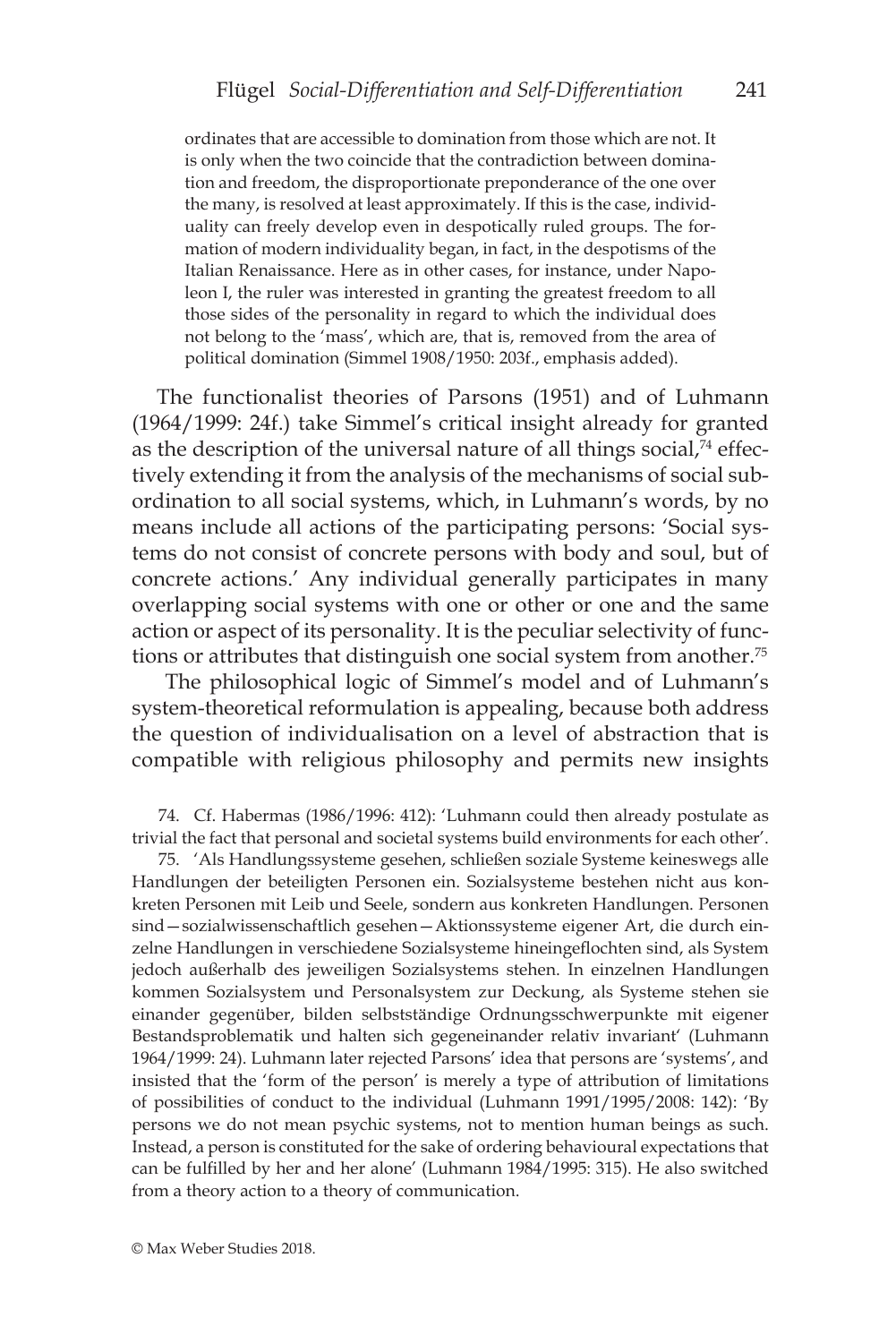into aspects of the social implications of ancient Indian thought that have not yet been considered and vice versa. The investigation of the social implications and historical consequences of explanatory models such as Simmel's or Luhmann's and/or of Jaina philosophers is a different question altogether. Simmel's model explains, logically, how 'the individual', first inferiors, then also superiors, can be thought of as getting progressively 'excluded' from society, or rather excluding itself, in the pursuit of freedom. While superiors are instrumentalised by society with the whole of their being within the material world, inferiors retain spheres of mental freedom by way of selective integration, compartmentalisation and development of an awareness of an inner self outside the material world. But has the philosophy of the self really emerged amongst subaltern elites? The superior herself, being totally instrumentalised by the group, may have even more reason to develop an inner world to escape to or renounce the world of householder-life entirely.

# *Sociology of Philosophy East and West*<sup>76</sup>

The main result of the brief review of contemporary sociological theories of the individual in Europe is that the quantitative notion of the human individual as a numerically separate entity, ontologically constituted by the relationship between a self and a body of homogenous metaphysical quality, was in the 19<sup>th</sup> and 20<sup>th</sup> centuries replaced by conceptions that took account of the historical uniqueness of individual qualities by replacing the substance dualism of the rational theories of the soul<sup>77</sup> by a hierarchical dualism between a unitary individual and its multiple qualities or parts. The principal argument of this article is that the Jaina model of the concrete individual (vyakti), conceived as dynamic entity, composed of a single soul-substance (ātman or jīva) and multiple mind and body constituting factors, which are interpreted as the atomic material fruits of

76. Cf. Collins (1989) for a, different, 'interactional chain' or 'lineage' oriented approach to the sociology of philosophy.

77. Soul and body are variations of the idea of an individual as a 'thing'. See n. 53. Luhmann (1991/2008: 141) argues that the essentially collectivistic legal concept of the 'person' was adopted by 17th century jurists in Europe to create conceptual distance to the theologically coloured body/soul-dualism of the traditional estates-based-society. Mauss (1938, 1986: 22) presented a different historical sequence, critically discussed and supplemented by Carrithers (1986: 235ff.), who focusses attention on the different histories of 'mental and physical individuality'.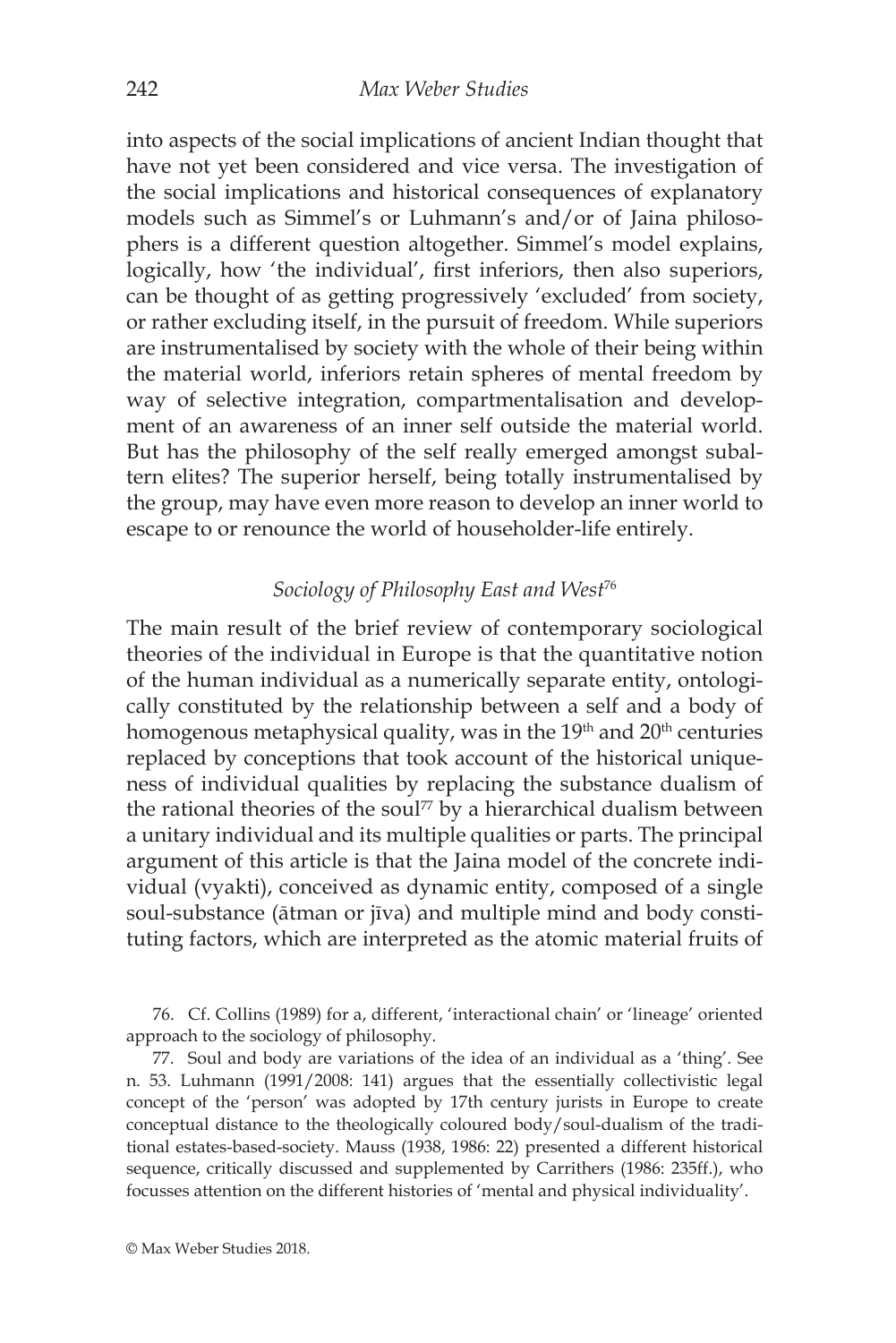past actions (karman-pudgala) of the embodied soul, is structurally homologous to Simmel's qualitative model of the individual, which will be labelled the model of the 'hierarchical individual' for reasons that will become apparent in Part Two of this article. In case the observation of a structural parallelism proves to be viable, many avenues for conceptual translation and comparative analysis will open up. Weber (1920-21) and Jaspers (1949) have already noted that in human evolution during the 'axial age' universal models of 'transcendence', of 'inner worlds' and of 'individuality' were systematised independently in various parts of the world where early states developed. Clearly, human beings confronted with similar structural problems and responded with structurally similar solutions, most details of which are yet to be worked out.

While numerous increasingly sophisticated studies of technical aspects of Indian philosophy and features of Indian culture now exist, comparative sociology of philosophy and culture is still at a stage of speculative exploration as far as broader patters of semantic evolution of the concepts of individuality are concerned. The significance of Indian philosophy for the comparative history and sociology of the concept of the individual was already highlighted by adepts of the Durkheim school, such as Mauss (1938, 1986: 13), who noted that 'India appears to me indeed to have been the most ancient of civilisations aware of the notion of the individual, of his consciousness—may I say of the "self" (*moi*). *Ahaṃkāra*, the creation of "I" (*je*), is the name of the individual consciousess; aham equals "I" (*je*). It is the same Indo-Eurpean word as "ego". The word *ahaṃkāra* is clearly a technical word, invented by some school of wise seers, risen above all psychological illusions […] esteeming that the "self" (*mo*i) is the illusory thing'. Carrithers (1986: 237) ventures further, maybe too boldly, in drawing far-reaching conclusions from the single fact that in the form of Schopenhauer's recasting of Buddhist and Vedānta philosophy 'a conception of *moi* current in nineteenth- and twentieth-century Germany is essentially similar to views of the *moi* held in India in the fifth century BCE [...], [which] have been faithfully and easily translated into a modern European idiom'. This prompts Carrithers (1986: 245, 255) to amalgamate all ancient Indian philosophies of (non-)self that emerged in the mid first millennium bce in the context of 'the rapid expansion of monarchical states and of cosmopolitan culture with an increasingly complex division of labour' (p. 253f.) and all modern European theories of the self and the person, to be able to make the general claim that '[t]hese sorts of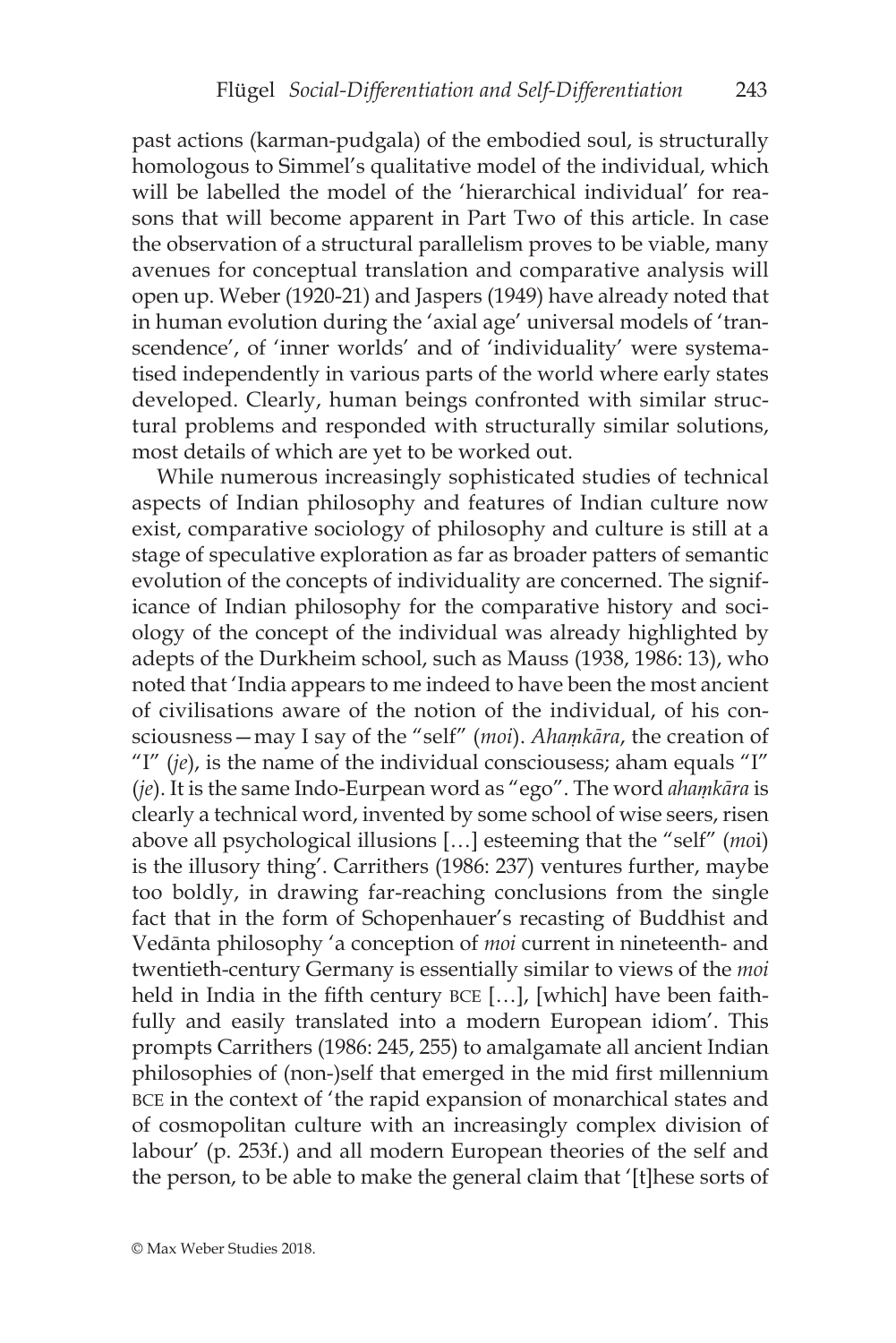complex society make available such rich and disparate experiences to their members that both *moi* and *personne* theories can flourish in them', the more so, if *moi* and *personne* theories are in direct competition with one another, as in the case of Schopenhauer and Hegel.

The contributions of Mauss and Carrithers expanded in a heuristic manner the scope of Durkheim's theory of social differentiation to ancient Indian materials and thereby helped building bridges between sociology and comparative philosophy. Prior to Mauss, M. Weber had attempted this already, on an ambitious scale, albeit with a slightly different thematic focus.78 Weber (1904–5) touched upon the question of individuation, but did not explore the 'heterogeneity of meanings' in greater detail.79 Possibly, he regarded this field of exploration as Simmel's domain. How exactly the social implications of different notions of self and individual (which may be evident in one and the same (type of) society), can be fruitfully investigated and theorised remains an open question to this day. Only Simmel (1908), Dumont (1966, 1986) and Luhmann (1989) have seriously addressed the issue in general theoretical terms,<sup>80</sup> based on the strategy of comparing generalised patterns of social differentiation and general patterns of individual differentiation, to avoid the culturalist fallacies of socialisation theory altogether.<sup>81</sup> Because of the structural homologies of Simmel's model of the relationship of quantitative and qualitative concepts of the individual and the Jaina concept of the individual, his original insights may prove to be useful in this context, in the same way as the Jaina concepts themselves. But Simmel's ideas are yet to be scrutinised in the light of the Indic evidence. The key question is, in which way models of the individual as such, whether philosophical or sociological, can function as social forms. A related question concerns the way in which such models change or are replaced. The fact that the Jaina model of the individual retained its significance in a virtually unchanged

78. In the field of comparative philosophy Deussen (1894, 1917) had already published a work pioneering, followed by similar studies of more limited scope by Jacobi (1923), Glasenapp (1954), etc. The interest in comparative philosophy is only in recent years increasing beyond small circles of specialists.

79. Weber, cited by Lukes (1971: 44).

80. In a new footnote to the second edition of his work Durkheim (1893: chap. 1 n. 12) describes Simmel's (1890) work as not specifically focussed on the social division of labour, but rather on the question of individuation: 'il n'est pas question de la division du travail spécialement, mais du processus d'individuation, d'une manière générale'.

81. Cf. the output of associates of the so-called culture and personality school.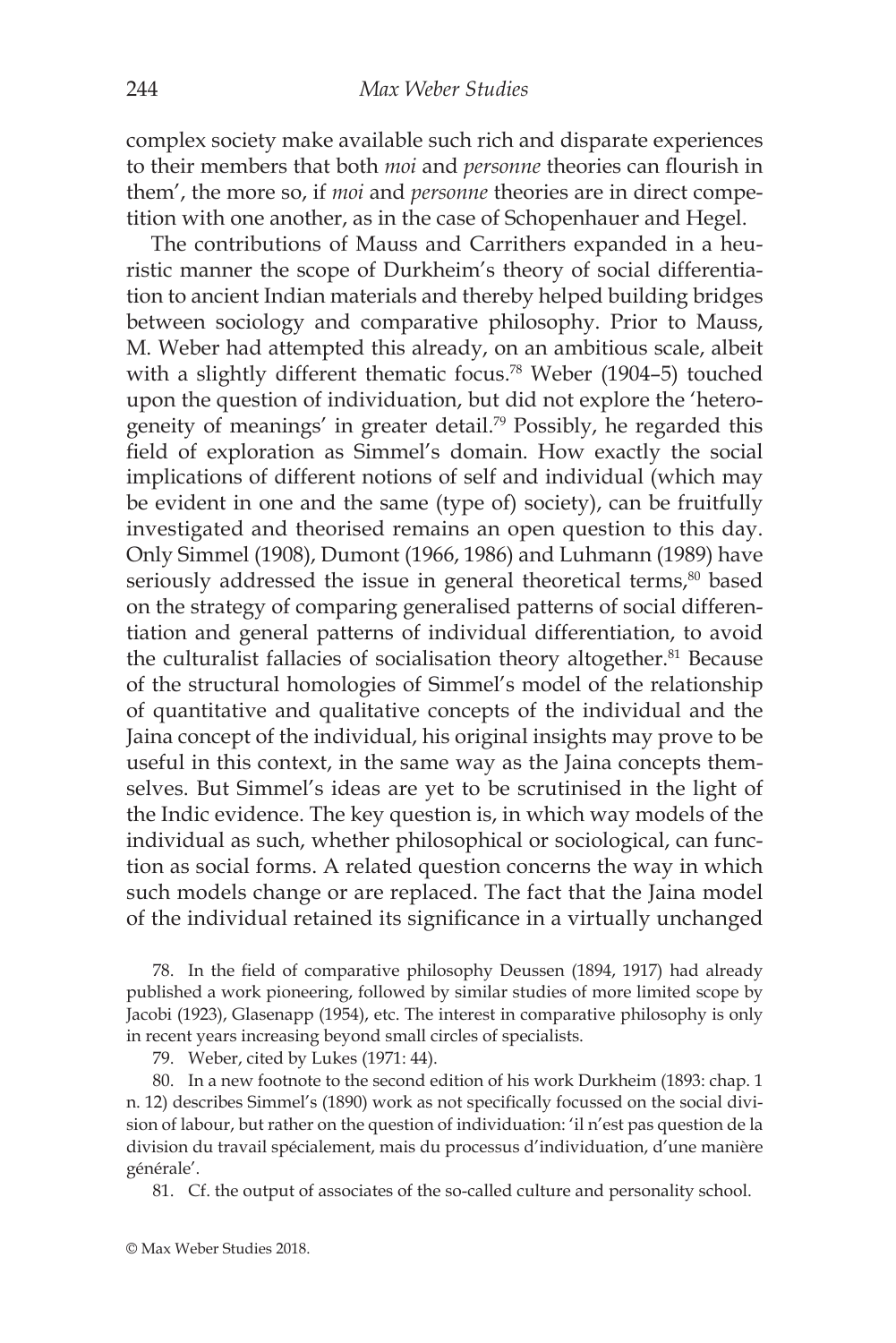form over hundreds of years points to the necessity of taking a long view. Short term social changes evidently do not affect fundamental features religious models of self and individual nor their acceptability. Why this is the case needs to be explained.

In order to theorise the formal links between social structure, cultural models of self and person and psychological structure, Simmel needed more than the model of the differentiation of the self, reflecting the structure of the social division of labour. Firstly, the relationship between the general concept of the individual and empirical individuality needed to be clarified. Secondly, the differences between distinct concepts of individuality and their functions had to be investigated. With the exception of a short article, 'The Metaphysics of Death', Simmel (1910) did not address the second question in any systematic way. In his late article 'The Individual Law' Simmel (1913: 150) made, however, interesting, now almost, but not entirely, forgotten, $82$  proposals as to how the Kantian conundrum of the indifference of the universal law (the categorical imperative) towards the empirical individual can be solved through an individualised form of ethics that derives its 'ought' not from an abstract value-ideal, but from the objective qualities of the individual itself, that is, from an existential moral compass, 'a third' sphere or 'individual law', that is the product and impetus of the process of life itself. As a consequence of this perspective, every singular moment appears to be both unique as well as regulated in its ethical aspects. Because even the universal becomes something singular, an enormous weight is put on the shoulders of the individual which as the sole master of its own fate has to find the right path for itself at any given moment: 'The responsibility for our entire history lies in the emerging duty [Gesolltwerden] of every single action' (Simmel 1913: 159).<sup>83</sup> Because the process of individual life involves

82. But see Podoksik (2011) and the special issue of *Theory, Culture & Society* 2012: *Georg Simmel's 'Sociological Metaphysics': Money, Sociality, and Precarious Life*, edited by Austin Harrington and Thomas M. Kemple.

83. Dilthey and Bergson evidently influenced Simmel's idea, which in turn is reflected in Bourdieu's concept of *habitus*: 'Das Entscheidende ist aber, daß das individuelle Leben nichts Subjektives ist, sondern, ohne irgendwie seine Beschränkung auf dies Individuum zu verlieren, als ethisches Sollen schlechthin objektiv ist. Die falsche Verwachsung zwischen Individualität und Subjektivität muß genau so gelöst werden, wie die zwischen Allgemeinheit und Gesetzlichkeit. Dadurch werden die Begriffe frei, die neue Synthese zwischen Individualität und Gesetzlichkeit zu bilden. Die sozusagen technische Schwierigkeit, dieses sich in der idealen Sphäre des Lebens vollziehende objektive Sollen auch als solches zu erkennen, wird niemand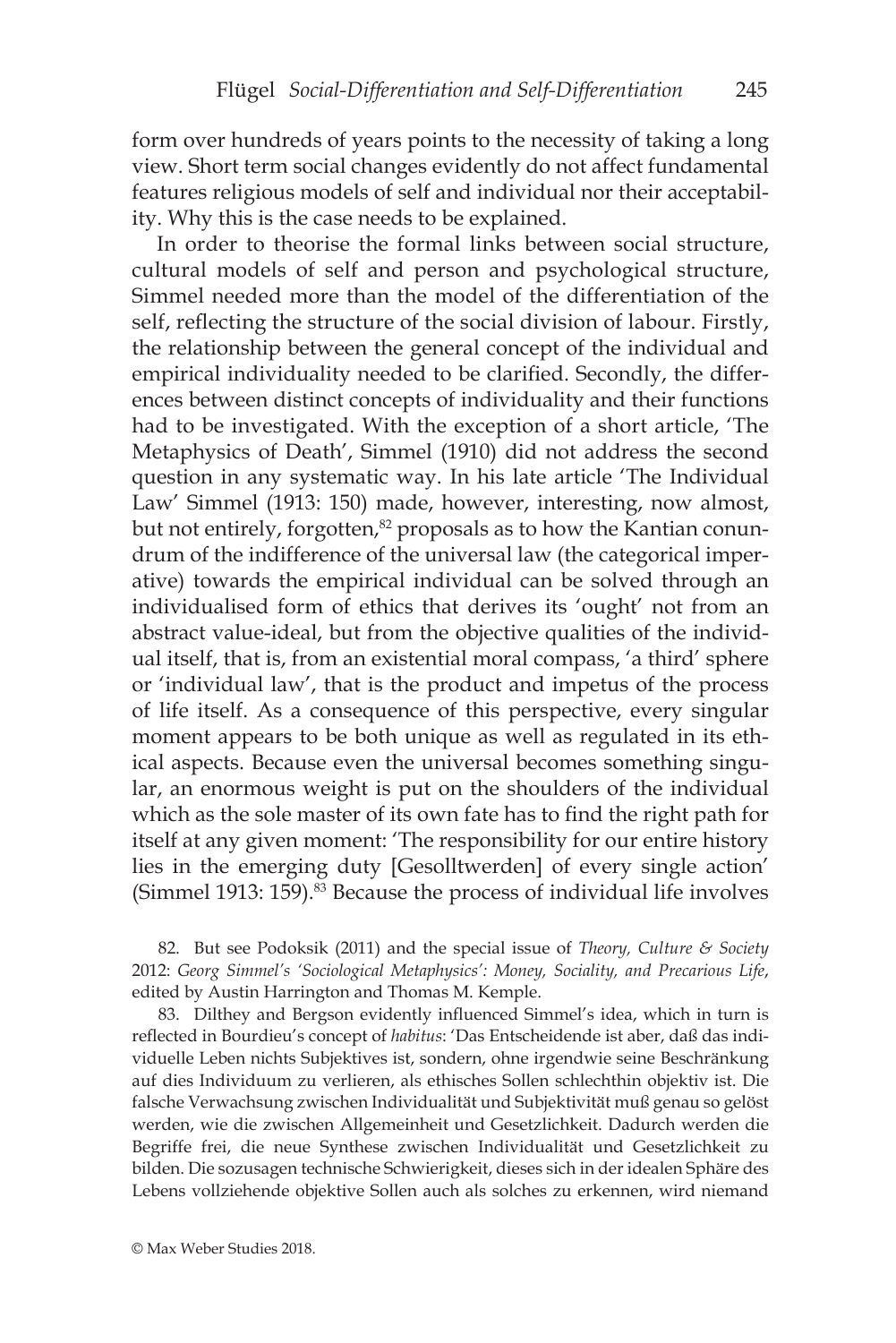the totality of the life-course of the individual human being as a unique form of existence, not merely the inalienable 'lonely' core of the 'deepest stratum of personality' or the 'intermediary strata of personality', whose (alienable) sectors partly overlap with those of other individuals  $(154f_{n})_{n=0}^{84}$  the relationship between the historically overdetermined individual (the 'soul') as whole and the 'singular' act needs to be theorised. Simmel argues that the individual as living processual entity is constituted simultaneously by centripetal and centrifugal forces connecting the form-giving self-referential centre of the individualising entity with the all-encompassing 'flow' of life of which it is but a part:

Yet, the organic individual, striving to its centre with the same relationship that encloses its entire periphery, is at the same moment a part, a transit point, of a nexus that encompasses it. One can call this duality of inward and outward orientation, to the individual living form and to the trans-individual totality of life, the typical tragedy of the organism (Simmel 1913: 142).

He criticises the rational morality of Kant for 'the extraction and isolation' of the individual action as such, without regard of the 'richness of the empirical personality' of the particular agent that has

leugnen. Aber keine geringere droht, wenn man das Sollen unmittelbar aus dem Bestande extra-individueller Werte herleitet, die ihrerseits ganz ebenso der Deduktion bedürfen, oder wenn man sie kurzerhand damit abschneidet, daß das subjektive Gewissen nicht irre' (Simmel 1913: 152).

84. 'Das Individuum ist der ganze Mensch, nicht der Rest, der bleibt, wenn man von diesem das mit andern Geteilte abzieht. Freilich ist in einem gewissen Sinn die qualitative Einzigkeit nicht abzuweisen und zwar gerade, weil wir festhalten, daß jedes einzelne Sollen die ganze Persönlichkeit repräsentiert und ein Gesamtleben, mag es noch so viel mit anderen gemein haben, doch eigentlich eine doppelte Unvergleichbarkeit an sich fühlt. Einmal in einer *tiefsten Persönlichkeitsschicht*, von der ein jeder, unbeweisbar, aber unwiderleglich empfindet, daß er sie mit niemandem teilen und niemandem mitteilen kann, die qualitative Einsamkeit des persönlichen Lebens, deren Brückenlosigkeit in dem Maße der Selbstbesinnung fühlbar wird. Und neben dieser sozusagen punktuellen, in das schlechthin Nicht-Extensive des Lebens zurückgezogenen Individualität gerade die des *Gesamtumfanges unsrer Existenz*: in vielen Einzelabschnitten dieser mögen Individuen übereinstimmen—die Totalität eines Lebenslaufes, mit wirklich allen äußeren und inneren Bestimmungen und Ereignissen, wiederholt sich sicher nicht ein zweites Mal. Die Bezirke der Vergleichbarkeit, deren Inhalte überhaupt allgemeinen Gesetzen der Wirklichkeit wie der Forderung Raum geben können, liegen gewissermaßen in den *mittleren Schichten der Persönlichkeit*; sowohl ihr Innerlich-Zentralstes, wie ihr Phänomenal-Totales hat das Cachet des Unvergleichbaren, des nur einmal Seienden' (Simmel 1913: 154f., emphasis added).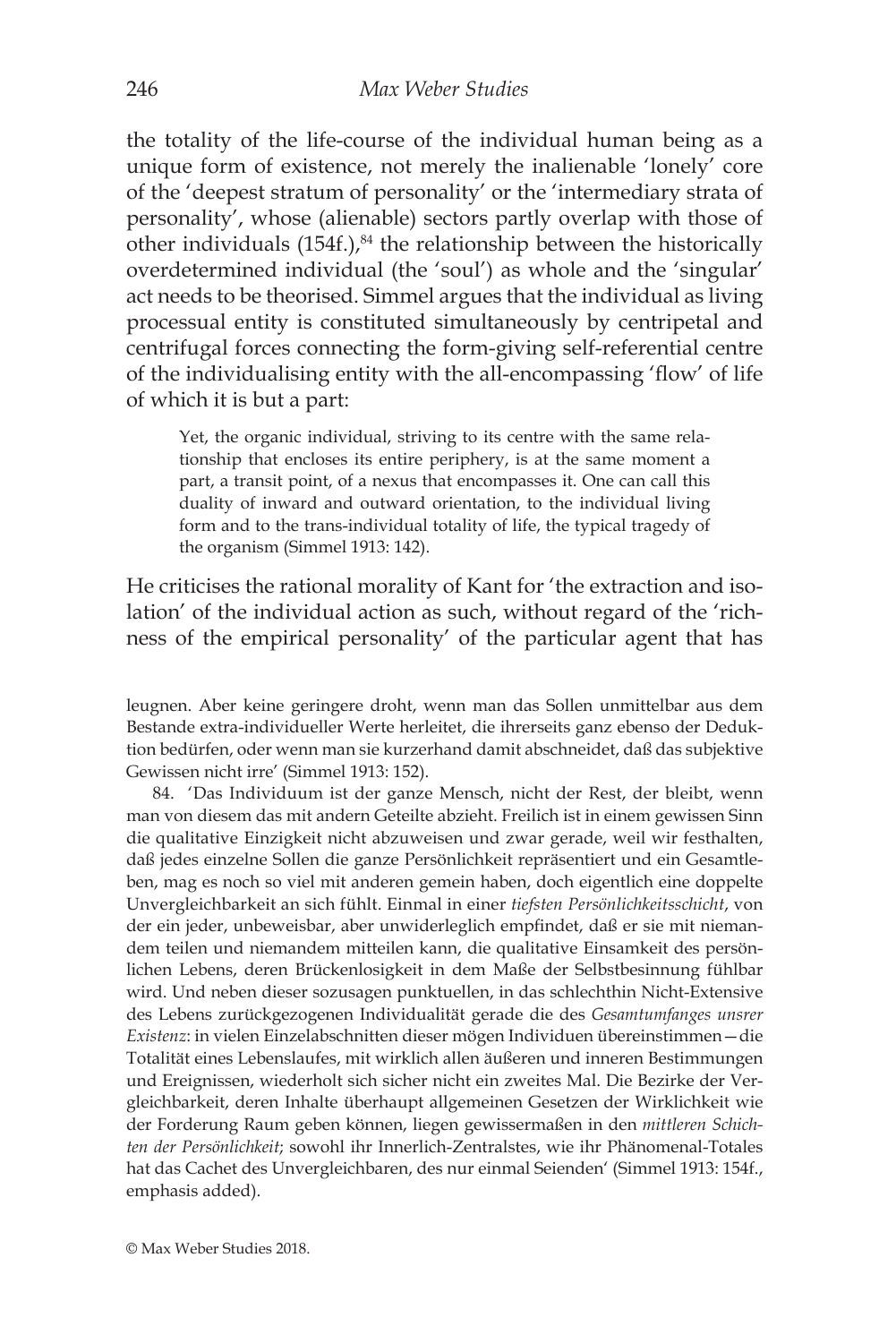perfomed it, leading to the construction of a pure transcendent I as its correlate (141). The categorical imperative severs the act from the agent as 'free-flowing content' to be able to judge it objectively as right or wrong (123):

The standpoint criticised here entangles itself with a nodal point of rationalism as such. […]: that the predicates of possible subjects can be detached from them and presented as independent-logical contents. Between any two of those predicates one states a contradiction, an excluding of oneself—and believes then, that a subject, participating in the one, cannot possess the other one, or according to the rule of the excluded third, must possess one of them. […] As soon as each of the two sides has a positive meaning, it cannot quite be decided on the basis of their logical relation, whether they exclude or reconcile themselves with reference to a (logical) subject—but only on the basis of the concrete knowledge of the subject. Certainly, mortal and immortal are opposites; however the exclusion of the one still does not make the other valid (122f.).<sup>85</sup>

Simmel never referenced his sources, and hence was considered by his opponents to be a mere feuilletonist. However, he described the 'normative' relationship between the individual and its components<sup>86</sup> in terms which betray their inspiration from modern logic, that is the mereological aspects of theories of number by Frege (1884), Husserl (1887), and Bergson (1889). The exact mix of ideas that Simmel adopted is yet to be identified. His idea that an exhaustive list

85. Luhmann (1989: 155f.) regards 'the lack of the distinction of rules and actions' as the sign of an 'unsophisticated (einfache) society'. Yet many sophisticated examples of the Jaina syādvāda method of conditional predication could be cited as historical examples to strengthen Simmel's case. Suffice it to mention Mahāvīra's reported dialogue with Jamāli in Viy. 9.33.2e (485b) on the question 'whether the world and the soul are eternal or not'. The 'correct answer' given is: 'both world and soul are eternal in so far as they never were not, never are not and never will not be, but that they are not eternal in so far as, in the case of the world, *osappiṇī*s and *ussappiṇī*s [regressive- and progressive half-cycles of the current time-cycle], and in the case of the soul, the different stages of existence succeed each other'.

86. 'Whatever we take as a point, or refuse to take as further subdivided into parts, that we regard as one; but every one of outer intuition, whether empirical or pure, can also be regarded as a many. Every idea is one when isolated in contrast with another; but in itself it can again be distinguished into a many' (Baumann, in Frege 1884/1974: 41). Cf. Bergson (1889/1910: 75f.): 'Number may be defined in general as a collection of units, or, speaking more exactly, as the synthesis of the one and the many. Every number is one, since it is brought before the mind by a simple intuition and is given a name; but the unity which attaches to it is that of a sum, it covers a multiplicity of parts which can be considered separately'.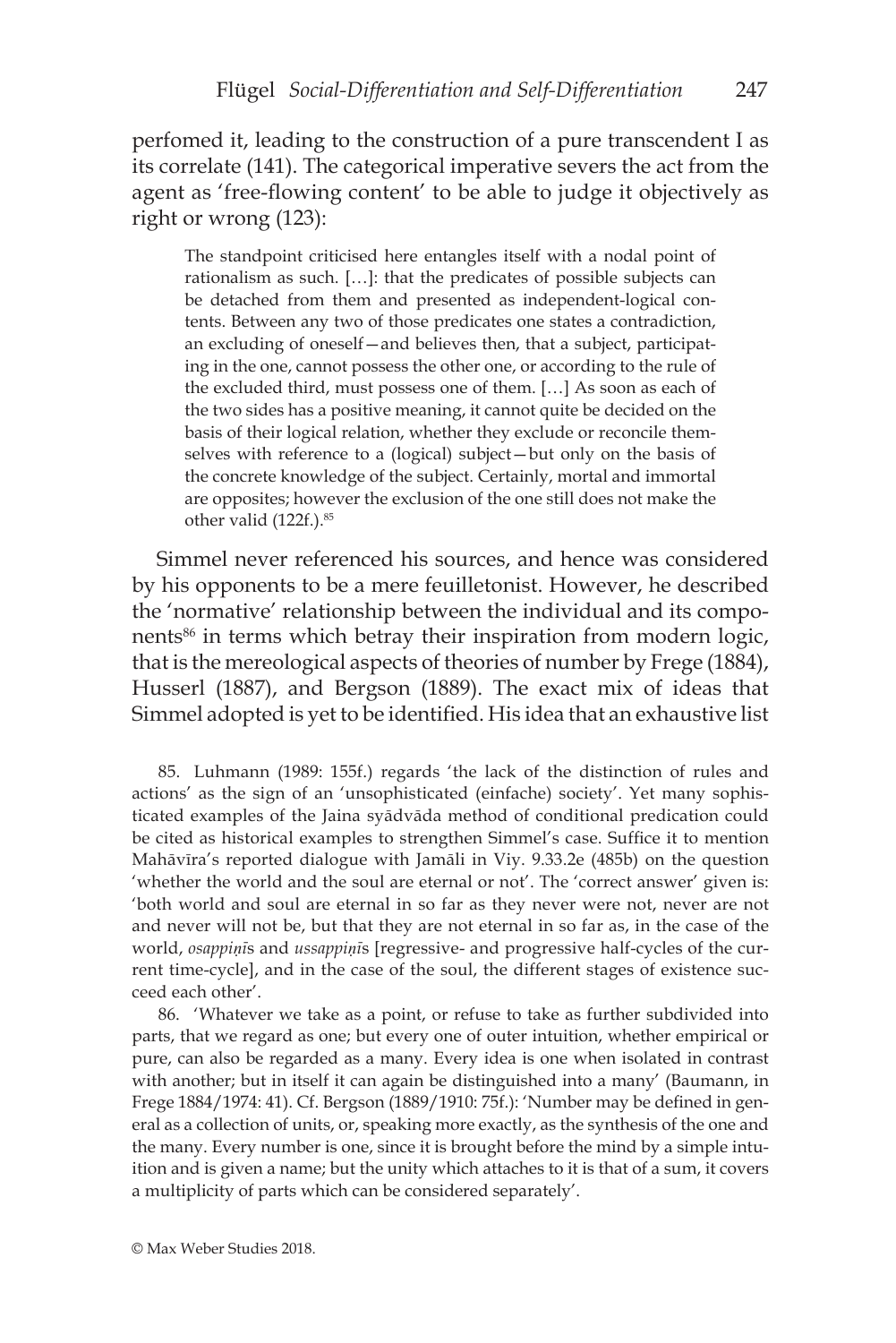of the attributes of a concrete individual can never be created seem to have its roots in the theory of Frege (1884/1974: 39ff., 1892/1986: 27f./41f.), later adopted by Russell (1918/2010: 28f.) in his work on logical atomism,<sup>87</sup> that names, colloquially called 'proper names', for individuals such as Socrates, are from a logical point of view 'abbreviations for descriptions' of 'complicated systems of classes or series', that is, propositions asserting the unity of complex entities, which cannot be described exhaustively, in contrast to names 'in the proper strict logical sense of the word' which, according to Russell, are designations that 'stand for an actual object'. Like Frege (1884/1974: 39ff.),<sup>88</sup> Simmel (1913: 118f.) asked the question how a general term relates to the individual factors constituting a concrete individual being, factors that can never be described exhaustively.<sup>89</sup> He comes to the conclusion that the relationship can only be aspirational. In his view, the connection must be a normative, functional

87. On Fechner's influence on Simmel's early logical atomistic world-view, see Böhringer (1976) and Podoksik (2010: 127): 'It perceived the world as composed of small distinct particles, yet the distinctness of these particles did not imply their qualitative uniqueness. The qualitative differentiation of phenomena was produced instead by an endless variety of interactions between the particles'. On the history of philosophical and physical atomism, see Stöckler (2012), who, in line with European philosophy in general, overlooked the atomism of Jaina philosophy, influenced by Vaiśeṣika philosophy.

88. Frege's (1884/1974: 66f./66f.) brief answer to the particular conundrum of the relationship between the entity 'moons of jupiter' and its four parts offered (as in Jaina philosophy) a form of perspectivism: 'Only a concept which isolates what falls under it in a definite manner, and which does not permit any arbitrary division of it into parts, can be a unit relative to a finite number. […] We can now easily solve the problem of reconciling the identity of units with their distinguishability. The word "unit" is being used here in a double sense. The units are identical if the word has the meaning just explained. In the proposition ''Jupiter has four moons'', the unit is ''moon of Jupiter''. Under this concept falls moon I, and likewise also moon II, and moon III too, and finally moon IV. Thus we can say: the unit to which I relates is identical with the unit to which II relates, and so on. This gives us our identity. But when we assert the distinguishability of units, we mean that the things numbered are distinguishable.'

89. For the ca. 5th century CE Jaina philosopher  $\bar{A}$ ryaraksita (CE 216.1-2), the most important binary (du-nāma) is the distinction between 'genus' (visesa) and 'species' (avisesa), which implies a further distinction between 'one' and 'many', as the great number of examples, illustrating the method of taxonomic classification, demonstrate. Rather than names of individual living or non-living entities, here names for types of life and of non-life are distinguished. See Flügel (2018a: 204f.). In his study of 'The Notion of the Person', Mauss (1938, 1986: 4-12) also first investigates different naming systems.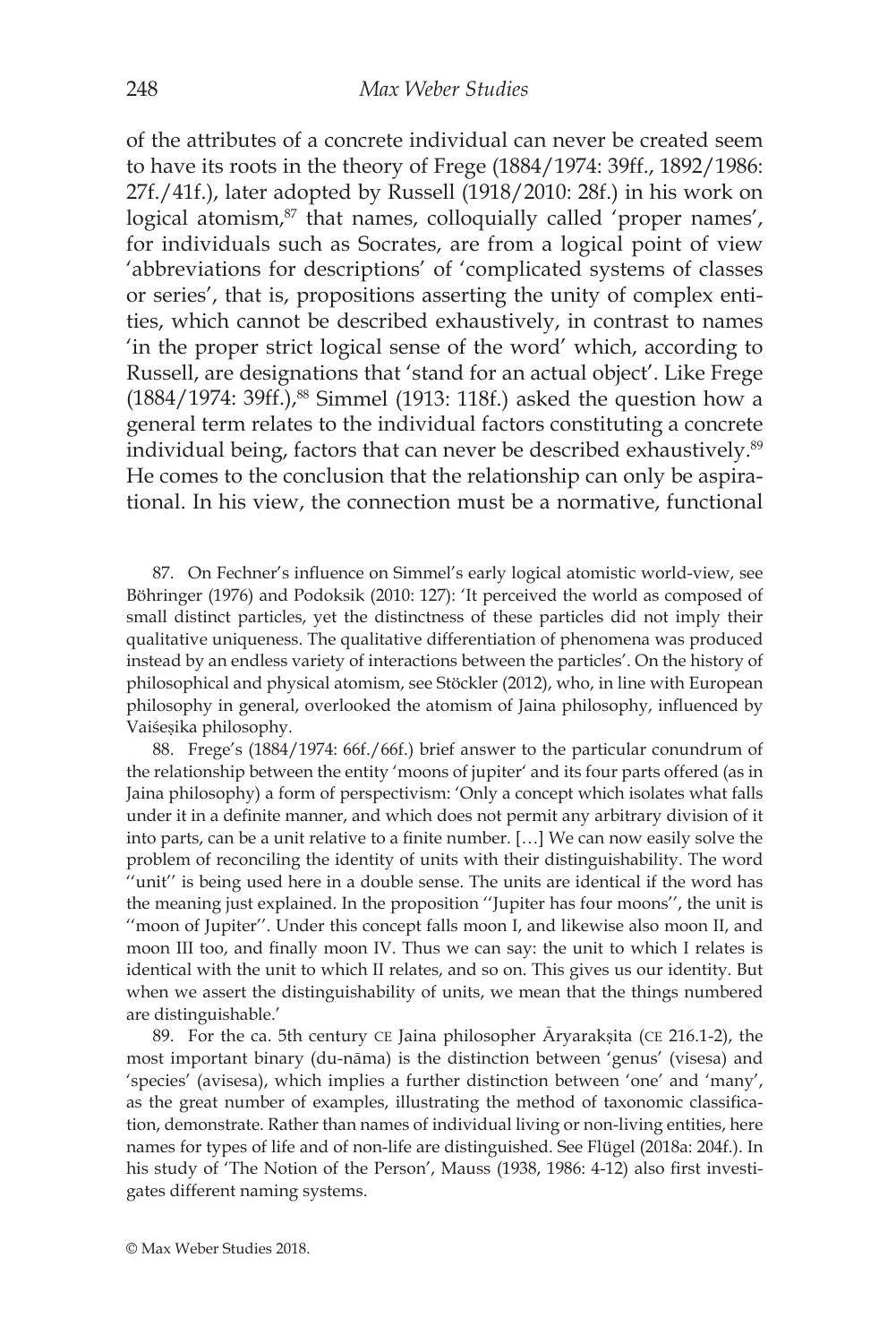relationship between an ought and an is, from whichever of the two vantage points one looks at the relationship between the universal and the individual. The challenge is to conceptualise the form of a concrete entity which has to meet a twofold condition: to be an individual and at the same time to be subordinate to a universal:<sup>90</sup>

The content of the general term, which designates a concrete thing, encompasses only certain parts, aspects, determinations of the thing, but many others, the entire individual configuration, all that pertaining to the thing, which comes either under another term or cannot be expressed conceptually at all, the term leaves entirely outside of its content. Now there is however the peculiarity, that this term nevertheless stand for the totality of the thing, for its unity, including all determinations that are not affected by the term too. This can only be thought of in this way, that the term is as it were a skeleton, an inner schemata, which accretes those individual parts or qualifications, an inner form, which holds together all elements within the circumference of the thing. The term is not only the logical minimum of the thing, of those properties which the thing must show at the minimum, to be assigned a particular meaning; but it has that functional meaning, to impose a form also on all remaining, or more precisely: on the totality of all the real elements of the being—a form through which many diverse pieces of existence (Daseinsstücke) can circulate (Simmel 1913: 118f.).

The ideas of Dilthey, Simmel and authors such as Luhmann who they inspired seem particularly useful for the comparative investigation of Indian models of the individual, not least the Jaina theory of karman, based on the image of karmic particles, objectified fruits of action, flowing into the soul and forming the physical individual body to the degree of the active engagement with the world, i.e., the violence committed in acts of mind, speech and body. Before the discussion of the sociology of the indvidual in South Asia, and the detailed analysis of South Asian concepts of the individual in detail, however, Mannheim's (1925: 115ff., 182) objection to the 'romanticconservative' and 'counter-revolutionary' nature of the qualitative

90. 'Allenthalben also, wo eine konkrete Einheit das Allgemeine zu einem konkreten Individuum ist, wo dieses von jener überragt, umschlossen, genährt ist und dabei doch noch einen spezifischen Charakter, eine Fähigkeit zur Spontaneität und einem relativen Ganz-Sein besitzt—da drückt das Sollen gleichsam die Spannung zwischen diesen beiden Seinsfaktoren aus; ob dies oder jenes gesollt wird, ist damit noch nicht festgelegt, sondern nur die Beschaffenheit und Lage eines Wesens, das unter der Doppelbedingung steht: ein Individuum zu sein und zugleich einem Allgemeinen zu unterstehen; einer solchen individuellen Existenz ist es immanent, daß ein Gesetz (welchen Inhaltes auch immer) für sie besteht' (Simmel 1913: 119f.).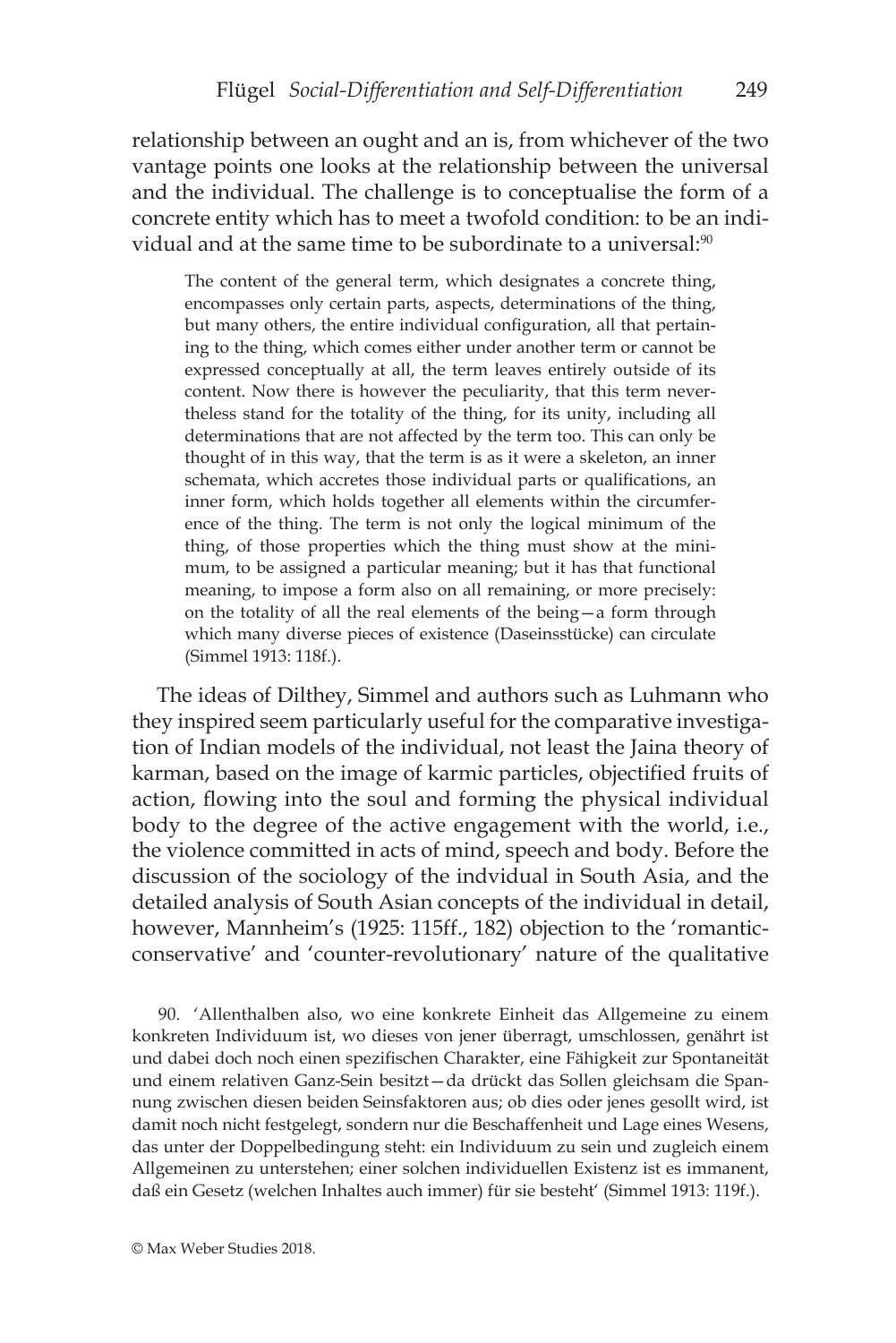concept of individual freedom needs to be mentioned. In his view, the model deliberately 'attacks' the principle of political equality which is characteristic for the 'liberal' 'revolutionary concept of freedom'. Although he personally had great respect for Simmel,<sup>91</sup> who was one of his teachers, he focused on his theory of the 'indvidual law' as one of the prime examples of conservative thought which he associated also with the effectively politically 'indifferent' 'anti-Kantian' intellectual movements of historism, phenomenology and the philosophy of life. Mannheim's perceptive analysis of the social implications of the quantitative model of the individual and of the qualitative model of the individual exemplify ways in which models of the individual person can function as blueprints for different forms of social action. Whereas the 'liberal thinker' does not care about the inner life, and is solely committed to the ideal of the principal equality of all human beings and defines the limit of his own freedom in terms of the freedom of his fellow citizens alone, the 'romantic thinker' posits a limit already in the 'individual law' in which the individual finds the condition of personal possibilities and constraints. Mannheim sees the origins of the qualitative notion of the individual in the different freedoms of the estates-based society of the ancient régime:

This freedom that is inherent in the nature of individuality is however typically romantic and in dangerously close proximity to anarchic subjectivism. Even if the interiorisation of the problem is a conservative achievement (interiorisation of aspirations takes away the worldlyrevolutionising sting) and thereby as it were an external political anarchy is turned into an anarchy of inwardness (liberal thought does not care about inwardness and takes it as a 'private' sphere, and therefore poses the problem of 'freedom' always only on the level of public life), there is also the danger therein, that this interiorised anarchy becomes a danger to the state (Mannheim 1925/1984: 116).

The case in point for him is the strategy of the Stoa in antiquity, which can be usefully compared with the Jaina tradition. According to Mannheim (128), the tension between the universal and the concrete individual reached the maximal tension in this philosophical tradition. The fact that no 'revolutionary conclusions' were drawn, rested on the fact that the philosophy was perpetuated by a social elite, which was content with the cultivation of inner individual freedom while leaving the hierarchical social structure intact: 'all of

91. See Mannheim (1918/2012), where also European and Indian notions of the self are contrasted along Weberian lines.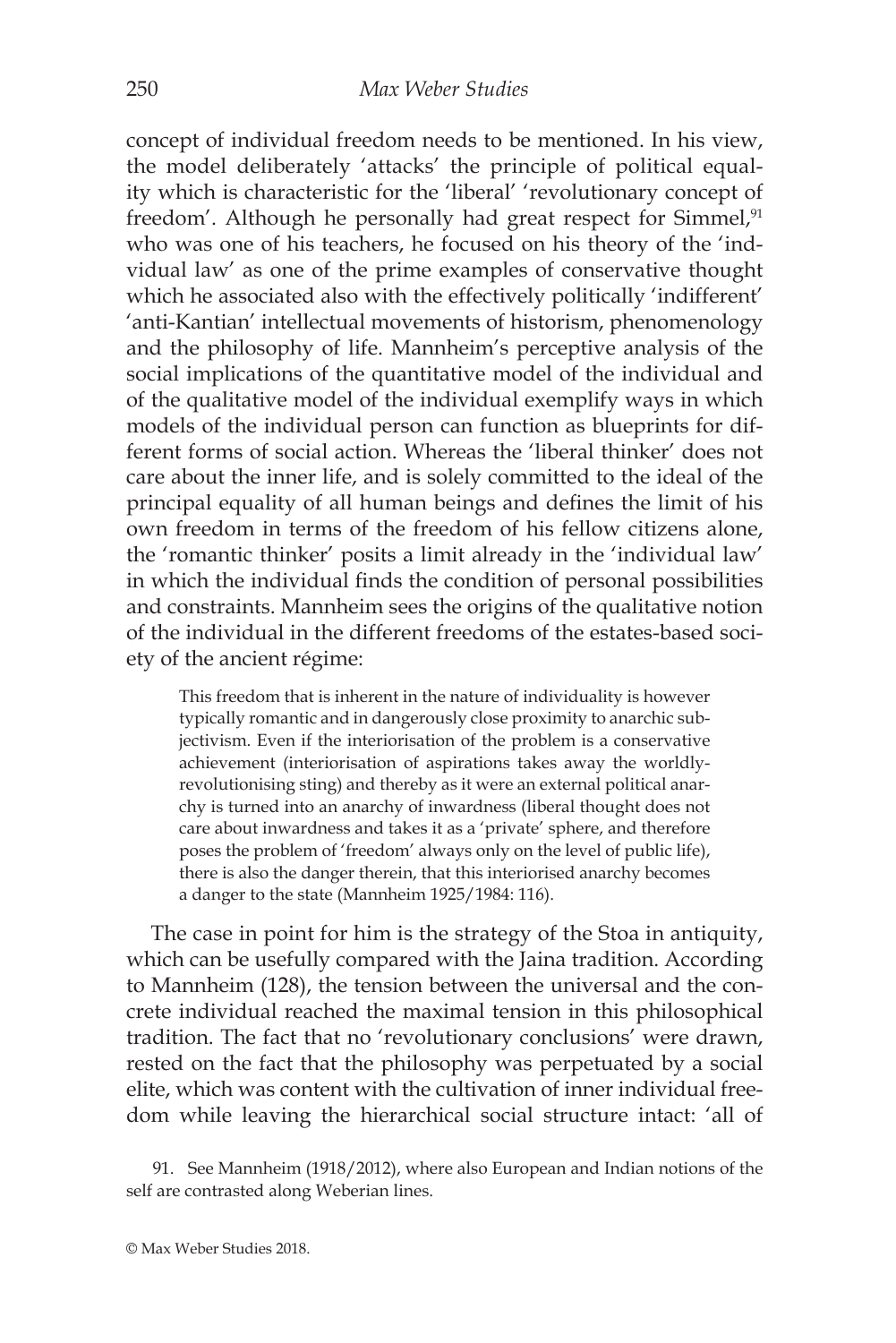what exists […] was conceived as a compromise between the absolute norm and relative circumstances'  $(129)$ .<sup>92</sup> A similar approach to the relationship between precept and practice was chosen by the majority of the Jaina traditions. Yet, the political affiliations of the Jaina householders vary within a certain range of parameters. Revolutionary action is indeed something that would put great strain on an adherent of the Jaina teachings.<sup>93</sup>

# *Sociology of the Individual in South Asia*<sup>94</sup>

In the field of sociology M. Weber's, L. Dumont's and M. Marriott's theories remain still most pertinent to the question of the role of the individual in the Jaina tradition, since it can only be meaningfully addressed from the comparative perspective which takes account the changing cultural milieus of South Asia and particularly the well-documented intellectual encounters of Vedic, Jaina, and Buddhist thinkers. It is Weber's and Dumont's unparalleled achievement to have conducted detailed studies in comparative sociology. Interestingly enough, both authors pointed to the role of the ascetic, the world-renouncer as an important vehicle for the development of soteriological vision and the development of a doctrinces featuring the individual as a value albeit only outside the social group.<sup>95</sup>

92. Cf. two-truth theories, not least in Jaina philosophy, which play a role in such scenarios.

93. See Flügel (2019).

94. For the use of the term individual see note 6.

95. Numerous critics, such as Fuchs (1988), have successfully articulated objections against key aspects of both the 'Weber thesis' and Dumont's work on 'hierarchy' and 'equality'. Particularly the 'non-humanistic' holism of the concept of hierarchy has rightly been singled out for scrutiny, for instance by Parkin (2009). At the same time it is increasingly used in anthropological studies of other regions of the world. See for instance Houseman (2015). Dumont's (1980: xxvii) claim that his theory, which did replace Weber's by incorporating his key insights, 'has yet to be replaced' is still valid. I have argued elsewhere (Flügel 2018c) that Luhmann's (1984) arguments in favour of a replacement of holistic models based on traditional conceptions of 'part-whole relationships' by pluralistic models based on 'systemenvironment relationships' are valid and worthwhile testing in relevant contexts, as are other communication-theoretical and perspectivist approaches, such as Habermas' (1980-81). The question how such a shift of perspective would impact on Dumont's sociological theory of the individual in India will be discussed in Part Two. On this theory see for instance Tambiah (1981), Carter (1982), Davis (1983), Daniel (1984), Béteille (1986), Mines (1988, 1994), MacFarlane, Alan (1993), Celtel (2001, 2005), Khare (2006).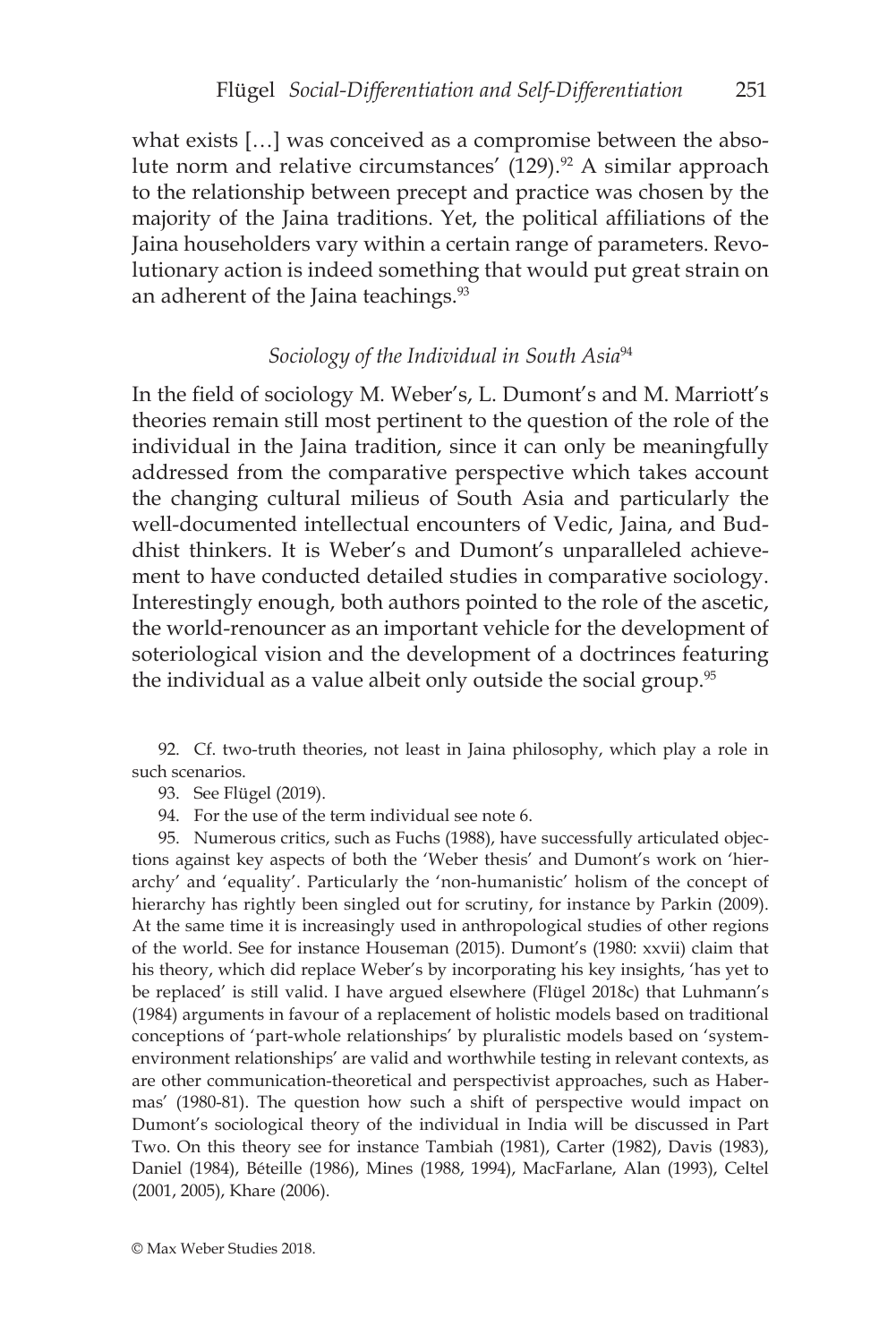The question as to the ways in which the religions of the individual and religions of the group interacted became one of the most significant research programmes in comparative religion. Like Simmel and Weber, Dumont argued that the individual as a value (and its relationship to private peoperty) was theorised for the first time in the context of the religious history of Europe. However, like the schools of Dilthey and Durkheim, Dumont recognised the importance of social structural features and their important influence on cultural semantics, as did Luhmann subsequently.<sup>96</sup> Overall Dumont reconstructed the relationship between semantics of the individual and society from a structuralist perspective. The problem was similar as for Dilthey, who insisted on the significance of the socially irreducible individual will to determine what is unique about an individual, since most components of the personality—language, culture, and physique—are inherited from society:

A strange confusion: there is indeed a person, an individual and unique experience, but it is in large part made up of common elements, and there is nothing destructive in recognizing this: tear from yourself the social material and you are left with nothing more than the potentiality for personal organisation (Dumont 1980: 6).

Dumont (1980: xxxvi) commended McKim Marriott, his longterm intellectual sparring partner, for the 'genuinely structuralist viewpoint' that 'what happens within one actor is by nature not different from what happens between two actors'. In an influential article 'Hindu transactions: diversity without dualism' Marriott (1976: 109f.) formulated the hypothesis that:

96. The case in point was the platonic model of a parallelism between the hierarchical structure of society and the structure of the so-called 'parts of the soul'. Whether Plato ultimately favoured the ontological principle of immortal spiritual freedom inscribed of the soul-body distinction over the perishable socio-psychological attributes of embodied empirical beings is a matter of debate, on which see lately Crotty (2016). For Simmel (1908: 754f.) it was only the 'contingency' of Plato's 'political tendencies' and his 'national Greek view' that prevented him from bursting the barriers of the 'Greek form of the state' by means of his 'interest in pure individuality'. Luhmann (2005: 298) mentions Aristotle's remarks on 'parts of the soul' but concedes that it is not easy to reconstruct, what he had in mind, because in the normative theological tradition the soul is treated as a single, indivisible element, an encompassing form, whereas here it is treated as sum of parts. His answer is that, today, depictions of part-whole relationships such as this, would need to be regarded as different tiers of description.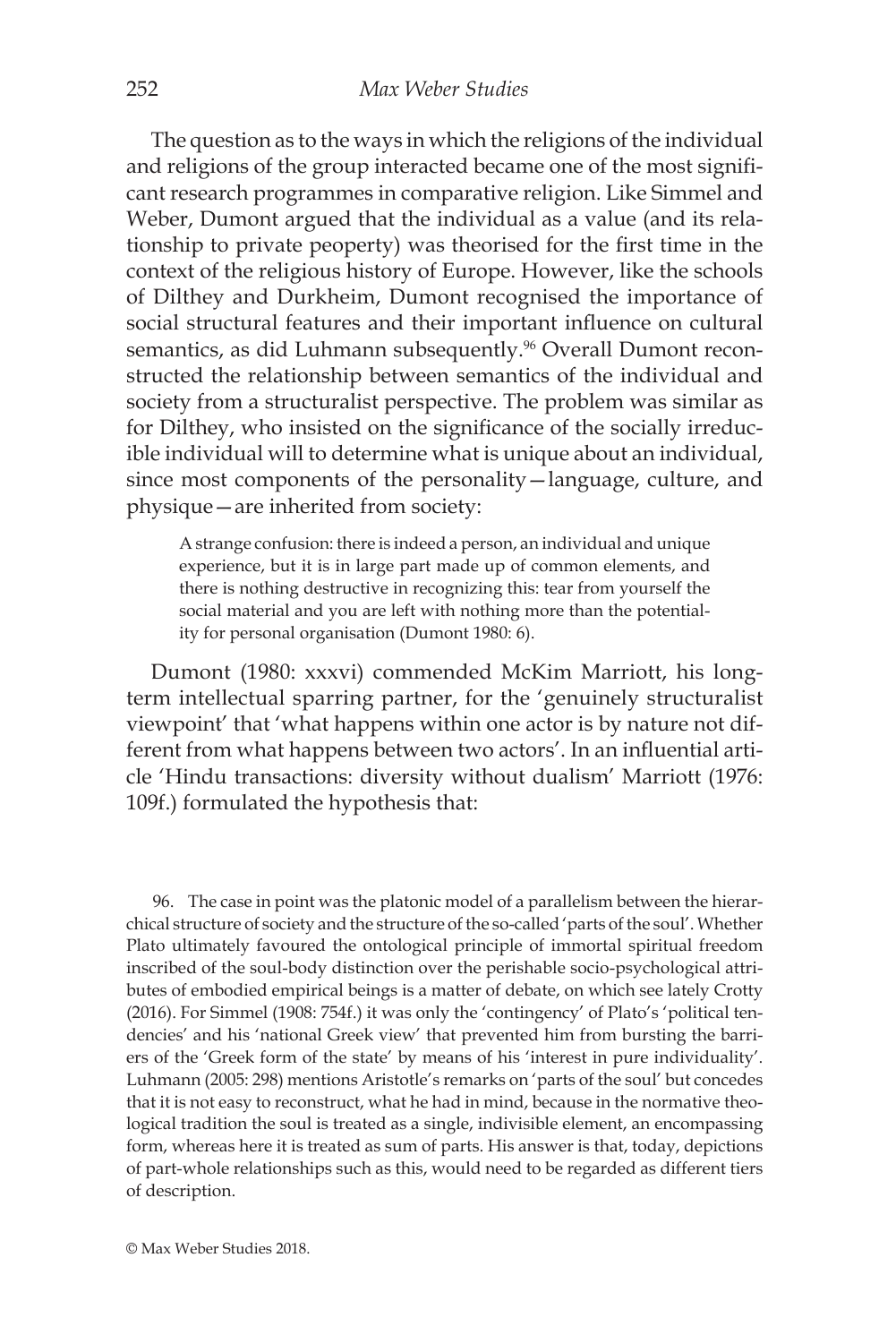[P]ersons—single actors—are not thought in South Asia to be 'individual', that is, indivisible, bounded units, as they are in much of Western social and psychological theory as well as in common sense. Instead, it appears that persons are generally thought by South Asians to be 'dividual' or 'divisible' (Marriott 1976: 111).

Indian thought about transactions differs from much of Western sociological and psychological thought in not presuming the separability of actors from actions. By Indian modes of thought, what goes on *between* actors are the same processes of mixing and separation that go on *within* actors. Actors' particular natures are thought to be results as well as causes of their particular actions (*karma*). Varied codes of action or codes for conduct (*dharma*)<sup>97</sup> are thought to be [110] naturally embodied in actors and otherwise substantialized in the flow of things that pass among actors. Thus the assumption of the easy, proper separability of action from actor, of code from substance (similar to the assumption of the separability of law from nature, norm from behaviour, mind from body, spirit or energy from matter), that pervades both Western philosophy and Western common sense […] is generally absent: code and substance (Sanskrit *puruśa* [sic] and *prakriti, dharma* and *śarira* [sic], and so on) cannot have separate existences in this world of constituted things as conceived by most South Asians [...] (Marriott 1976: 109f.).

Marriott argued that from the perspective of South Asians transactors, both the agent who transacts and the object that is transacted is thought to be 'substance-code' (śarīra/dharma).<sup>98</sup> It is this both monistic and particularistic 'belief in the non-duality of all such pairs', their interrelatedness, that pervades 'Hindu [*sic*] sociology' (109f.):

All schools of Indian thought tend to agree that substance-codes are found in mixed conditions in this world and that the making of perfect separations, or purifications, is an almost insuperable problem (110).

(a) the particulate and therefore divisible, highly diverse nature of substance-codes, (b) the constant circulation of particles of substancecode, and (c) the inevitable transformation of all natural entities by combinations and separations of their substance-codes (110).

97. Better 'tendencies' or 'dispositions'. Cf. Bourdieu 1983.

98. 'Whose sources he does not give', Dumont (1980: xxix) adds, knowing very well that it is Schneider's (1968: 28) controversial work *American Kinship*, which contrasts 'emic' 'biological' (substance) and 'legal' (code) concepts of kinship in America, which, according to Schneider, who in the second edition distanced himself from his earlier ideas, merge in the idea of 'blood' kinship. The general conceptual problems of substantialising thought have already been clearly articulated by Kelsen 1960/1967: 173f. See n. 58 above.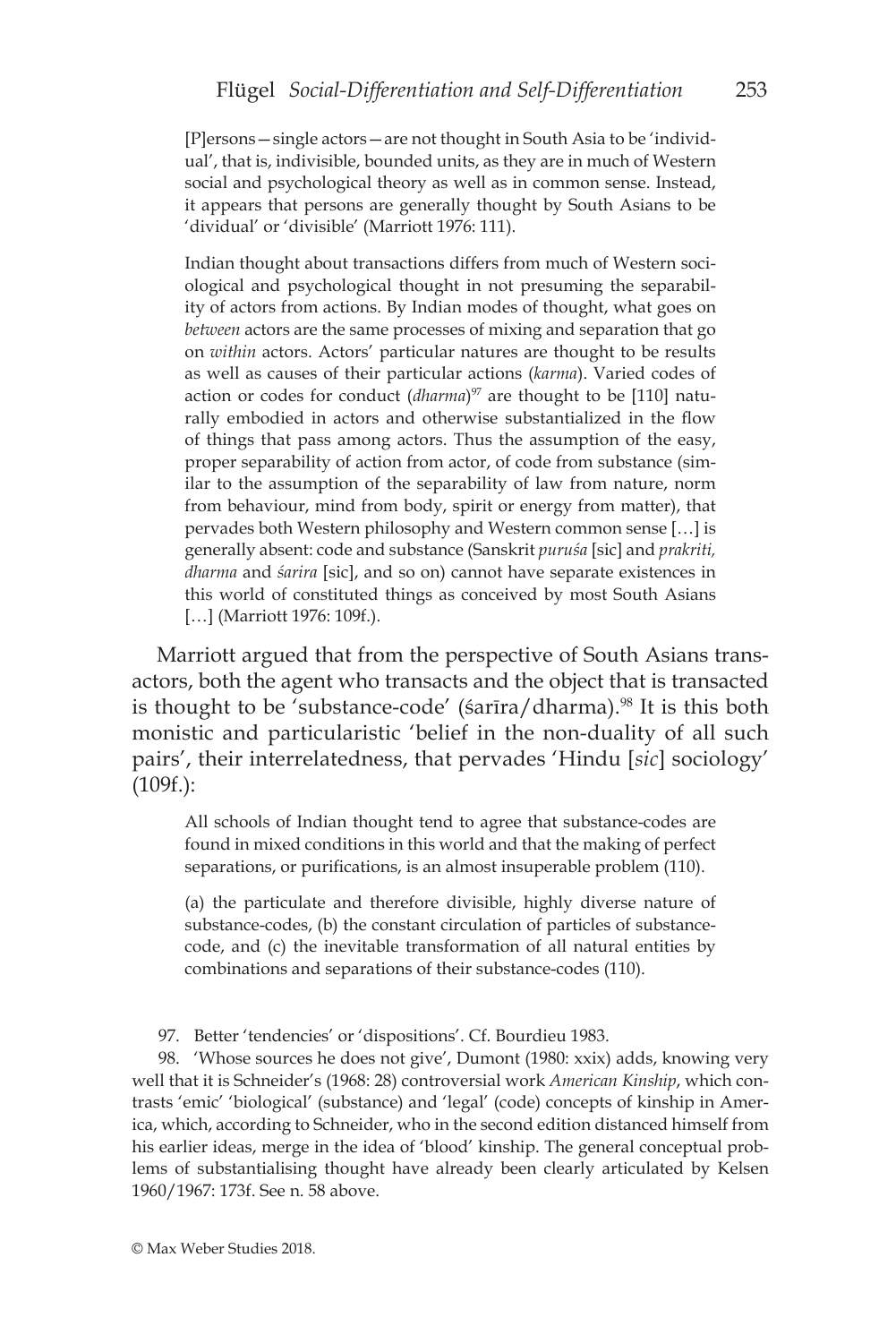Marriott was trying to theorise karman in a contradictory way, Dumont (1980: xxxii) criticised, i.e., both from a monistic and from a transactional perspective. In this model 'the empirical bond between representations and institutions is in large measure abandoned',<sup>99</sup> in contrast to, say, the work of Weber (1916-17), who also considered institutional and ideological factors, arguing that the models of karman and caste were functionally complementary in ancient India. First, Marriott used 'Indian' and 'Hindu' as synonyms. Later he switched consistently from 'Indian-' to 'Hindu thinking' and adopted an 'ethno-sociological' approach which Dumont had already dismissed,100 with regard to the notion of 'Hindu sociology', as a 'contradiction in terms'. Marriott (1989) in the end favoured an interpretation of 'Hindu society' that rested exclusively on his own interpretation of the perspective of Sāṃkhya philosophy, that is, one of the classical schools of Indian philosophy, which was presented as representative of 'Hindu sociology' as a whole. The fact that, philosophically, the relationship between puruṣa and prakṛti, pure consciousness and matter, form a strict dualism did not perturb Marriott at first,<sup>101</sup> whose theory in fact only invokes different aspects of prakrti which in Sāṃkhya philosophy encompasses the mind-body complex in ways unfamilar to modern European thinkers. Mind is regarded as a form of subtle matter subdivided into buddhi ('intellect'), ahaṃkāra ('I-ness': conception of one's individuality, self-consciousness, egotism), manas ('mind': perception and cognition), and prāṇa ('breath': vitality).

These well-known facts are only recalled here in order to contrast the Jaina teachings with the ideas of the two eminent sociologists whose legacy still looms over Indian Sociology today. Evidently,

99. This is also Spann's (1914/1923) standard criticism of the approaches of Dilthey and Simmel.

100. Mines (1988: 569f.) nonetheless categorises Dumont's work as 'ethnosociology'.

101. In his response to critics, Marriott 1991: 302 softened his stance: 'primordial *puruṣa* and *prakṛti* are no doubt a dichotomous pair in Sāṃkhya. But I notice that this (in Sāṃkhya) uncontested pair merges without a mediator, and therefore suppose that their previous oppositional relation is conceived as closer—as being more like positive and negative degrees, or the directions up and down, rather than like the remoteness of heaven from earth'. Arguably 'continuous variables' such as the mind-body complex in Sāṃkhya (p. 303) thought of in terms of a subtle-gross matter gradation have been successfully modelled in 'western thought' as well, starting with Aristotle, without muddling the lines. See for instance Hempel & Oppenheim (1936).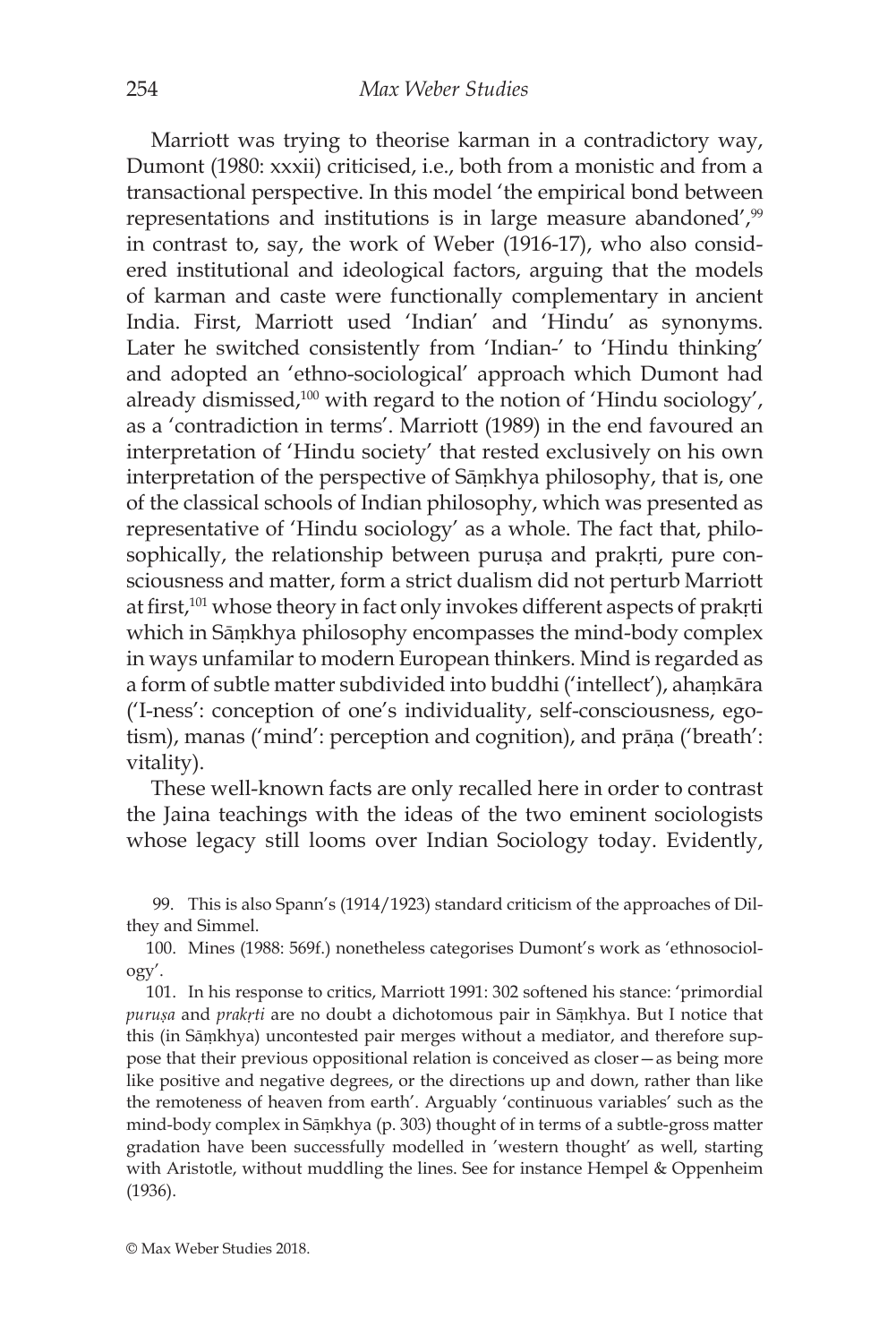Marriott's both 'monistic and transactional' model mirrors Simmel's view of the relation between the fluctuating empirical features of the individual and its relatively stable form. However, the Jaina theory of karman is more sophisticated than Marriott's model, and arguably Simmel's as well, because it combines an ideal metaphysical soul-matter dualism with a model of the embodied soul as a living system. It will be argued that because of its dualistic ontology action could ultimately be conceived as detachable from the self in Jaina philosophy, as in Kantian ethics. In fact the Jaina case can be looked at both from the point of view the quantitative 'individualism' paradigm and the qualitative 'dividual' paradigm, because the Jainas were probably the first school in India that, on a metaphysical level, posited a theory of the indivisible singular individual soul as a substance which can rationally control the physical composition / decomposition of the bodies in which it is incarnated in a series of rebirths ideally ending in liberation of the soul from embodiment as such. The components of the body, aggregated by ideally progressively refined karmic particles as fruits and seeds of qualitatively distinct actions, function as a means to the end of the self-realisation of the soul.

The Jaina case was only tangentially discussed by both Marriott and Dumont, so much were they focussed on the majority 'Hindu' society in India that was dominated by the Brahmins. A number of logical fallacies followed from that. Both Marriott and Dumont argued that the 'modern individual', though physically 'indivisible', is conceived of in terms of a dualism of mind and body, and underhand a switch is performed from a mind-body to a soul-body dualism without further reflection.

In contrast to Weber, Dumont considers the individual in India only as a renouncer, but not as a lay-follower of the renouncer, who is incorporating ascetic practices to an extent into everyday life. Like Weber, he only broadly indicated the positive effect of sectarian religion in India on the economic sphere in a hierarchically structured traditional status order.<sup>102</sup>

The Jaina case, by contrast, demonstrates not only how an ethic of personal responsibility and an ethicisation and systematisation of conduct is motivated by Jaina values, outside the context of

<sup>102.</sup> A positive role for empirical individuality 'in the (South Asian) world' of today is documented by Carter (1982), Davis (1983), Mines (1988, 1994), Khare (2009), and others.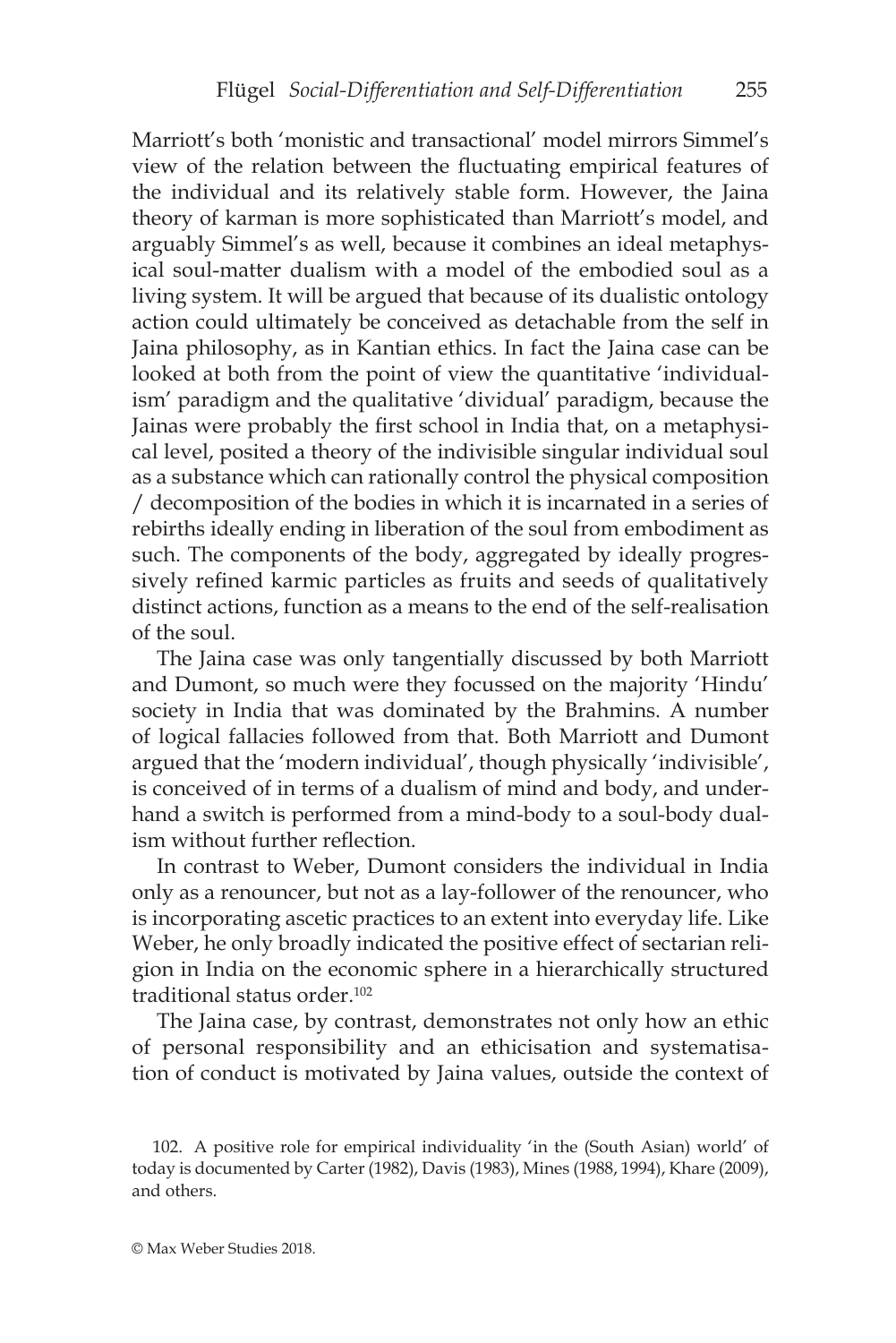world-renunciation. It also shows that Jaina philosophy posits the integral nature of the individual self as opposed to the composite nature of the individual mind-body complex. It is arguably the only rational theory of karman ever developed which enables participants to rationalise the pervasive but vague popular ideas of the exchange of metaphysical fluids through the notion of karman as a material particle, leading through religious competence to the desubstantialisation of dominant theories of flow or transaction of metaphysical substances as those cited by Marriott to underpin his theory of 'dividuality'103 and hence a degree of freedom from social constraints.104

### *Vedic and Buddhist Conceptions of the Individual*

The specific characteristics of the Jaina conceptions of the individual can only be discovered by studying them comparatively. Of particular importance are the well documented philosophical speculations of and debates between Vedic, Jaina, Ājīvika and Buddhist thinkers about the nature of the human personality during the formative period of classical Jainism in the centuries after the death of Vardhamāṇa 'Mahāvīra' (c. 599–527 bce) up to the time of the compilation of the Śvetāmbara canon in the 5th century ce. 105

Oberlies (1998: 499 n. 192, 504 n. 214) identified four different locations that are perceived to be foundational for personal identity across cultures:  $(1)$  the whole body;  $(2)$  body parts such as breath, colour, blood, bones, perceived as 'body-souls'; (3) 'body-souls' in combination with a 'free soul';<sup>106</sup> (4) the 'animistic' concept of 'one soul'. It was a mistake of 19th century scholarship, that is, E.B. Tylor, he argued, to project dualistic categories of 'animism' on (first by R.R. Marett so-called) 'pre-animistic' conceptions of personal identity.

103. Cf. Spann's (1923) concept of the 'Gezweiung'.

104. 'If this interpretation is correct, it seems that in orientating themselves towards a 'minimal transactional' Jain ascetic code of conduct, and thereby decoupling themselves from the substantivistic underpinnings of the *brāhmaṇ* social system, Jain laity were enabled to become competitors of the *brāhmaṇ* priests in the social transactional sphere and also to engage legitimately in the maximisation of profit' (Flügel 1995-6: 163f.). Indirectly, corroborating evidence is provided by Laidlaw (1995: 219): 'A vow detaches the identity of an action from the intention with which it is actually performed.'

- 105. Traditional Śvetāmbara dates.
- 106. See also Bremmer (1983).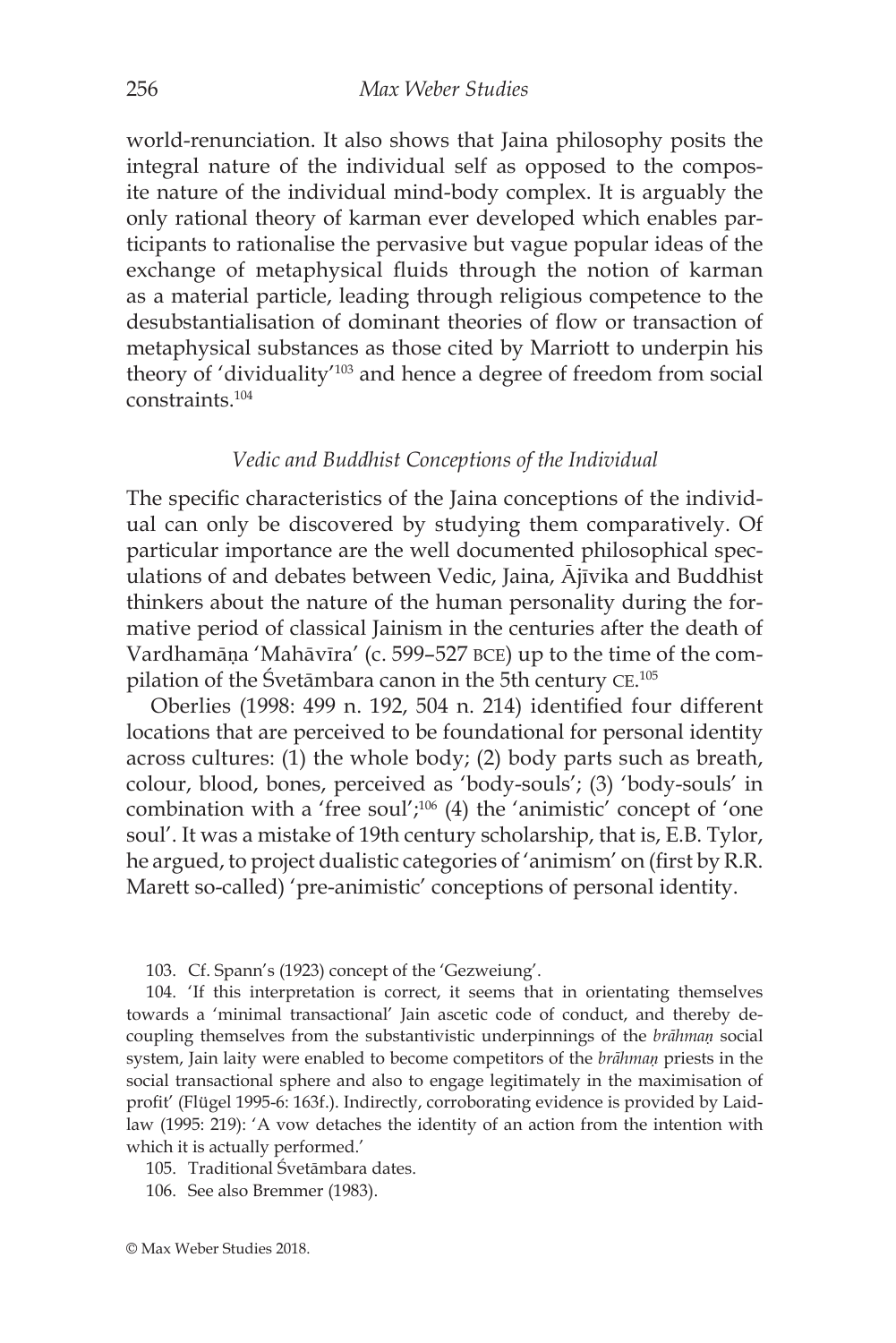The case in point is the Vedic conception of the person, which the texts depict as a composite of different forces or functions: a life-force (ásu or jīvá) ('free soul'), which can temporarily leave the body, the physical body, made of bones, meat, organs, seeing, liquids, hair, nails, etc., plus a variety of animating and regulating factors or forces ('body souls'): breath (prāṇá), breath (ātmán), feeling (manyú), thinking (mánas), seeing 'eye' (cákṣu). Oberlies's representation of the complex and diverse materials was influenced by Arbman's (1926–27) analysis of ancient Greek notions of 'multiple souls', which serves as the prototype for type three of Oberlies' fourfold classification. Evidently, the Greek sources tend to characterise the person also as a composite made up of, on the one hand, a socalled 'free soul' which was believed to survive death, the psuchē (lit. blow, breath, etc.), and, on the other hand, a variety of 'body souls' which do not: thumos (impetus, emotions, etc.), menos (blood, impulse, will, etc.), nous (reason, intellect, etc.), etc.

Werner (1988: 76f.) pointed out that, in contrast to the soul-body metaphysics that permeates western thought about the individual until today, and some Indian philosophical traditions one may add, ancient Indian (and Greek) characterisations of the human person as a composite of elements and forces which 'temporarily form a structural functioning unit' are from one point of view 'very similar to our modern conception of man'. They, as well, struggle, however, to answer the question 'what makes the universal elements combine into an individual structure?'107 Werner emphasises that the elemental forces or factors that constitute the Vedic person are described in early Vedic texts as 'gods' (devatā) of intrinsic intelligence. After the death of an individual, they were believed to return to their abodes ('mind to the moon, hearing into space, seeing into the sun etc.: ṚV 10,16,3' etc.):

Expressed in plain language, the Vedic man experienced himself as a rather complex being. He felt that he was a collection of elemental and dynamic forces which were by their character universal and were endowed with intrinsic intelligence of their own. Although they never lost their universal nature, they nevertheless combined to produce and sustain his individual being (Werner 1988: 76).

107. Werner (1988: 77): 'What we do know is that we are self-regulating or selfregulated structural units possessed of self-consciousness and composed of impersonal constituent elements and forces which make up our bodily organism as well as our mental personality. Why it is so and how it came about remains unknown to us'.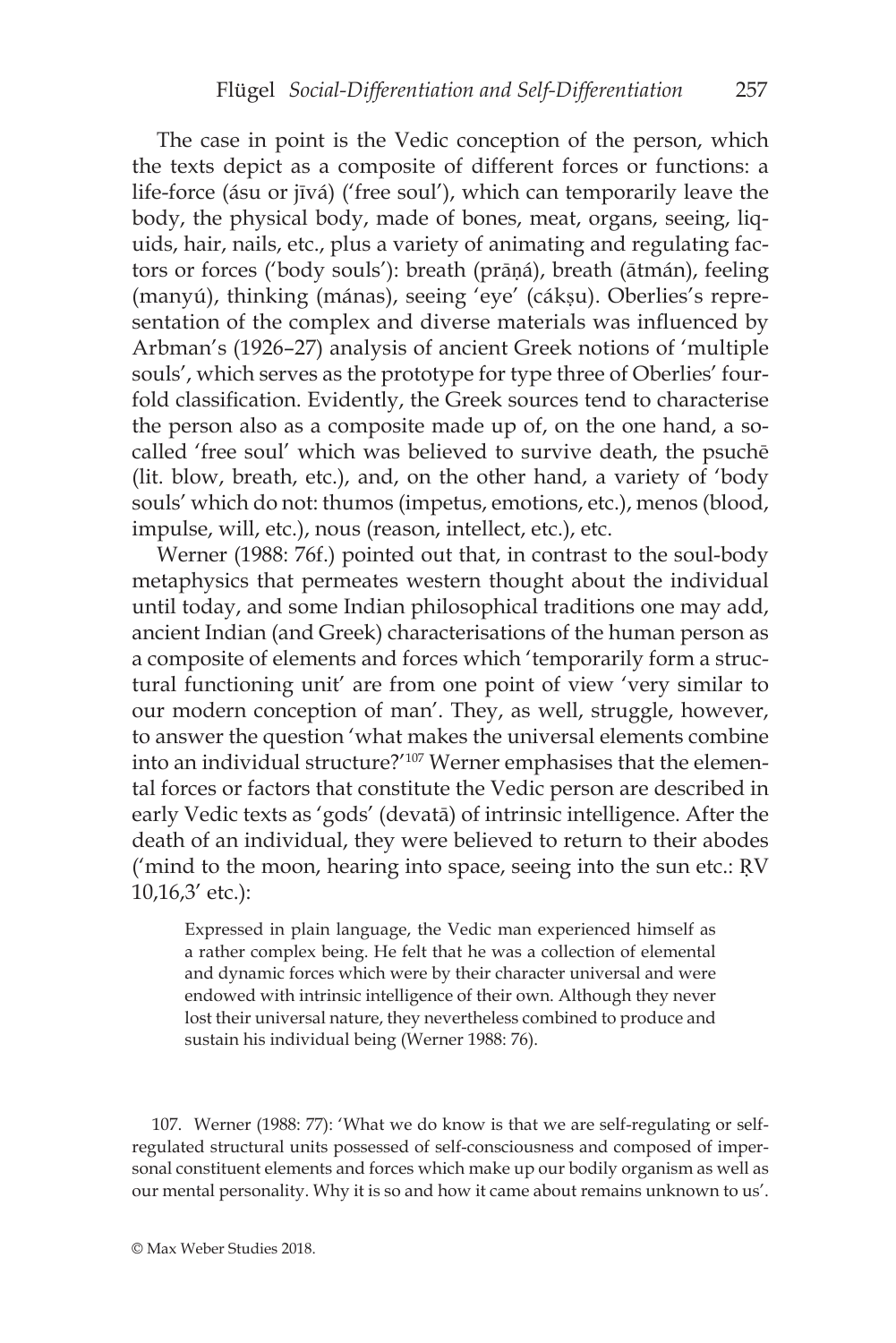For the purpose of a reconstruction of the evolution of Hindu and Buddhist concepts of the person, Werner himself identified threetiers of the concept of personality in early Vedic texts:<sup>108</sup> transcendental, subtle, and gross (p. 79). The first tier is associated with the concept of 'the unborn (aja)', characterised as 'the creative and supporting force of the universe or of reality as a whole'.109 It corresponds to the later Upaniṣadic concept of brahman. The second is associated with the notion of tanū (from tanú, 'thin, delicate') which is often translated as 'body, person, self'. According to Werner it 'corresponds more to the expression rūpa (form, shape)' and is in most contexts best translated by the word 'likeness'. Werner interprets tanū as a template for the constitution of an individual or person an 'empty structure' which survives death and as such exists for a fraction of time before being 'immediately filled again by the cosmic elements and forces (devatā) which combine anew to make up a reconstituted or reborn personality':

We may regard the 'filled' tanū as man's 'phenomenal self' and the empty tanū as its base which transmigrates from life to life, not as an unchanging and indestructible substance or soul, but as a structural continuum which registers and preserves within itself in a coded form the imprints of the experiences, volitions and capabilities of the person as they occur or are developed (known in later systems as saṃskāras and vāsanas) (79).

The third tier is represented by the physiological organism (śarīra) 'made of four elemental forces (earth, water, air and fire—the four mahābhūtas in later terminology) which combine to form the bodily organs and are given their structural unity and outward bodily shape and likeness by tanū'. Hence the Vedic individual has not identity but is a function of a specific combination of universal dynamic forces and structures:

The structural configuration within the empty *tanū*-structure itself determines the individual pattern and mutual proportion of cosmic elements filling it and that is what gives the specific individual imprint to the universal forces when they form the subtle tier of a person and, as we shall see presently, this makes its mark also on the gross tier (79).110

108. Like the classification of Oberlies it is as it were a mind-body opposition framing the all-important intermediary categories or 'tiers'.

109. ṚV 10,16,4; 10,82,6; 1,67,5; 1,164,6; 8,41,10.

110. This is not unlike Dilthey's characterisation of individuality as a combination of universal components and idiosyncratic features, though Werner (personal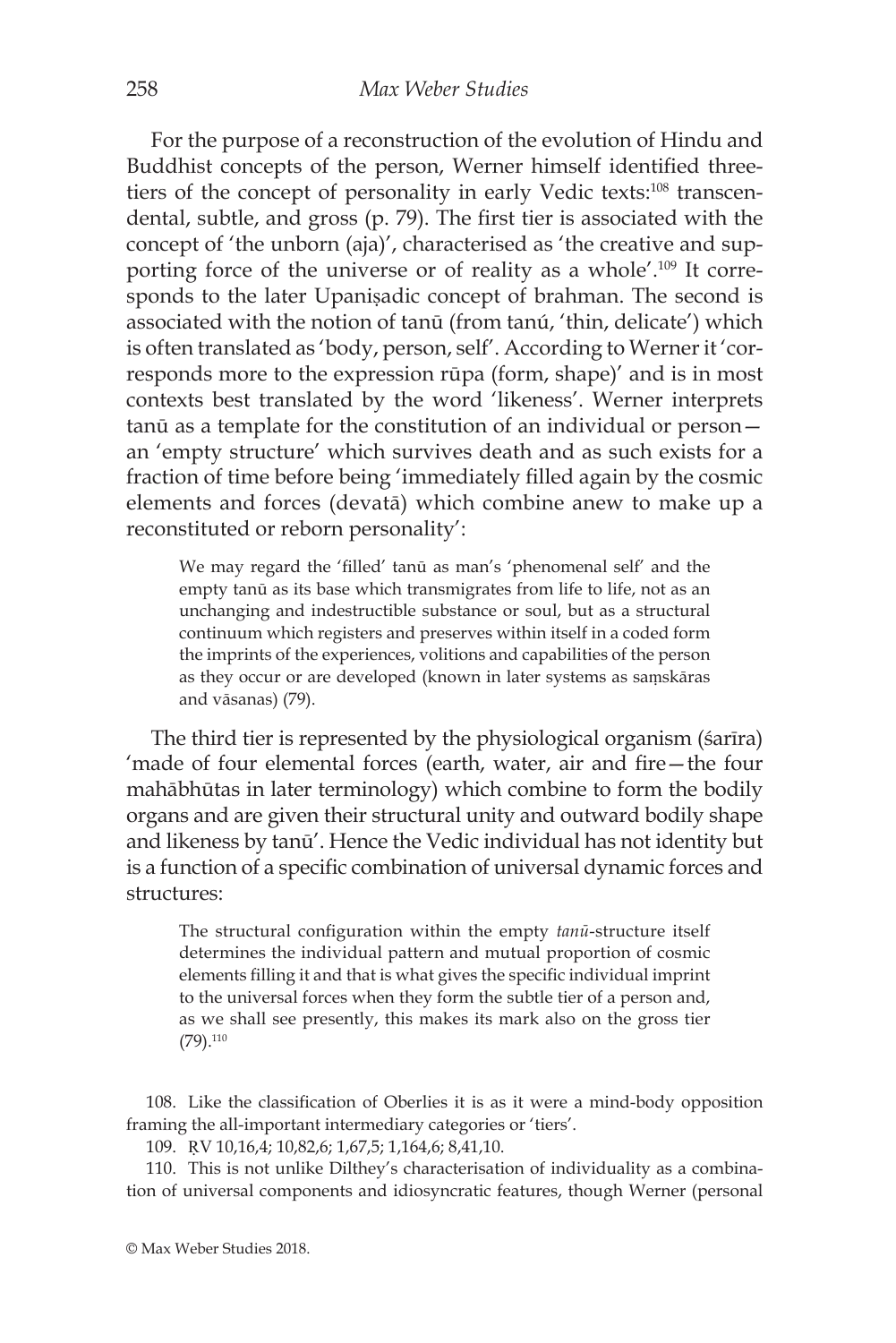In the early Upaniṣads Werner identified four functional equivalents of the early Vedic concept of tanū, the mere form of a person which 'transmigrates' after the death: (1) savijñāna, 'he who is with consciousness' (BĀU 4.4.2), to be 'filled' again with the qualities of the deceased's knowledge (vidyā), fruits of action or 'volitional tendencies' (karmaṇī), and the sum-total of previous experience (pūrva-prajñā) forming dispositions for future action via desire (kāma), volition (kratu) and action (karma) (BĀU 4.4.5). (2) A 'mark' (liṅga) or subtle body which survives the decomposition of the gross body (BĀU 4.4.6) and seems somewhat connected to the concept of the mind (manas). (3) The eternal 'name' (nāma) or the core of individual character is understood to be composed by universal elements that are shaped into individual configurations (BĀU 3.2.12), and the individual embodied personality (nāma-rūpa) (CU 6.3.2).111 (4) The individual 'living self' (jīvātman), which initially may have been conceived as a universal force (CU 6.3.2-3) not unlike the interpretation of jīva (life, individual living being) as a transmigrating essence in Jainism.

In contrast to the later now stereotyped Buddhist non-self theories, in the early Buddhist texts three elements are said to survive death and to be foundational for reincarnation: (1) personality (nāma) and mental body (nāma-kāya)—not to be mixed up with the visible body (rūpa-kāya)—endowed with personal controlling factor of cognizables derived from perceptions (manas), aggregate of empirical consciousness (underlying personality) (viññāna <vijñāna>)<sup>112</sup> and the heart (changing sum total of individual characteristics) (citta) which, according to Werner, resembles Vedic tanū and Upaniṣadic savijñāna. (2) The reincarnating spirit being (gandhabba <gandharva>) in between existences (antarābhavasattva). (3) The liberated one (tathāgata, lit. 'thus gone/arrived', the uttama puruṣa). In later Buddhist texts, such as Mahānidāna Sutta, by contrast, there is no substance transmigrating from one existence to the next (Werner 1988: 87ff.):

communication) was not influenced by it. Simmel (1957/1971: 224) echoes Dilthey (it is interesting to compare his statements with Jaina concepts of the individual living being): 'Certainly, each individual is a synthesis of the forces that constitute the universe. Yet out of this material that is common to all, each one creates an entirely unique configuration. It is the realization of this incomparability, the filling of a space held in reserve for him alone, that is the moral duty of the individual. Each person is called to realize his own, his very own prototype'.

111. Cf. Bṛhadāraṇyaka Upaniṣad (BĀU) 4.4.2 & 4.4.5.

112. Words in <br/>brackets> indicate one or more Sanskrit gloss for an original Prakrit term.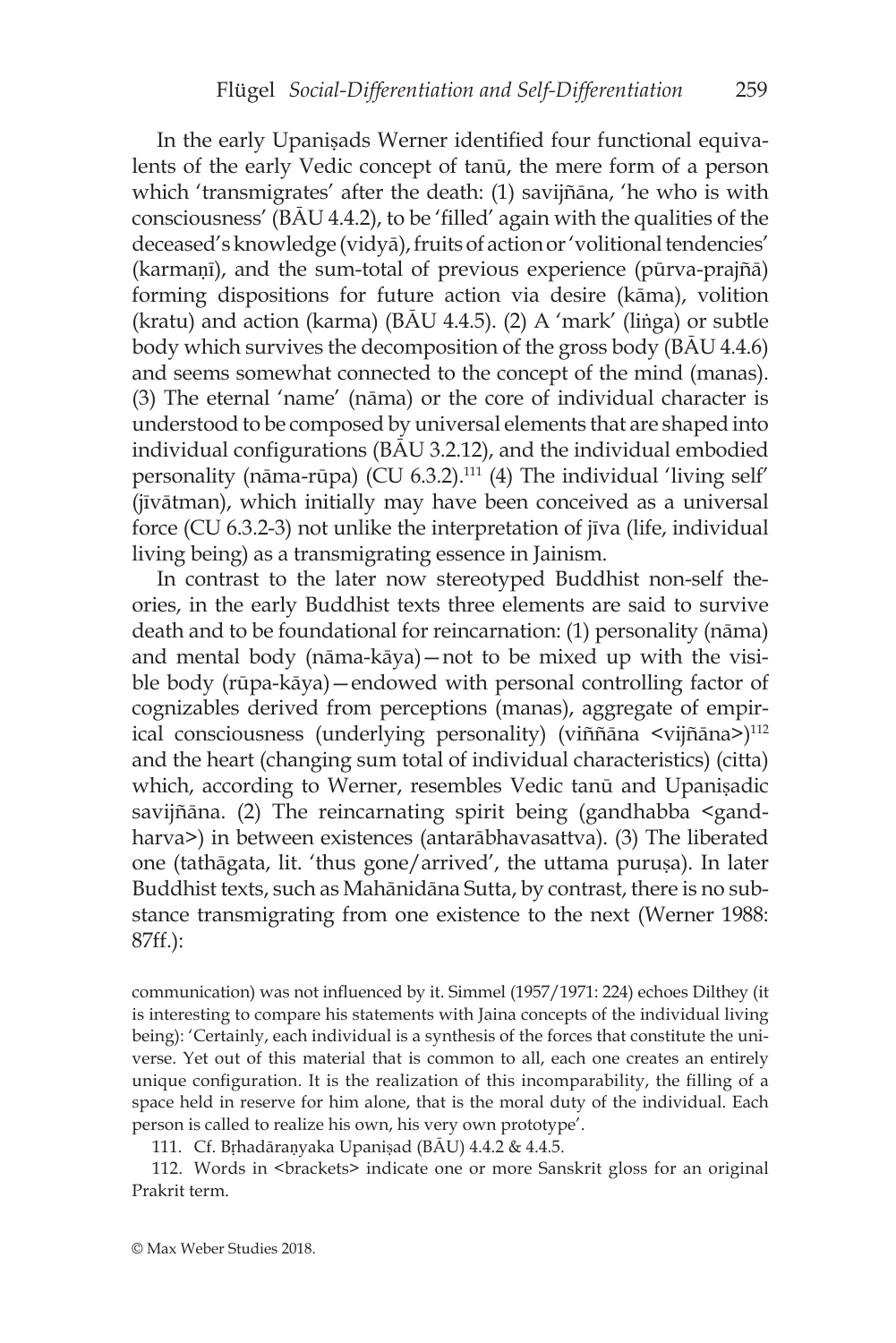Every living being, since it is a process, is [now] described as a flux, a flowing, a stretching forth, a continuity (santāna), or, more frequently, as a combustion, a flame. There is no 'substance', no 'self' or 'soul', underlying the process, unifying it. What we call the 'I' or the 'personality' or the individual, whatever appears to be unitary, is in reality not an entity but a function' (Malalasekera 1968: 66f.).

The historical changing meanings of the terms nāmarūpa ('name and form': living body, later: personality) and viññāna (consciousness as carrier of life), in particular, in the early Buddhist context, have been re-traced by Langer (2001)<sup>113</sup> and Olalde (2014). Following Frauwallner, Schmithausen, C.A.F. Rhys Davids (and Werner),<sup>114</sup> Olalde showed how in the later Buddhist Abhidharma literature the surviving 'personalistic' elements of early Buddhism were eliminated and replaced by the remarkably incoherent doctrine of the twelvefold dependent origination (paṭiccasamuppād) which replaced the idea of a transmigrating structural core of the person with a theory of the five constituent elements of being, or khandhas <skandha>: rūpa 'bodily form', vedanā 'sensation', saññā <saṁjñā> 'perception', saṃkhara <saṃskāra> 'aggregate of formations', viññāṇa *<*vijñāna> 'consciousness or thought-faculty':

Since the narrow meaning of *nāma* still allowed its identification with the core or the essence of a person, it was finally reinterpreted and split into different constituents, first into *vedanā, saññā, cetanā* 'volition', *phassa* and *manasikāra* 'attention', and subsequently into the five *khandhas*: *vedanā, saññā, saṅkhāras* and *viññāṇa*. Thus, this reinterpretation of *viññāṇa* as a transmigrating entity was eventually replaced by the sixfold perception' (Olalde 2014: 156).<sup>115</sup>

113. Frauwallner (1953, I: 206) had already pointed out that in time rūpa became a designation for physicality and nāma a designation of psychic factors which, apart from perception, constitute the worldly personality: 'Daraus ergibt sich nun eine Umschreibung der Person mit den Begriffen nāman, rūpa und viññāṇa, welche dann im Laufe der Zeit mit dem Konzept der fünf khandas in einer Weise in Einklang gebracht wurde, daß nāman die drei übrigen khanda (vedanā, saññā, saṅkhāra) oder sogar auch viññāṇa—einbegreifend verstanden wurde' (Langer 2001: 26f.).

114. See also Hamilton 1996 and others.

115. See also Malalasekera 1968: 66f. 'In this analysis, the human being was found to consist of two parts, *rūpa* and *nāma*, loosely translated as corporeality (matter) and mind, *rūpa* representing the physical elements and *nāma* the mental ones. Matter is composed of four 'elementary qualities of extension, cohesion, caloricity (temperature), and vibration. The mental elements are similarly divided into four groups: feelings, sensations, or 'receptions' (*vedanās*); 'perceptions' or ideas (*saññās*); 'mental activities', 'complexes', 'confections', consciousnesses (*viññāṇa*s). Matter *(rūpa*) and these four divisions of mind (*nāma*) are never found singly but only in conglomera-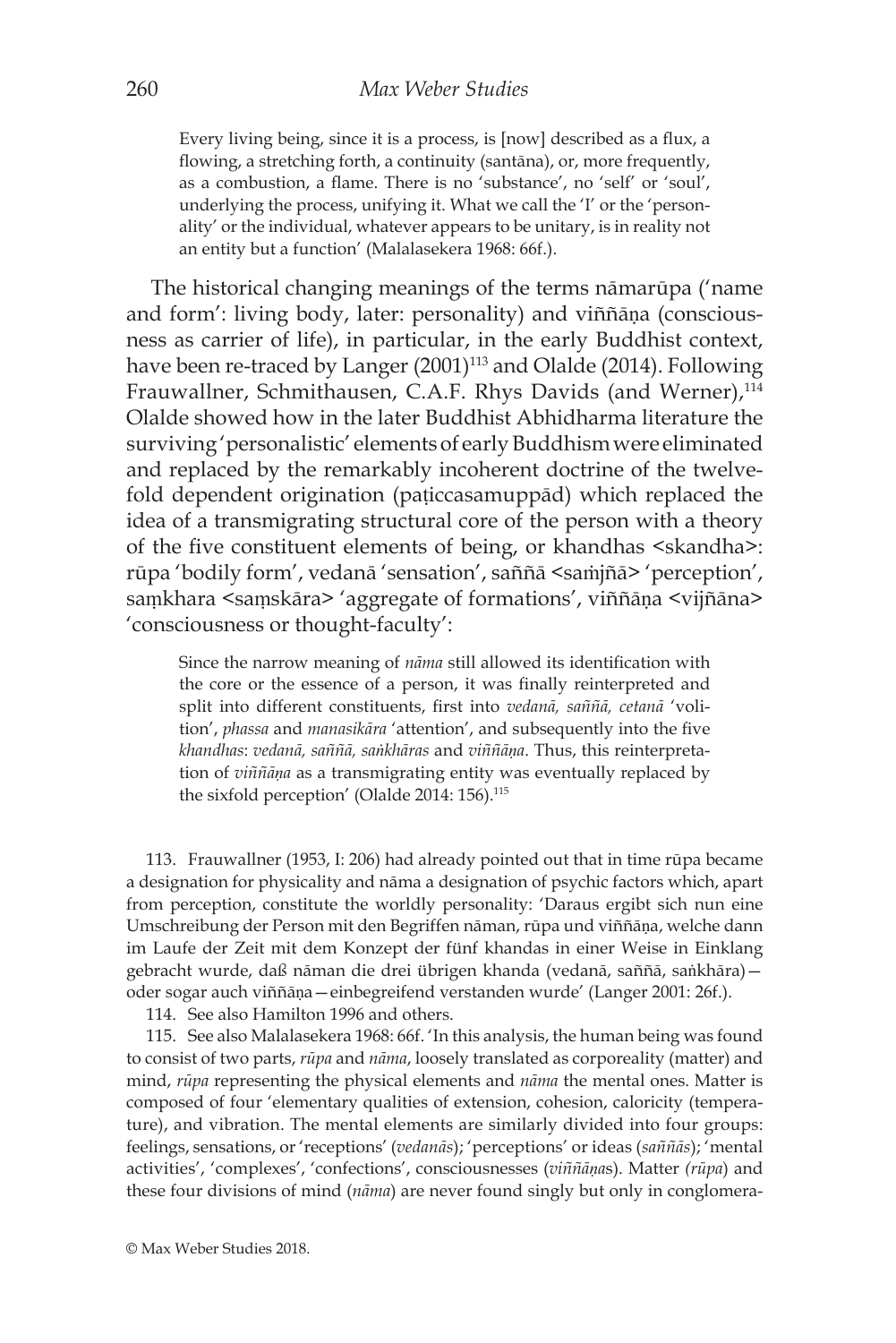Like Werner (1988: 87), both Langer (2001) and Olalde (2014: 52) highlight the uneven and 'highly polysemous' nature of the sources and of key terms such as nāmarūpa (which in Buddhist texts can refer both to a 'designation' of an object or a 'proper name' of an individual or an identity (p. 156), which do not lend themselves easily to consistent interpretations (p. 154).<sup>116</sup> Significant for the exploration of the links between the Vedic, Buddhist and Jaina traditions is Olalde observation that in some passages of the Vedic corpus, such as BĀU 1.6.1 and 1.5.21, nāman is connected not with rūpa but with karman, or action (function), with whom nāma and rūpa occasionally form a triad in Vedic texts: nama, rūpa, and karma (p. 36).<sup>117</sup>

The twofold conclusion of Werner (1988) as well as Oberlies (1998), that the stereotypical 'animist' dualism of the textbooks can neither be found in Vedic nor in Buddhist conceptions of the individual person, and that conceptions of transmigrating structures of personality can be found in both Vedic an early Buddhist texts, is stating the obvious and widely shared:

The likely reason for the fact that the Vedic and Buddhist conceptions of the composite person appear to be similar have been outlined by Schrader (1902: 5f.), who pointed out that the Buddha's rejection of the idea of the soul as a thing-like substance held by contemporary philosophers, foremost amongst them the Jaina, cannot be maintained, because everything in this world is in flux, had led him to the conclusion, not unlike European philosophers much later, that the 'soul' (attā) is nothing but a composite of material processes. What remains as the core of the individual living being is merely the 'thirst for life' (taṇhā):

Since the ātman of the Upaniṣads is not the individual transmigrating kernel of the human personality, its inclusion in or omission from the theory of personality does not make any difference whatsoever to

tions or aggregates (*khandhas*). The five aggregates together constitute what is called the 'I' or 'personality' or the 'individual'. The aggregates are not parts or pieces of the individual but phases or forms of development, something like the shape, color, and smell of a flower. Even the sense-organs and the organs of the body are likewise really forms of development or manifestations, since they all originate from one common source. There is no 'stuff' or substratum as such but only manifestations, energies, activities, processes. In Buddhist thought, to speak of matter as apart from energy would be like speaking of one side of a sheet of paper imagined by itself'.

116. Werner's theory has not been taken up, not even by Langer and Olalde. It is therefore worthwhile reconsidering.

117. 'Wurde im ṚV der Name mit einem Teilaspekt oder Charakterzug gleichgesetzt, so tritt er nun als partikulare Funktion auf' (Olalde 2015: 36).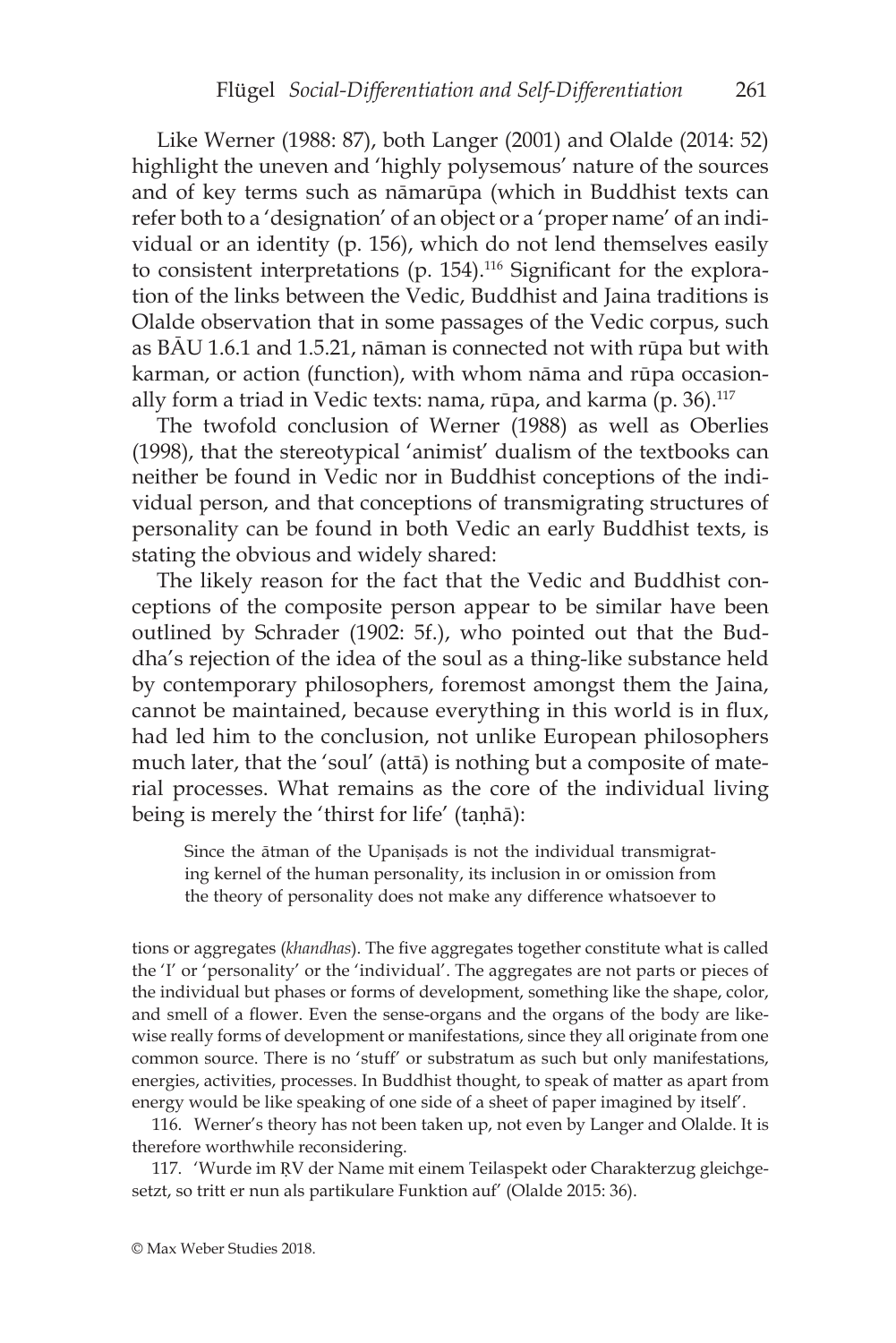the notion of personal identity and continuity from life to life. Neither Hinduism, nor Buddhism posits an abiding, unchanging, purely individual soul inhabiting the personality structure and therefore the Upaniṣadic assertion of the ātman and the Buddhist arguable negation of attā do not justify or substantiate the view, still perpetuated in some quarters, that Hinduism believes in a transmigrating soul while Buddhism denies it (Werner 1988: 95).

Part 2 of this article will appear in a later issue of *Max Weber Studies*.

### *References*

### *Primary Sources*

BĀU *Bṛhadāraṇyaka Upaniṣad*. See Olivelle 2008: 3-94.

- CU *Chāṇdogya Upaniṣad*. See Olivelle 2008: 95-176.
- ṚV *Der Ṛg-Veda*. Aus dem Sanskrit ins Deutsche Übersetzt und mit einem laufenden Kommentar versehen von Karl Friedrich Geldner. Harvard Oriental Series 63. Cambridge/Massachusetts: Harvard University Press, 2003 (1951).
- Viy *Viyāhapannatti* (*Bhagavaī*) (*Vyākhyāprajñapti / Bhagavatī*). See Deleu 1970.

#### *Secondary Sources*

- Arbman, Ernst. 1926. 'Untersuchungen zur primitiven Seelenvorstellung mit besonderer Rücksicht auf Indien. Einleitendes'. *Le monde oriental* 20: 85-226.
- —1927. 'Untersuchungen zur primitiven Seelenvorstellung mit besonderer Rücksicht auf Indien. II. Altindischer Seelenglaube, sein Ursprung und seine Entwicklung'. *Le monde oriental* 21: 1-185.
- Aristotle. 1968. *De Anima (On the Soul)*. Translated with an Introduction and notes by Hugh Lawson-Tancred. London: Penguin.
- Bergson, Henry. 1889. *Essai sur les données immédiates de la conscience*. Thèse pour le doctorat presentée a la Faculté des Lettres de Paris. Paris: Félix Alcan.
- —1910 (1889). *Time and Free Will: An Essay on the Immediate Data of Consciousness*. Translated by F.L. Pogson. Londen: George Allen & Unwin.
- Béteille, André. 1986. 'Individualism and Equality'. *Current Anthropology* 27(2): 121- 34.
- Böhringer, Hannes. 1976 'Spuren von spekulativem Atomismus in Simmels formaler Soziologie'. *Ästhetik und Soziologie um die Jahrhundertwende: Georg Simmels Soziologie*, herausgegeben von Hannes Böhringer & K. Gründer, 105-14. Frankfurt am Main: Vittorio Klostermann.
- Böhtlingk, Otto, and Rudolph Roth. 1865. *Sanskrit-Wörterbuch*. Band IV. St. Petersburg: Kaiserliche Akademie der Wissenschaften.
- Bourdieu, Pierre. 1990 (1980). *The Logic of Practice*. Translated by Richard Nice. Oxford: Polity Press.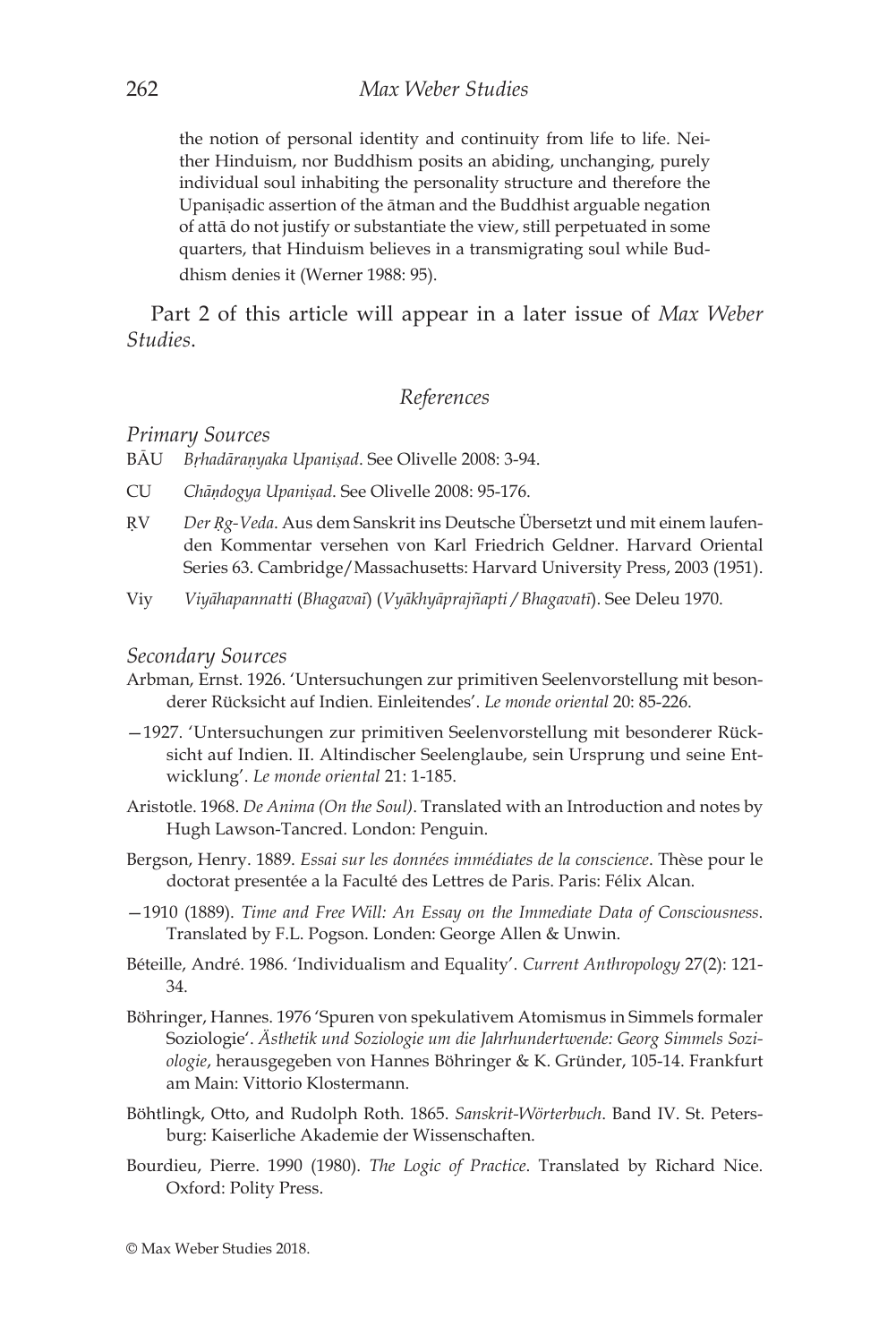- —1998 (1979). *Distinction: A Social Critique of the Judgment of Taste*. London: Routledge.
- Bremmer, Jan. 1983. *The Early Greek Concept of the Soul*. Princeton, NJ: Princeton University Press.
- Butzenberger, Klaus. 1989. 'Beiträge zum Problem der personalen Identität in der indischen Philosophie. Die jinistischen Beweise für die Existenz eines jīva im Viśeṣāvaśyakabhāṣya'. Dissertation, München.
- Carrithers, Michael. 1986. 'An Alternative Social History of the Self'. *The Category of the Person: Anthropology, Philosophy, History*, edited by Michael Carrithers, Steven Collins and Steven Lukes, 234-56. Cambridge: Cambridge University Press.
- Carrithers, Michael, Steven Collins and Steven Lukes (eds.). 1985/1986. *The Category of the Person: Anthropology, Philosophy, History*. Cambridge: Cambridge University Press.
- Carter, Anthony T. 1982. 'Hierarchy and the Concept of the Person in Western India'. *Concepts of Person. Kinship: Caste and Marriage in India*, edited by A. Östor *et al.* Cambridge, MA: Harvard University Press.
- Cassirer, Ernst. 2007 (1932). *Die Philosophe der Aufklärung*. Hamburg: Meiner Verlag.
- Celtel, André. 2001. 'The Category of the Individual: Dumont's Debt to Durkheim and Mauss'. *Durkheimian Studies / Études Durkheimiennes* N.S. 7: 65-90.
- —2005. *Categories of Self: Louis Dumont's Theory of the Individual*. Methodology and History in Anthropology, 10; Oxford: Berghahn.
- Collins, Randall. 1989. 'Toward a Theory of Intellectual Change: The Social Causes of Philosophies'. *Science, Technology, & Human Values* 14(2): 107-140.
- Collins, Steven. 1982. *Selfless Persons: Imagery and Thought in Theravada Buddhism*. Cambridge: Cambridge University Press.
- Condillac, Étienne Bonnot de. 1754. *Traité des sensations, à Madame la comtesse de Vassé*. Tome 1-2. Londres and Paris: de Bure.
- —1930 (1754). *Condillac's Treatise on the Sensations*. Translated by Geraldine Carr. London: Favil Press.
- Crotty, Kevin M. 2016. *The City-State of the Soul: Constituting the Self in Plato's Republic*. Lanham, MD: Lexington Books.
- Daniel, E. Valentine. 1984/1987. *Fluid Signs: Being a Person the Tamil Way*. Berkeley: University of California Press.
- Davis, Marvin. 1983. 'The Individual in Holistic India'. *Religion in Modern India*, edited by G.R. Gupta, 49-80. Main Currents in Indian Sociology, V; New Delhi: Vikas.
- Deleu, Jozef. 1970. *Viyāhapannatti (Bhagavaī). The Fifth Anga of the Jaina Canon. Introduction, Critical Analysis, Commentary & Indexes*. Brugge: Rijksuniversiteit de Gent.
- Deleuze, Gilles. 1990/1992. 'Postscript on the Societies of Control'. *October* 59: 3-7. [www.spunk.org/texts/misc/sp000962.txt](http://www.spunk.org/texts/misc/sp000962.txt)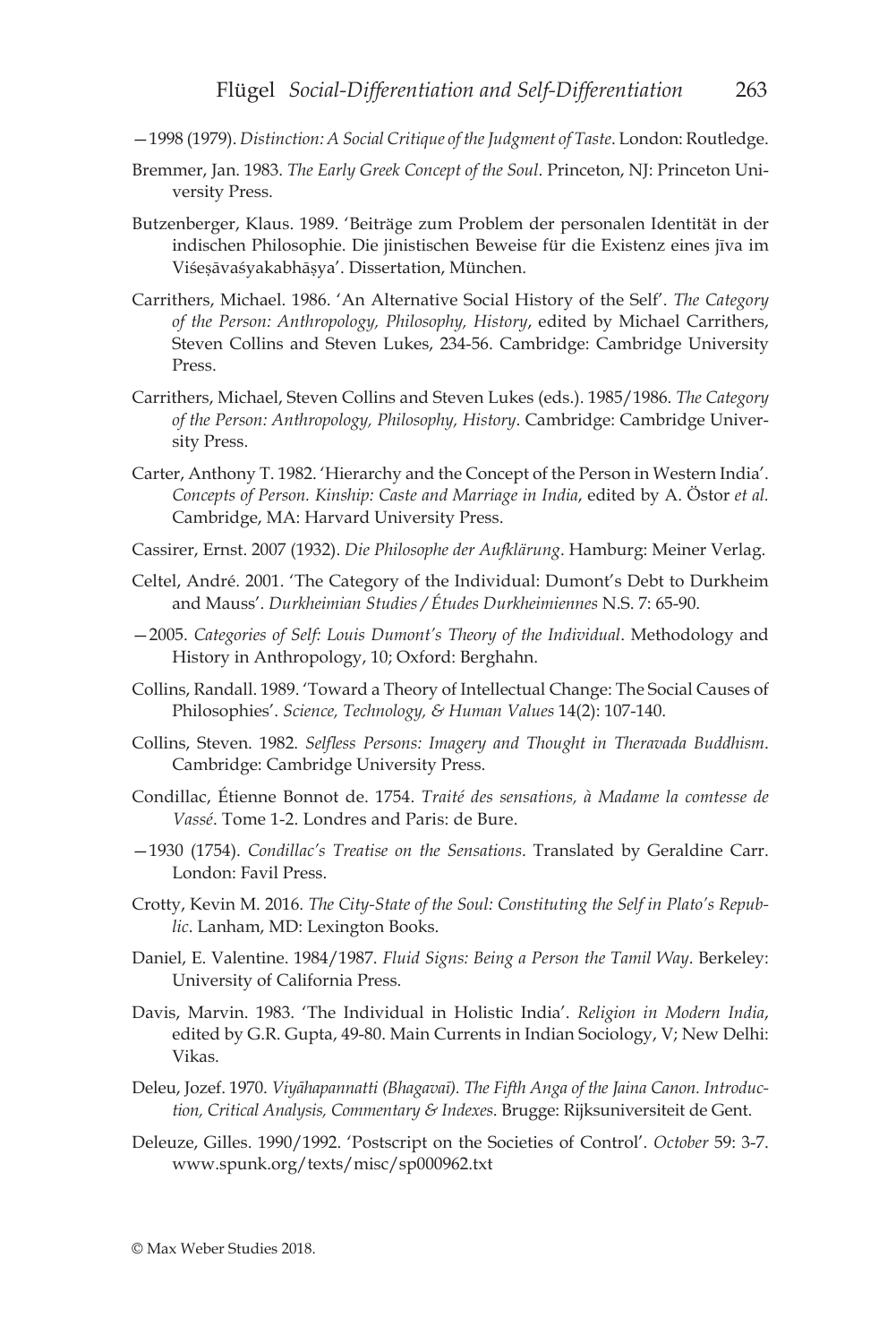- Deussen, Paul. 1894, 1917. *Allgemeine Geschichte der Philosophie mit besonderer Berücksichtigung der Religionen.* Band I-II. Leipzig: F.A. Brockhaus.
- Dilthey, Wilhelm. 1914–1929. *Gesammelte Schriften*. Band I-VII. Leipzig: Teubner.
- —1896. 'Beiträge zum Studium der Individualität'. *Sitzungsberichte der Königlich Preussischen Akademie der Wissenschaften zu Berlin*, 295-335.
- —2005. *Psychologie als Erfahrungswissenschaft, Zweiter Teil: Manuskripte zur Genese der Deskriptiven Psychologie (ca. 1860–1895)*. Wilhelm Dilthey: Gesammelte Werke. Band 22. Göttingen: Vandenhoeck & Ruprecht.
- —2010a (1894). 'Ideas for a Descriptive and Analytic Psychology (1894)'. Translated by Rudol A. Makkreel and Donald Moore. *Wilhelm Dilthey: Selected Works. Volume II. Understanding the Human World*, edited with an Introduction by Rudolf A. Makkreel and Frithjof Rodi, 115-210. Princeton, NJ: Princeton University Press.
- —2010b (1895–96). 'Contributions to the Study of Individuality (1895–96)'. Translated by Erdmann Waniek. *Wilhelm Dilthey: Selected Works. Volume II. Understanding the Human World*, edited with an Introduction by Rudolf A. Makkreel and Frithjof Rodi, 211-84. Princeton, NJ: Princeton University Press (= GS V, 241-316).
- Dumont, Louis. 1980 (1966). *Homo Hierarchicus: The Caste System and its Implications*. Complete Revised English Edition. Chicago and London: The University of Chicago Press.
- —1986. *Essays on Individualism: Modern Ideology in Anthropological Perspective*. Chicago: University of Chicago Press. (Chapter 1 reprinted in Carrithers, Collins and Lukes 1985/1986, pp. 93-122.)
- —1994. *German Ideology: From France to Germany and Back*. Chicago and London: University of Chicago Press.
- Durkheim, Émile. 1893. *La division du travail social*. Paris: Félix Alcan.
- —1912. *Les formes élémentaires de la vie religieuse : Le système totémique en Australie*. Paris: Les Presses Universitaires de France.
- —1915 (1912). *The Elementary Forms of the Religious Life*. Tr anslated by J.W. Swain. London: Allen & Unwin.
- —1969 (1898). 'Individualism and the Intellectuals'. Translated by S. Lukes and J. Lukes. *Political Studies* 17: 114-30.
- Elias, Norbert. 1969/1983 (1933). *Die höfische Gesellschaft. Untersuchungen zur Soziologie des Königtums und der höfischen Aristokratie*. Frankfurt am Main: Suhrkamp.
- Fechner, Gustav Theodor. 1860. *Elemente der Psychophysik*. Band I-II. Leipzig: Breitkopf und Härtel.
- Fichte, Johann Gottlieb. 1794. *Grundlage der gesamten Wissenschaftslehre. Als Handschrift für feine Zuhörer*. Leipzig: Christian Ernst Gabler.
- Flügel, Peter. 1995–96. 'The Ritual Circle of the Terāpanth Śvetāmbara Jains'. *Bulletin D'Études Indiennes* 13: 117-76.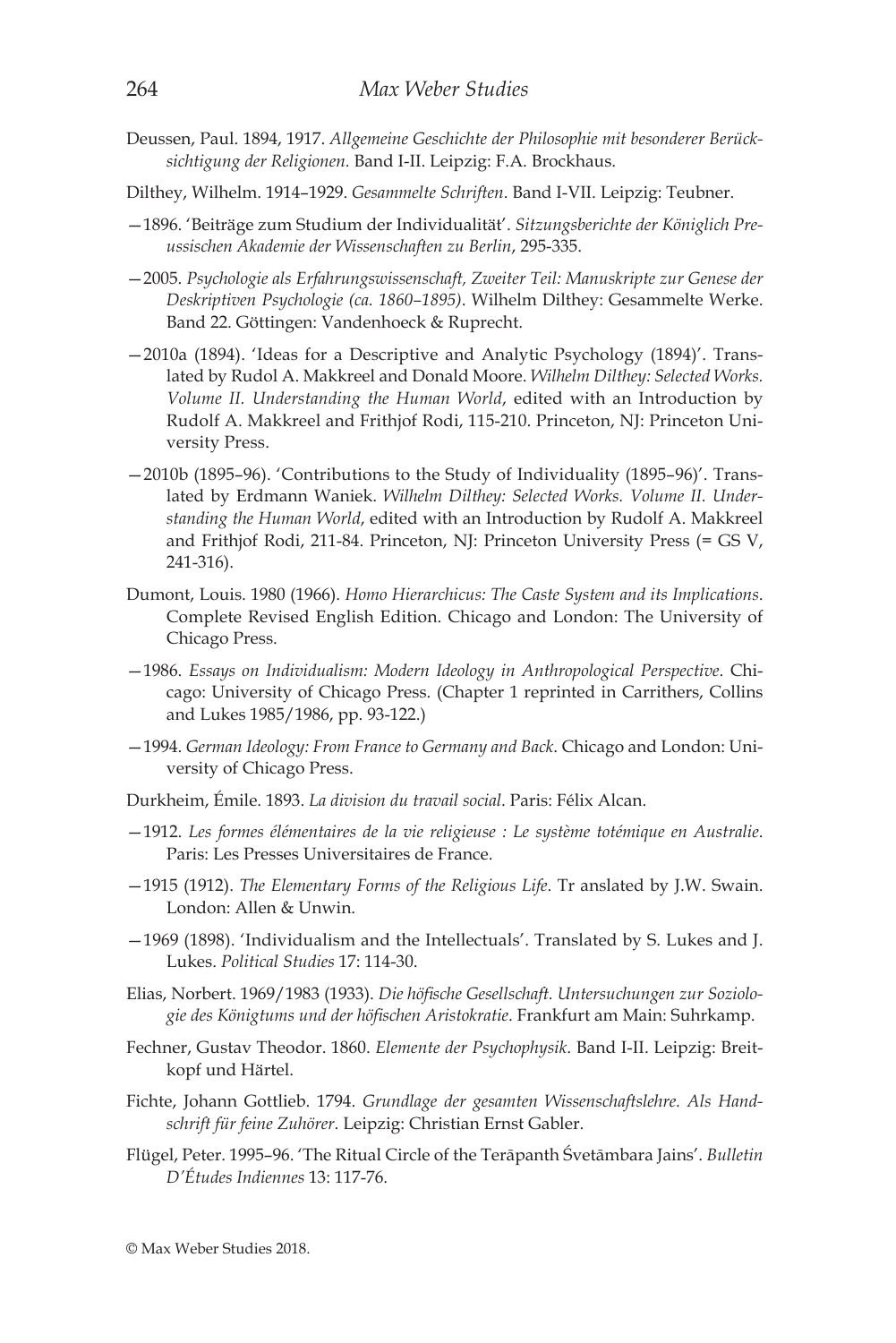- —2008. 'Prologue'. *Gommaṭasāra (Jīva-Kāṇḍa). The Summary of the Revelation (Bio-Section). Mathematical Sciences in the Karma Antiquity Vol. 1*. By Laxmi Chandra Jain with the collaboration of Prabha Jain, 1-15. Jabalpur: Gulab Rani Karma Science Museum & Shri Brahmi Sundari Prasthashram.
- —2012. 'Sacred Matter: Reflections on the Relationship of Karmic and Natural Causality in Jaina Philosophy'. *Journal of Indian Philosophy* 40(2): 119-76.
- —2018a. 'Jaina-Prosopography I. Sociology of Jaina Names'. *Jaina Studies: Select Papers Presented in the 'Jaina Studies' Section at the 16th World Sanskrit Conference Bangkok, Thailand & the 14th World Sanskrit Conference Kyoto, Japan*, edited by Nalini Balbir and Peter Flügel, 187-265. 16th World Sanskrit Conference Volume 8. New Delhi: D.K. Publishers & Distributors).
- —2018b. *Askese und Devotion: Das rituelle System der Terāpanth Śvetāmbara Jaina*. 2 Bände. Alt- und Neuindische Studien, 56. Dettelbach: Röll Verlag.
- Fortes, Meyer. 1973. 'On the Concept of the Person Among the Tallensi'. *Colloques Internationaux du Centre National de la Recherche Scientifique, Paris, 1971, No. 54*, edited by Roger Bastide and Germain Dieterlen, 238-319. Paris: L'Harmattan (Reprint: *Religion, Morality and the Person: Essays on Tallensi Religion*, edited with an Introduction by Jack Goody, 247-86. Cambridge: Cambridge University Press, 1987).
- Frege, Gottlob. 1884. *Die Grundlagen der Arithmetik: eine logisch mathematische Untersuchung über den Begriff der Zahl*. Breslau: W. Koebner (Translated as *The Foundations of Arithmetic: A Logico-mathematical Enquiry into the Concept of Number*, by J.L. Austin. Oxford: Blackwell, second revised edition, 1974).
- —1892. 'Sinn und Bedeutung'. *Zeitschrift für Philosophie und philosophische Kritik* (N. F.) 100(1): 25-50 (Reprint: *Funktion, Begriff, Bedeutung*, edited by Günther Patzig, 40-65. 6. Auflage. Göttingen: Vandenhoeck, 1986).
- Freud, Sigmund. 1923. *Das Ich und das Es*. Leipzig: Internationaler Psychoanalytischer Verlag.
- Fuchs, Martin. 1988. *Theorie und Verfremdung: Max Weber, Louis Dumont und die Analyse der indischen Gesellschaft*. Frankfurt am Main: Peter Lang.
- Fuchs, Peter. 2003. *Der Eigen-Sinn des Bewußtseins. Die Person, die Psyche, die Signatur*. Bielefeld: Transcript Verlag.
- Glasenapp, Helmuth von. 1915. *Die Lehre vom Karma in der Philosophie der Jainas*. Leipzig: Otto Harrassowitz.
- —1942 (1915). *The Doctrine of Karman in Jain Philosophy*. Translated from the original German by B. Gifford and revised by the author. Edited by H.R. Kapadia. Bombay: Bai Vijibai Jivanlal Panalal Charity Fund.
- —1954. *Kant und die Religionen des Ostens. Mit 8 Abb. nach Kupferstichen aus zeitgenössischen Reisebeschreibungen*. Kitzingen-Main: Holzner (Göttinger Arbeitskreis 100; Jahrbuch der Albertus-Universität zu Königsberg, Beiheft 5).
- Goonasekera, Ratna Sunilsantha Abhayawardana. 1986. 'Renunciation and Monasticism among the Jainas of India'. PhD thesis, University of California, San Diego.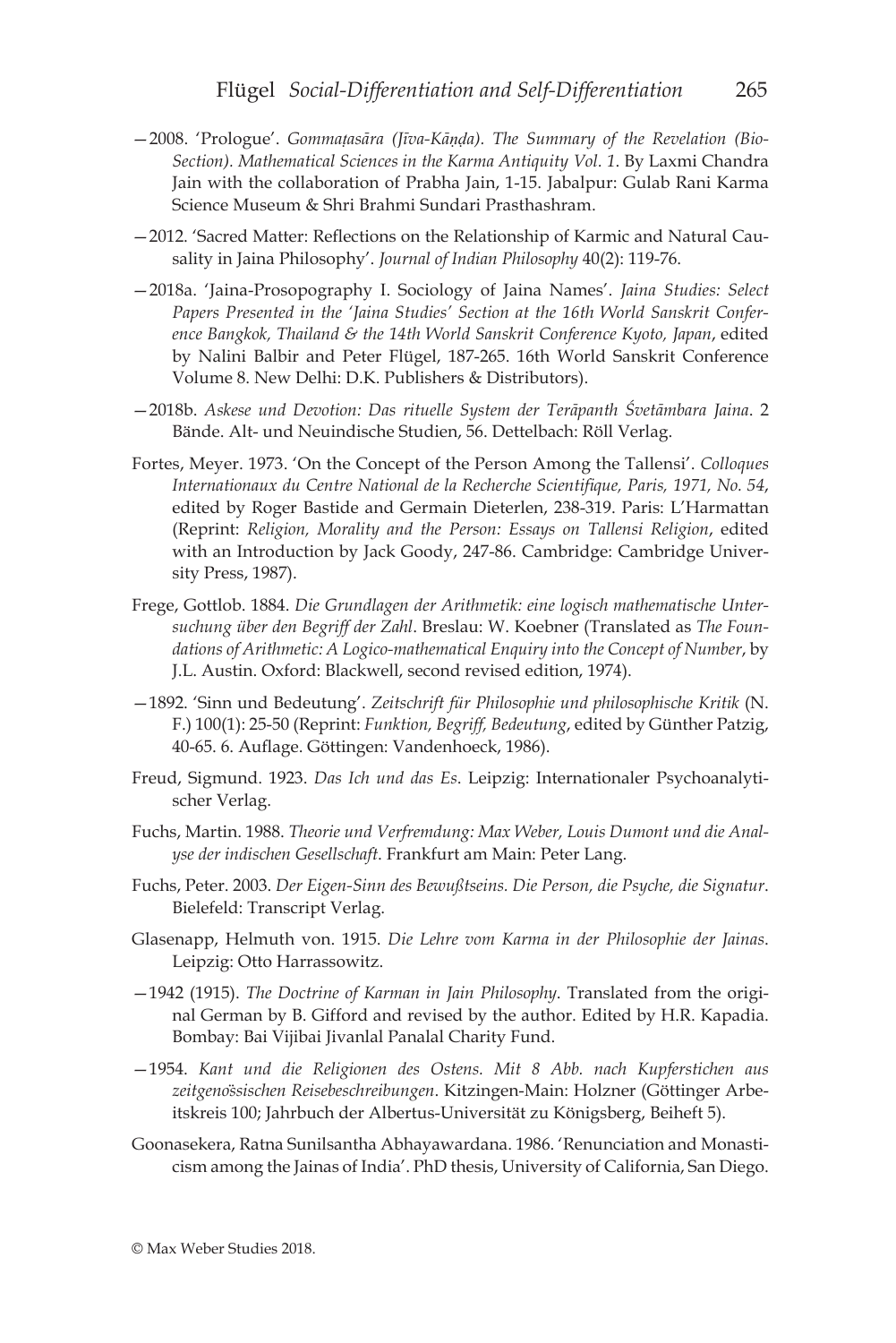- Habermas, Jürgen. 1968/1979. *Erkenntnis und Interesse*. Frankfurt am Main: Suhrkamp.
- —1973. *Legitimationsprobleme im Spätkapitalismus*. Frankfurt am Main: Suhrkamp.
- —1996 (1986). 'Georg Simmel on Philosophy and Culture: Postscript to a Collection of Essays'. *Critical Inquiry* 22(3): 403-414.
- —1988/1992. 'Individuierung durch Vergesellschaftung: Zu George Herbert Meads Theorie der Subjektivität'. *Nachmetaphysisches Denken*, 187-241. Frankfurt am Main: Suhrkamp.
- —1992/1994. *Faktizität und Geltung: Beiträge zu einer Diskurstheorie des Rechts und des demokratischen Rechtsstaats*. Frankfurt am Main: Suhrkamp.
- —1996. *Between Facts and Norms: Contributions to a Discourse Theory of Law and Democracy*. Translated by William Rehg. Cambridge, MA: MIT Press.
- Hamilton, Sue. 1996. *Identity and Experience: The Constitution of the Human Being According to Buddhism*. London: Luzac Oriental.
- Hegel, Georg Wilhem Friedrich. 1981 (1832–45). *Werke*. Frankfurt am Main: Suhrkamp.
- Heidegger, Martin. 1986 (1927). *Sein und Zeit*. 18. Auflage Tübingen: Max Niemeyer Verlag.
- Hempel, Carl Gustav, and Paul Oppenheim. 1936. *Der Typusbegriff im Lichte der neuen Logik*. Wissenschaftstheoretische Untersuchungen zur Konstitutionsforschung und Psychologie. Leiden: A.W. Sijthoff.
- Henrich, Dieter. 1966. 'Fichtes ursprüngliche Einsicht'. *Subjektivität und Metaphysik. Festschrift fur Wolfgang Cramer*, edited by D. Henrich and H. Wagner, 188-232. Frankfurt am Main: Klostermann.
- Houseman, Michael. 2015. 'The Hierarchical Relation: A Particular Ideology or a General Model?' Translated by Eléonore Rimbault. *Hau: Journal of Ethnographic Theory* 5(1}: 251-69.
- Husserl, Edmund. 1887. *Über den Begriff der Zahl. Psychologische Untersuchungen*. Habilitationsschrift. Halle: Heynemannsche Buchdruckerei.
- —1973. *Zur Phänomenologie der Intersubjektivität: Texte aus dem Nachlass. Erster Teil: 1905–1920*, edited by H. Iso Kern. Den Haag: Martinus Nijhoff.
- Jacobi, Hermann. 1923. *Die Entwicklung der Gottesidee bei den Indern: Und deren Beweise für das Dasein Gottes*. Bonn: Kurt Schroeder Verlag.
- Jaspers, Karl. 1949. *Vom Ursprung und Ziel der Geschichte*. Zürich: Artemis Verlag.
- Kant, Immanuel. 1968/1974. *Kritik der reinen Vernunft*. Werkausgabe Band III-IV. Herausgegeben von Wilhelm Weischedel. Frankfurt am Main: Suhrkamp (A. 1781, B. 1787).
- Kardiner, Abram. 1939. *The Individual and his Society: The Psychodynamics of Primitive Social Organization*. With a Foreword and two Ethnological Reports by Ralph Linton. New York: Columbia University Press.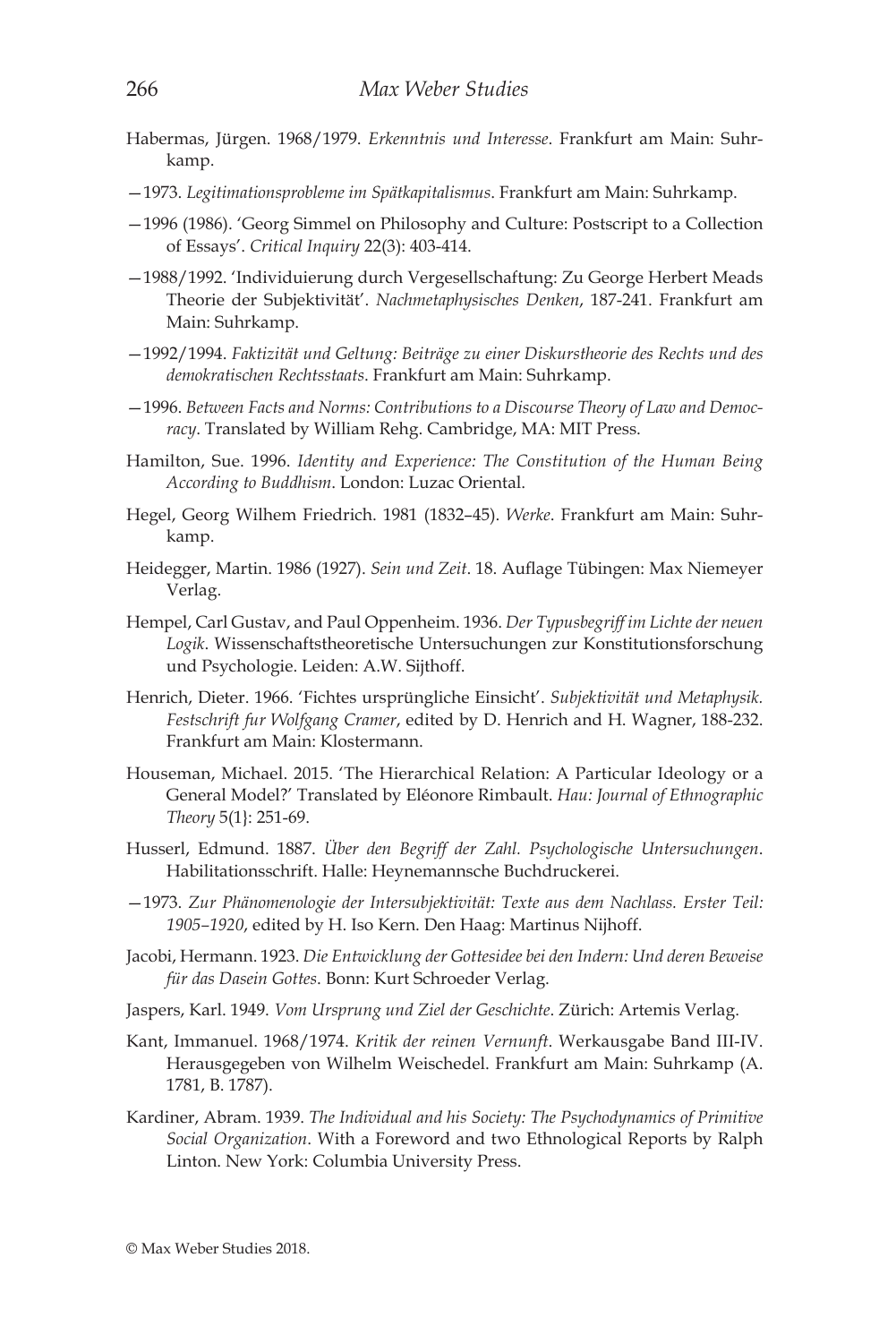- —1944. 'Introduction: The Problem'. In Cora DuBois, *The People of Alor: A Social-Psychological Study of an East Indian Island*. With Analyses by Abram Kardiner and Emil Oberholzer, 1-13. Minneapolis: University of Minnesota Press.
- Kelsen, Hans. 1934/2008. *Reine Rechtslehre*. Studienausgabe der 1. Auflage 1934. Herausgegeben von Matthias Jestaedt. Tübingen: Mohr Siebeck.
- —1960/1967. *Pure Theory of Law*. Translated from the Second (Revised and Enlarged) German Edition by Max Knight. Berkeley: University of California Press.
- Khare, R.S. (ed.). 2006. *Caste, Hierarchy, and Individualism: Indian Critiques of Louis Dumont's Contributions*. Oxford: Oxford University Press.
- Kluckhohn, Clyde, and O.H. Mowrer. 1944. '"Culture and Personality": A Conceptual Scheme'. *American Anthropologist* 46(1): 1-29.
- Koestler, Arthur. 1967. *The Ghost in the Machine*. London: Hutchinson.
- König, René. 1967/1977 (1958). 'Person'. *Soziologie. Umgearbeitete und erweiterte Neuausgabe*, edited by René König, 241-46. Frankfurt am Main: Fischer Verlag.
- Kragh, Ulrich Timme. 2011. 'Personal Biography in Jain Literature'. *Śramaṇa* 62(1): 103-127.
- Laidlaw, James. 1995. *Riches and Renunciation: Religion, Economy, and Society among the Jains*. Oxford: Clarendon Press.
- Langer, Rita. 2001. *Das Bewusstsein als Träger des Lebens: Einige weniger beachtete Aspekte des Viññāṇa im Pālikanon*. Wien: Arbeitskreis für Totebtische und Buddhistische Studien Universität Wien.
- Levine, Donald N. 1971. 'Introduction'. In Georg Simmel: *On Individuality and Social Forms: Selected Writings*, edited and with and Introduxtion by Donald N. Levine, xi-lxv. Chicago: University of Chicago Press.
- Luhmann, Niklas. 1980. Gesellschaftsstruktur und Semantik. Studien zur Wissenssoziologie der modernen Gesellschaft. Band 1-4. Frankfurt am Main: Suhrkamp, 1980. ''Gesellschaftliche Struktur und Semantische Tradition'. *Gesellschaftsstruktur und Semantik: Studien zur Wissenssoziologie der modernen Gesellschaft*. Band 1, 9-71. Frankfurt am Main: Suhrkamp.
- —1984. *Soziale Systeme: Grundlagen einer allgemeinen Theorie*. Frankfurt am Main: Suhrkamp.
- —1989. 'Individuum, Individualität, Individualismus'. *Gesellschaftsstruktur und Semantik. Studien zur Wissenssoziologie der modernen Gesellschaft*. *Band 3*, 149-258. Frankfurt am Main: Suhrkamp.
- —1990. *Die Wissenschaft der Gesellschaft*. Frankfurt am Main: Suhrkamp.
- —1991. 'Die Form Person'. *Soziale Welt* 42: 166-75 (Reprint: *Soziologische Aufklärung 6. Die Soziologie und der Mensch*. 3, 137-48. Auflage. Wiebaden: VS Verlag, 1995/ 2008).
- —1992 (1977). 'Arbeitsteilung und Moral. *Durkheims Theorie*'. In Emile Durkheim, *Über soziale Arbeitsteilung. Studien über die Organisation höherer Gesellschaften*, 19-38. Frankfurt am Main: Suhrkamp.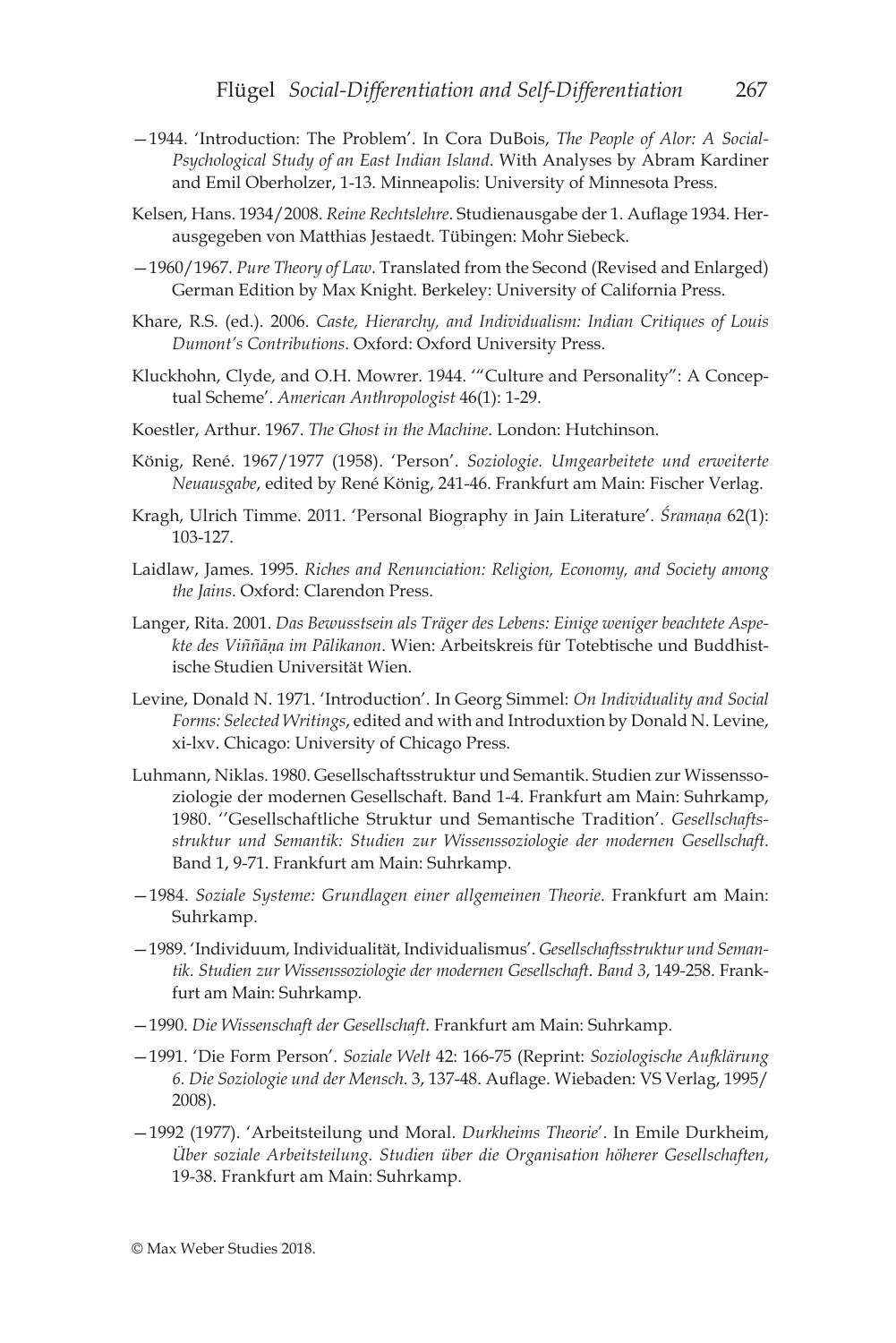- —1995. *Social Systems*. Translated by John Bednarz Jr. with Dirk Baecker. Stanford: Stanford University Press.
- —1995/2008 (1987). 'Die gesellschaftliche Differenzierung und das Individuum'. *Soziologische Aufklärung 6. Die Soziologie und der Mensch*, 121-36. Wiesbaden: VS Verlag.
- —1997. *Die Gesellschaft der Gesellschaft*. Frankfurt am Main: Suhrkamp.
- —1999 (1964). *Funktionen und Folgen formaler Organisation*. Fünfte Auflage. Schriftenreihe der Hochschule Speyer, 20; Berlin: Duncker & Humblot.
- —2000/2002. *Die Religion der Gesellschaft*, edited by André Kieserling. Frankfurt am Main: Suhrkamp.
- —2002/2006. *Einführung in die Systemtheorie*, edited by Dirk Becker. Heidelberg: Carl-Auer Verlag, (Vorlesung 1991–92).
- —2005. *Einführung in die Theorie der Gesellschaft*, edited by Dirk Becker. Heidelberg: Carl-Auer Verlag (Vorlesung 1992–93).
- Lukes, Steven. 1971. 'The Meanings of "Individualism"'. *Journal of the History of Ideas* 32(1): 45-66.
- —1973. *Individulism*. New York: Harper Torch-Books.
- MacFarlane, Alan. 1993. 'Louis Dumont and the Origins of Individualism'. *Cambridge Anthropology* 16(1): 1-28.
- Mahaprajna, Acharya. 1987. *Acharya Tulsi: A Peacemaker Par Excellence*, edited and translated by Sohan Lal Gandhi. Rajsamand: Anuvrat Vishva Bharati.
- Malalasekera, G.P. 1968. 'The Status of the Individual in Theravāda Buddhist Philosophy'. In *The Status of the Individual East and West*, edited by L.A. Moore, 65-76. Honolulu: University Press.
- Mannheim, Karl [Károly]. 2012 (1918). 'Soul and Culture'. Translated by Anna Wessely, Volker Meja and David Kettler. *Theory, Culture & Society* 29(7-8): 286-301.
- —1984 (1925). *Konservatismus: Ein Beitrag zur Soziologie des Wissens*, edited by D. Kettler, V. Meja and N. Stehr. Frankfurt am Main: Suhrkamp (Habilitationsschrift 1925).
- —1985 (1929). Ideologie und Utopie. Frankfurt/Main: Vittorio Klostermann.
- —1986 (1925). *Conservatism: A Contribution to the Sociology of Knowledge*. Translated by Elizabeth R. King. Text and Translation edited and introduced by Kettler, Volker Meja and Nico Stehr. London: Routledge & Kegan Paul.
- Marriott, McKim. 1976. 'Hindu Transactions: Diversity without Dualism'. *Transaction and Meaning. Directions in the Anthropology of Exchange and Symbolic Behavior*, edited by Bruce Kapferer, 109-142. Philadelphia: Institute for the Study of Human Issues.
- —1989. 'Constructing an Indian Ethnosociology'. *Contributions to Indian Sociology (*N.S.) 23(1): 1-39 (Reprinted in *India through Hindu Categories*, edited by McKim Marriott, 1-39. New Delhi: Sage Publications, 1990).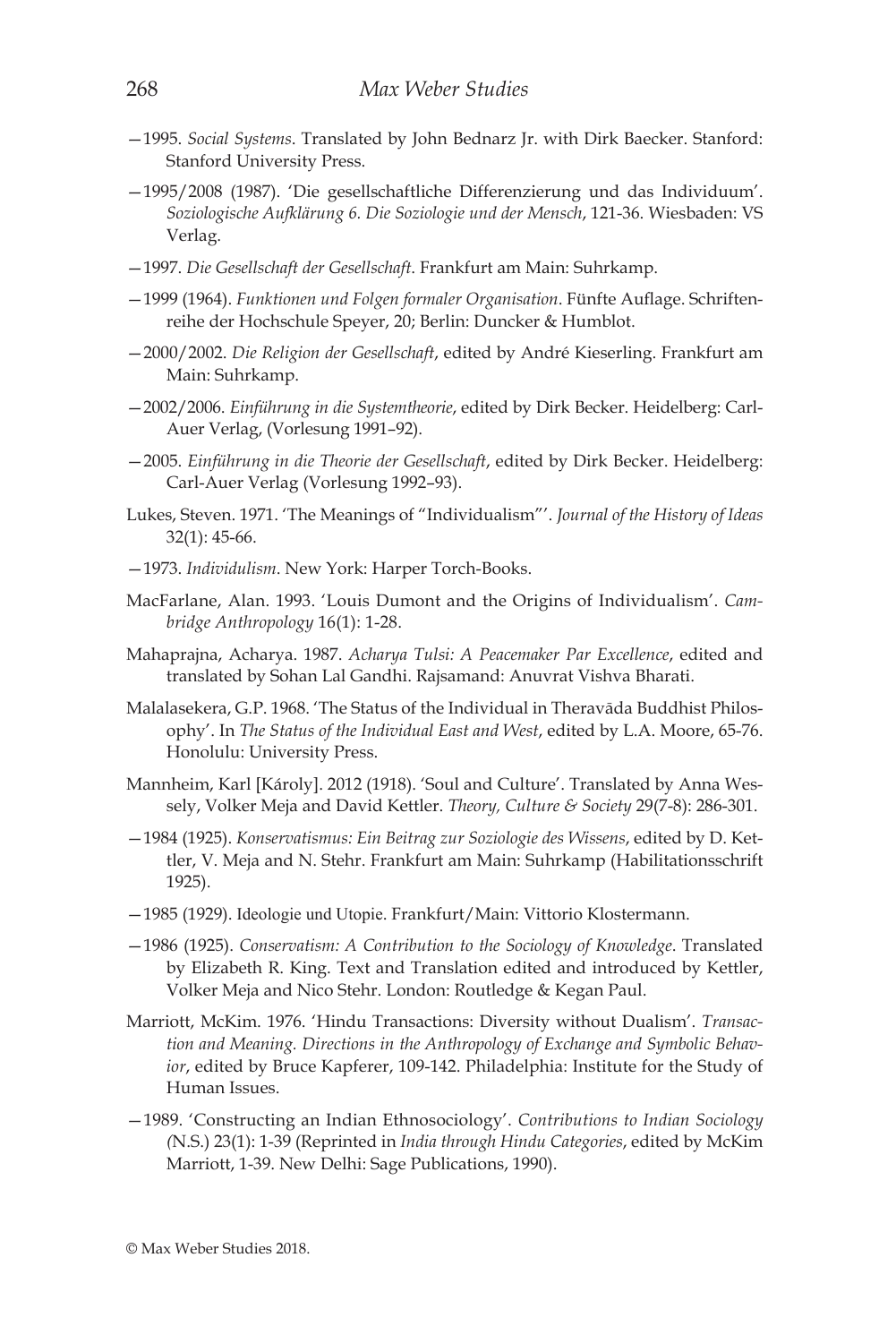- —1991. 'On "Constructing an Indian Ethnosociology"'. *Contributions to Indian Sociology* (N.S.) 25(2): 295-308.
- Marx, Karl. 1890/1977 (1867). *Das Kapital. Kritik der politischen Ökonomie. Erster Band*. Marx Engels Werke, 23; Berlin: Dietz Verlag.
- Mauss, Marcel. 1936. 'Les techniques du corps'. *Journal de Psychologie* 32(3-4): 271-93.
- —1938. 'Une Catégorie de L'Esprit Humain: La Notion de Personne Celle de "Moi"'. *Journal of the Royal Anthropological Institute* 68: 263-81.
- —1986. 'A Category of the Human Mind: The Notion of the Person; The Notion of Self'. *The Category of the Person: Anthropology, Philosophy, History*, edited by Michael Carrithers, Steven Collins and Steven Lukes, 1-25. Cambridge: Cambridge University Press.
- Mines, Mattison. 1988. 'Conceptualizing the Person: Hierarchical Society and Individual Autonomy in India'. *American Anthropologist* (N.S.) 90(3): 568-79.
- —1994. *Public Faces, Private Lives: Community and Individuality in South India*. Berkeley: University of California Press.
- Monier-Williams, Monier (Comp.). 1851. *A Dictionary, English and Sanscrit*. London: W.H. Allen & Co.
- —1899. *Sanskrit-English Dictionary*. New Edition. Oxford: Oxford University Press.
- Müller Hans-Peter. 2011. 'Soziale Differenzierung und Individualität. Georg Simmels Gesellschafts- und Zeitdiagnose'. *Georg Simmel und die aktuelle Stadtforschung*, edited by H.A. Mieg, A.O. Sundsboe and M. Bieniok, 165-84. Wiesbaden: Verlag für Sozialwissenschaften.
- Nietzsche, Friedrich Wilhelm. 1988 (1887). *Zur Genealogie der Moral. Eine Streitschrift*. Berlin: Goldmann.
- Oberlies, Thomas. 1998. *Die Religion des Ṛgveda. Erster Teil: Das religiöse System des Ṛgveda*. Vienna: Publications of the de Nobili Research Library.
- Obeyesekere, Gananath. 1976. 'Personal Identity and Cultural Crisis: The Case of Anagarika Dharmapala of Sri Lanka'. *The Biographical Process: Studies in the History and Psychology of Religion*, edited by Frank E. Reynolds and Donald Capps, 221-52. The Hague: Mouton.
- Olalde, Liudmila. 2014. *Zum Begriff 'nāmarūpa': Das Individuum im Pāli-Kanon*. Lumbini: Lumbini International Research Institute.
- Ollivelle, Patrick. 1996/2008. *Upaniṣads*. A New Translation from the Original Sanskrit. Oxford: Oxford University Press.
- —2000. *Dharmasūtras. The Law Codes of Āpastamba, Gautama, Baudhāyana, and Vasiṣṭha*. Annotated Text and Translation. Delhi: Motilal Banarsidas.
- Ott, Michaela. 2015. *Dividuationen. Theorien der Teilhabe*. Berlin: B-books.
- Parkin, Robert. 2009. *Louis Dumont and Hierarchical Opposition*. Oxford: Berghahn Books.
- Parsons, Talcott. 1949/1968 (1937). *The Structure of Social Action: A Study in Social*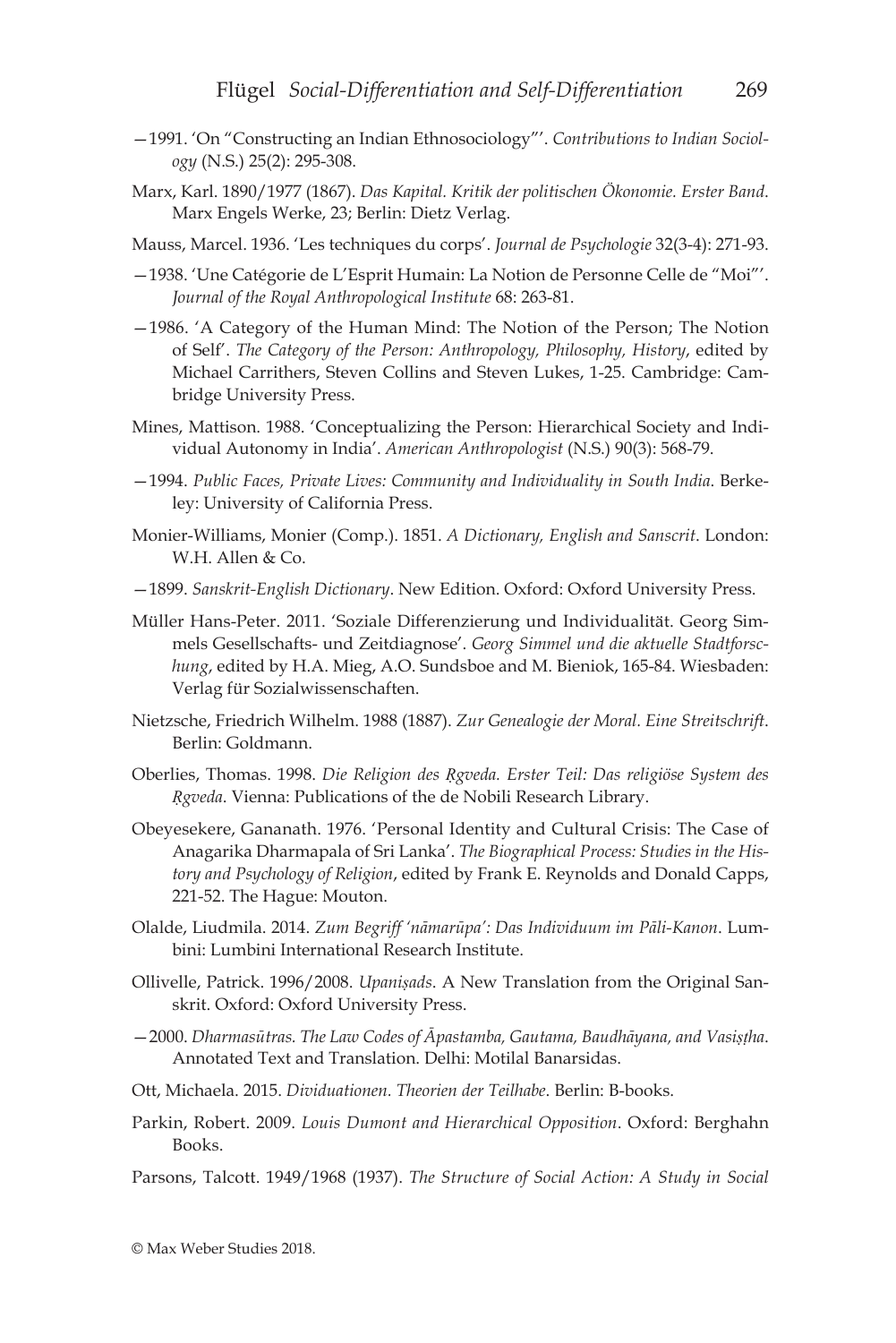*Theory with Special Reference to a Group of Recent European Writers*. Volume I-II. Glencoe, IL: The Free Press.

- —1951/1970. *The Social System*. London: Routledge & Kegan Paul.
- —1964/1970. *Social Structure and Personality*. New York: The Free Press.
- Plato. 2012. *Republic*. Translated with an Introduction and Notes by Christopher Rowe. London: Penguin.
- Plutarch. 1906. 'Life of Theseus'. *Plutarch's Lives*. Volume 1. The Translation called Dryden's. Corrected from the Greek and Revised by A.H. Clough, 1-38. Boston: Little Brown & Co. (75 ce).
- Podoksik, Efraim. 2010. 'Georg Simmel: Three Forms of Individualism and Historical Understanding'. *New German Critique* 109: 119-45.
- Raunig, Gerald. 2015. *DIVIDUUM: Maschinischer Kapitalismus und molekulare Revolution, Band 1*. Vienna: Transversal Texts.
- Russell, Bertrand. 1972/2010 (1918). *The Philosophy of Logical Atomism*. London: Routledge.
- —1908. 'Mathematical Logic as Based on the Theory of Types'. *American Journal of Mathematics* 30: 222–62.
- Scheler, Max (ed.). 1924. *Versuche zu einer Soziologie des Wissens*. München and Leipzig: Duncker & Humblot.
- Schimank, Uwe. 1985. 'Funktionale Differenzierung und reflexiver Subjektivismus: Zum Entsprechungsverhältnis von Gesellschafts- und Identitätsform'. *Soziale Welt* 36(4): 447-65.
- Schneider, David. 1980 (1968). *American Kinship: A Cultural Account*. Second Edition. Chicago: University of Chicago Press.
- Schrader, F. Otto. 1902. *Über den Stand der indischen Philosophie zur Zeit Mahāvīras und Buddhas*. Leipzig: G. Kreysing.
- Schubring, Walther. 1935. *Die Lehre der Jainas: Nach den alten Quellen dargestellt*. Berlin: Walter de Gruyter.
- —1962/2000 (1935). *The Doctrine of the Jainas: Described after the Old Sources*. Translated from the revised German edition by Wolfgang Beurlen. Delhi: Motilal Banarsidas.
- Shweder, Richard A. 1979a. 'Rethinking Culture and Personality Theory Part I: A Critical Examination of Two Classical Postulates'. *Ethos* 7(3): 255-78.
- —1979b. 'Rethinking Culture and Personality Theory Part II: A Critical Examination of Two More Classical Postulates'. *Ethos* 7(4): 279-31.
- —1980. 'Rethinking Culture and Personality Theory Part III: From Genesis and Typology to Hermeneutics'. *Ethos* 18(1): 60-94.
- Shweder, Richard A., and Edmund J. Bourne. 1984. 'Does the Concept of the Person vary Cross-Culturally?' *Culture Theory. Essays on Mind, Self, and Emotion*, edited by Richard A. Shweder and Robert A. LeVine, 158-99. Cambridge: Cambridge University Press.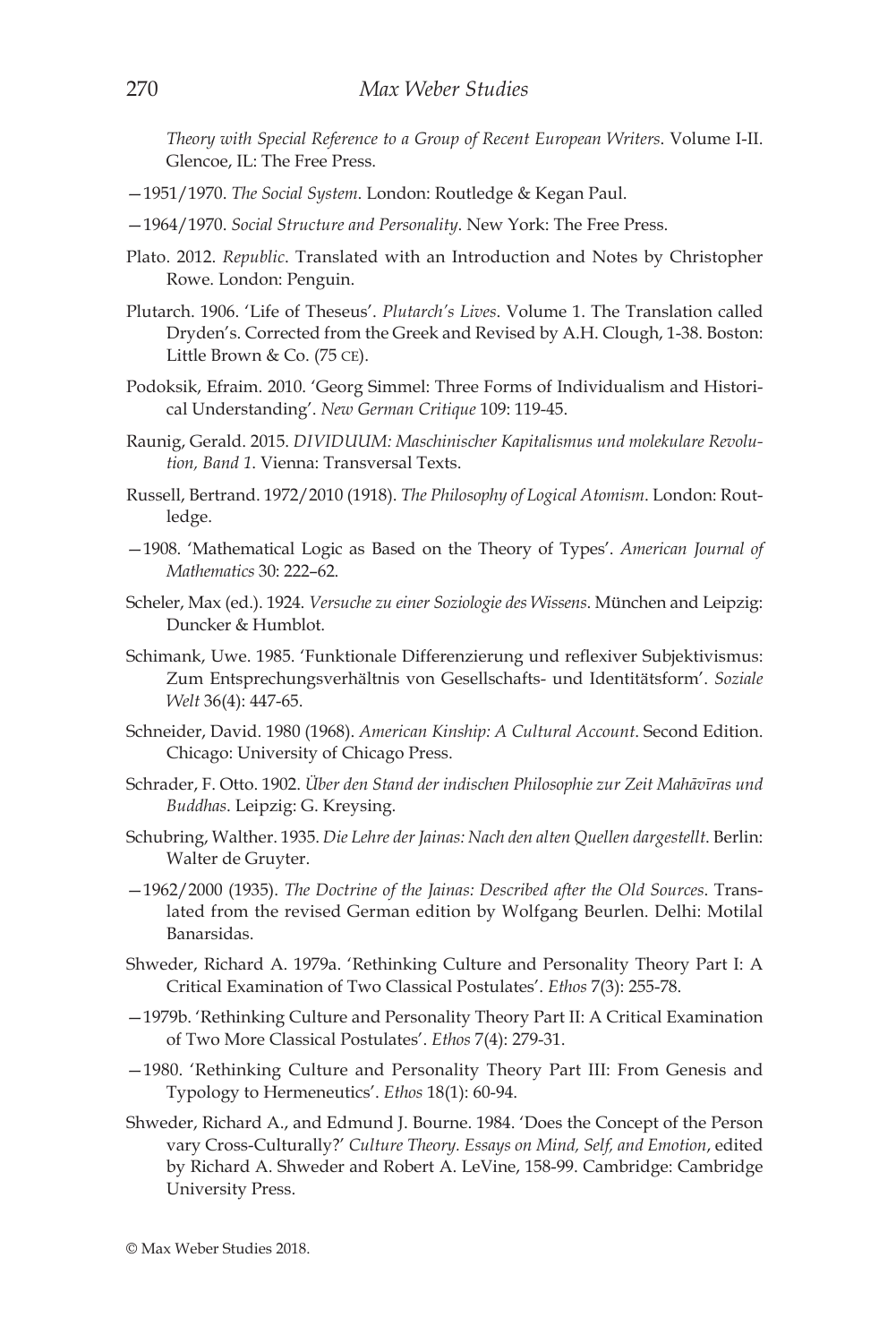- Siderits, Mark. 2003/2015. *Personal Identity and Buddhist Philosophy: Empty Persons*. Second Edition. London: Ashgate.
- Simmel, Georg. 1989a (1890). *Über soziale Differenzierung*. Gesamtausgabe Band 2, edited by H.J. Dahme, 109-295. Frankfurt am Main: Suhrkamp.
- —1901. 'Die beiden Formen des Individualismus'. *Das freie Wort. Frankfurter Halbmonatszeitschrift für Fortschritt auf allen Gebieten des geistigen Lebens* 1(13): 397-403.
- —1907/1989b (1900). *Philosophie des Geldes*. Zweite, vermehrte Ausgabe. Gesamtausgabe Band 8, edited by D.P. Frisby and K.C. Köhnke. Frankfurt am Main: Suhrkamp.
- —1908. *Soziologie: Untersuchungen über die Formen der Vergesellschaftung*. Leipzig: Duncker & Humblot (Neuausgabe: Hg. Otthein Rammstedt. Gesamtausgabe Band 11. Frankfurt am Main: Suhrkamp, 1992).
- —1910. 'Metaphysik des Todes'. *Logos* 1: 57-70 ('The Metaphysics of Death'. *Theory, Culture & Society* 24[7-8] [2007]: 72-77).
- —1913. 'Das individuelle Gesetz: Ein Versuch über das Prinzip der Ethik'. *Logos* 4(2): 117-60 (Reprint: *Das individuelle Gesetz*: *Philosophische Exkurse*. Herausgegeben und eingeleitet von Michael Landmann, 174-230. Frankfurt am Main: Suhrkamp, 1987).
- —1917. *Grundfragen der Soziologie (Individum und Gesellschaft)*. Berlin: G.J. Göschen'sche Verlagshandlung.
- —1950. *The Sociology of Georg Simmel*. Translated, edited and with an Introduction by Kurt H. Wolff. Glencoe, IL: The Free Press.
- —1955. *Georg Simmel: Conflict and the Web of Group-Affiliations*. Translated, edited and with an Introduction by Kurt H. Wolff and Richard Bendix. Glencoe, IL: The Free Press.
- —1957. 'Das Individuum und die Freiheit'. *Brücke und Tür: Essays des Philosophen zur Geschichte, Religion, Kunst und Gesellschaft*., edited by Michael Landmann and Margarete Susman, 260-69. Stuttgart: K.F. Koehler ('Freedom and the Individual' [Translated by Richard P. Albares]. *On Individuality and Social Forms*. Chicago: University of Chicago Press, 1971, pp. 217-26).
- —1971. *On Individuality and Social Forms: Selected Writings*, edited with an Introduxtion by Donald N. Levine. Chicago: University of Chicago Press.
- —1908/1968. 'Die Erweiterung der Gruppe und die Ausbildung der Individualität'. *Soziologie* 5, 527-45, 552-65, 568-70. Ausgabe. Berlin: Duncker & Humblot ('The Categories of Human Experience' [Translated by Donald N. Levine], 'Group Expansion and the Development of Individuality' [Translated by Richard P. Albares]. *On Individuality and Social Forms*, 26-40, 251-93. Chicago: University of Chicago Press, 1971).
- Singer, Milton. 1961. 'A Survey of Culture and Personality Theory and Research'. *Studying Personality Cross Culturally*, edited by Bert Kaplan, 9-90. New York: Harper & Row.
- Spann, Othmar. 1923 (1914). *Gesellschaftslehre*. Zweite, neubearbeitete Auflage. Leipzig: Quelle & Meyer.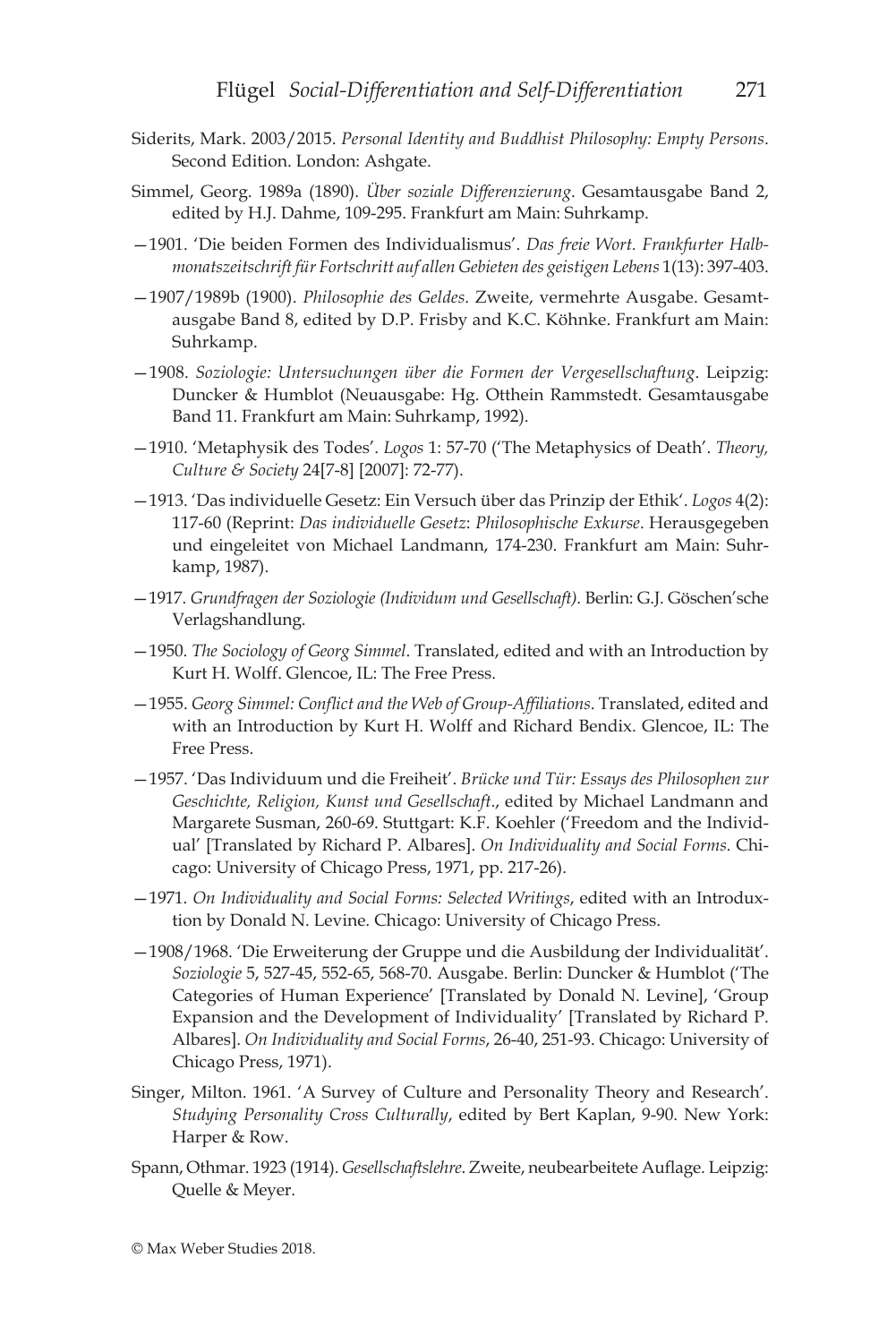- Spiro, Melford E. 1951. 'Culture and Personality: The Natural History of a False Dichotomy'. *Psychiatry* 14: 19-46.
- —1961. 'Social Systems, Personality, and Functional Analysis'. *Studying Personality Cross Culturally*, edited by Bert Kaplan, 93-127. New York: Harper & Row.
- —1965. 'Religious Systems as Culturally Constituted Defense Mechanisms'. *Context and Meaning in Cultural Anthropology*, 100-12. Glencoe, IL: The Free Press.
- —1982 (1970). *Buddhism and Society: A Great Tradition and its Burmese Vicissitudes*. Second Expanded Edition. Berkeley: University of California Press.
- —1993. 'Is the Western Conception of the Self "Peculiar" Within the Context of the World Cultures?' *Ethos* 21(2): 107-153.
- Spratt, Philip. 1966. *Hindu Culture and Personality: A Psycho-Analytic Study*. Bombay: Manaktalas.
- Stäheli, Urs. 2012. 'The Hegemony of Meaning: Is There an Exit to Meaning in Niklas Luhmann's Systems Theory?' *Revue Internationale de Philosophie* 259: 105-122.
- Stern, William. 1921 (1911). *Die differentielle Psychologie in ihren methodischen Grundlagen*. 3. Auflage. Leipzig: J.A. Barth.
- Stöckler, Manfred. 2012. 'Demokrits Erben. Der Atomismus zwischen Philosophie und Physik'. *Philosophie der Physik*, edited by Michael Esfeld, 137-57. Frankfurt am Main: Suhrkamp.
- Strathern, Marilyn. 1988. *The Gender of the Gift: Problems with Women and Problems with Society in Melanesia*. Berkeley: University of California Press.
- Tambiah, Stanley J. 1981. 'The Renouncer: His Individuality and his Community'. *Contributions to Indian Sociology* (N.S.) 21: 298-320.
- —1984. *The Buddhist Saints of the Forest and the Cult of Amulets*. Cambridge: Cambridge University Press.
- Thomas, William I., and Florian Znaniecki. 1958 (1918–20). *The Polish Peasant in Europe and America*. Volume I-II. New York: Dover Publications.
- Thurnwaldt, Richard. 1931–1934. *Die menschliche Gesellschaft in ihren ethno-soziologischen Grundlagen*. Band 1-5. Berlin: De Gruyter.
- Weber, Max. 1904. 'Die protestantische Ethik und der Geist. des Kapitalismus. I. Das Problem'. *Archiv für Sozialwissenschaft und Sozialpolitik* 20/1: 1-54.
- —1905. 'Die protestantische Ethik und der Geist. des Kapitalismus. II. Die Berufsidee des asketischen Protestantismus'. *Archiv für Sozialwissenschaft und Sozialpolitik* 21(1): 1-110.
- —1916a. 'Die Wirtschaftsethik der Weltreligionen. Religionssoziologische Skizzen [3. Folge]. Hinduismus und Buddhismus'. *Archiv für Sozialwissenschaft und Sozialpolitik* 41(3): 613-744.
- —1916b. 'Die Wirtschaftsethik der Weltreligionen. Religionssoziologische Skizzen [3. Folge]. Hinduismus und Buddhismus'. *Archiv für Sozialwissenschaft und Sozialpolitik* 42(2): 345-461.
- —1917. 'Die Wirtschaftsethik der Weltreligionen. Religionssoziologische Skizzen [3.